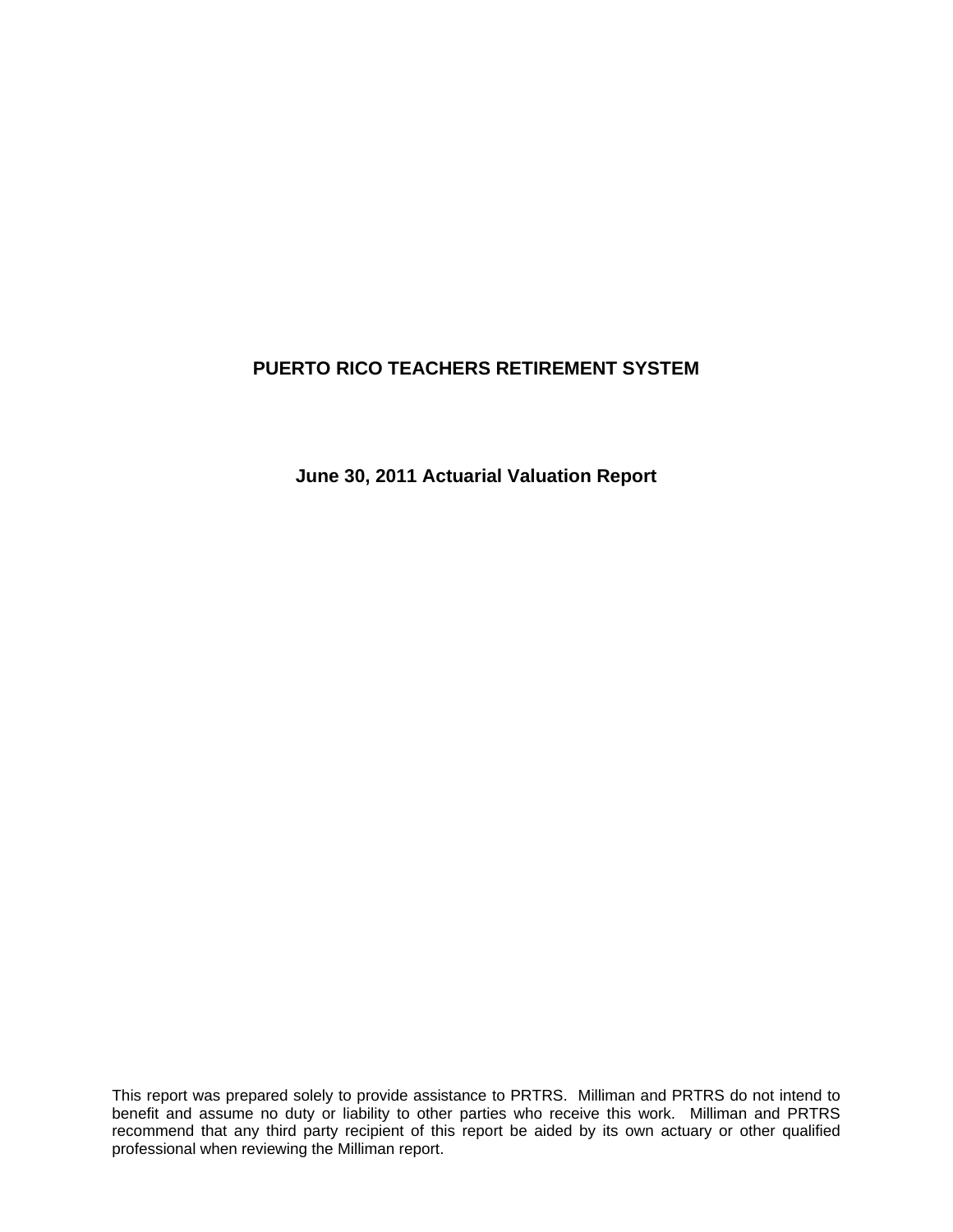

**1550 Liberty Ridge Drive Suite 200 Wayne, PA 19087-5572**  Tel **+1 610 687.5644** 

Fax **+1 610.687.4236 www.milliman.com** 

February 7, 2012

Mr. Héctor M. Mayol-Kaufmann Executive Director Puerto Rico Teachers Retirement System Capital Center Building #235 Arterial Hostos Ave. North Tower, 8<sup>th</sup> Floor Hato Rey, PR 00919

Dear Mr. Mayol-Kaufmann:

This report presents the results of the actuarial valuation of the Puerto Rico Teachers Retirement System (PRTRS) as of June 30, 2011. Section I contains highlights of the valuation including a general discussion and comments on the various schedules included in the report. The subsequent Sections contain schedules summarizing the underlying calculations, asset information, participant data, plan benefits and actuarial assumptions and methods.

#### Purpose

The main purposes of this report are:

- to provide the Annual Required Contribution and Annual Pension Cost for the Fiscal Year ending June 30, 2012 based on relevant Statements of the Government Accounting Standards Board (GASB);
- to review the experience under the plan since the previous valuation;
- to present information pertaining to the operation of the plan for inclusion in financial statements; and
- to assess the relative funded position of the plan.

The use of this report for purposes other than those stated above may not be appropriate and should be reviewed with Milliman.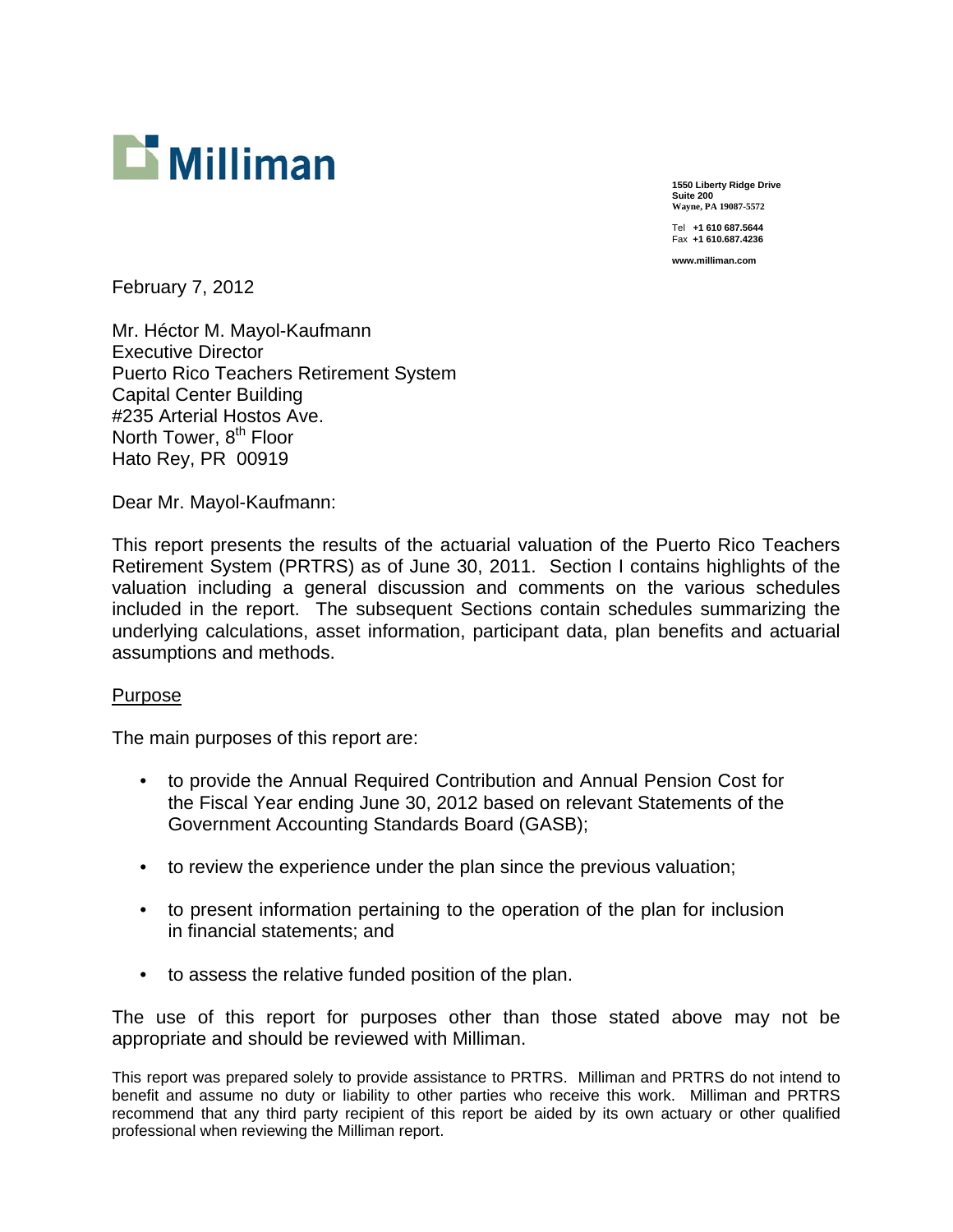Mr. Héctor M. Mayol-Kaufmann February 7, 2012 Page 2

The report was prepared solely to provide assistance to the Commonwealth of Puerto Rico Teachers Retirement System for a specific and limited purpose. It is a complex, technical analysis that assumes a high level of knowledge concerning PRTRS's operations, and uses PRTRS's data, which Milliman has not audited. Milliman and PRTRS do not intend to benefit and assume no duty or liability to other parties who receive this report. Milliman and PRTRS recommend that any third party recipient of this report be aided by its own actuary or other qualified professional when reviewing the Milliman report.

#### Data Reliance

In performing this analysis, we relied on the census data, asset information, and other information (both written and oral) provided by the System. We have not audited or verified the census data, asset information, or other information. To the extent that any of these are inaccurate or incomplete, the results of this valuation may likewise be inaccurate or incomplete.

We did not audit the data used in our analysis, but did review it for reasonableness and consistency and have not found material defects in the data. It is possible that material defects in the data would be uncovered by a detailed, systematic review and comparison of the data to search for data values that are questionable or for relationships that are materially inconsistent. Such a review was beyond the scope of our assignment.

#### Future Measurements

Future actuarial measurements may differ significantly from the current measurements presented in this report due to factors such as the following:

- Plan experience differing from the actuarial assumptions;
- Future changes in the actuarial assumptions;
- Increases or decreases expected as part of the natural operation of the methodology used for these measurements (such as potential additional contribution requirements due to changes in the plan's funded status); and,
- Changes in the plan provisions or accounting standards.

Due to the limited scope of our assignment, we did not perform an analysis of the potential range of such measurements.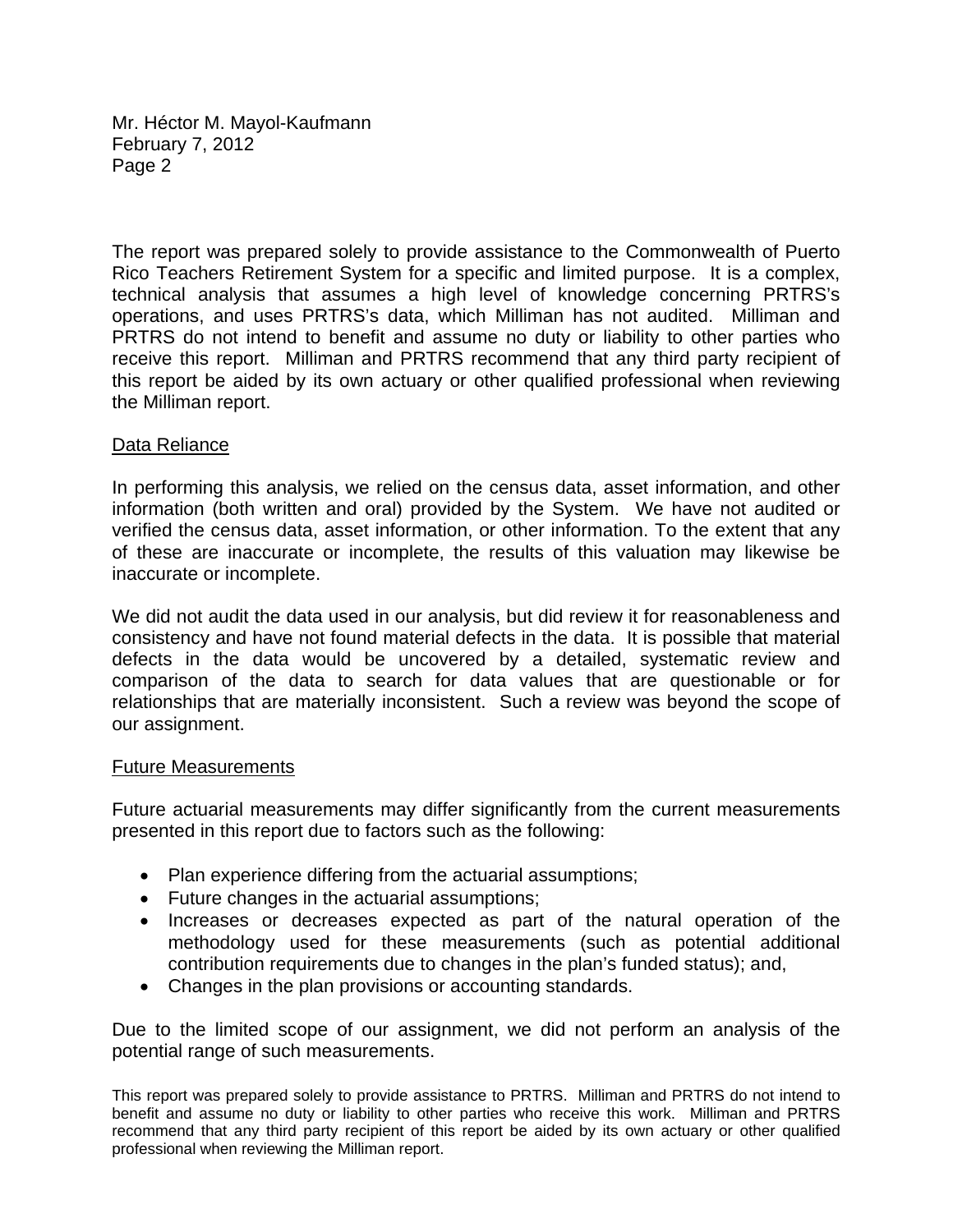Mr. Héctor M. Mayol-Kaufmann February 7, 2012 Page 3

#### **Certification**

We hereby certify that, to the best of our knowledge, this report is complete and accurate and all costs and liabilities were determined in conformance with generally accepted actuarial principles and practices which are consistent with the Actuarial Standards of Practice promulgated by the Actuarial Standards Board and the applicable Guides to Professional Conduct, amplifying Opinions, and supporting recommendations of the American Academy of Actuaries and are based on actuarial assumptions and methods adopted by the System. All of the actuarial assumptions were developed by Milliman in consultation with PRTRS. We believe that the actuarial assumptions and methods used in this actuarial valuation are reasonable for valuing the benefits provided under the plan.

Actuarial computations presented in this report are for purposes of fulfilling financial accounting requirements under the GASB Statements 25, 27, and 45. The calculations in the enclosed report have been made on a basis consistent with our understanding of the plan provisions described in Section VI of this report, and of the applicable GASB Statements. Determinations for purposes other than meeting these requirements may be significantly different from the results contained in this report. Accordingly, additional determinations may be needed for other purposes.

#### Qualifications

The consultants who worked on this assignment are pension actuaries. Milliman's advice is not intended to be a substitute for qualified legal or accounting counsel.

We are members of the Society of Actuaries and meet the qualification standards of the American Academy of Actuaries to render this actuarial opinion.

Respectfully submitted,

By: Glenn D. Bowen, F.S.A. Katherine A. Warren, F.S.A.

Ratheringt

Member American Academy of Actuaries Member American Academy of Actuaries

GDB:KAW:mlm\PRT01-10 g:\corr12\prt\PRTRS\_Val\_June302011.docx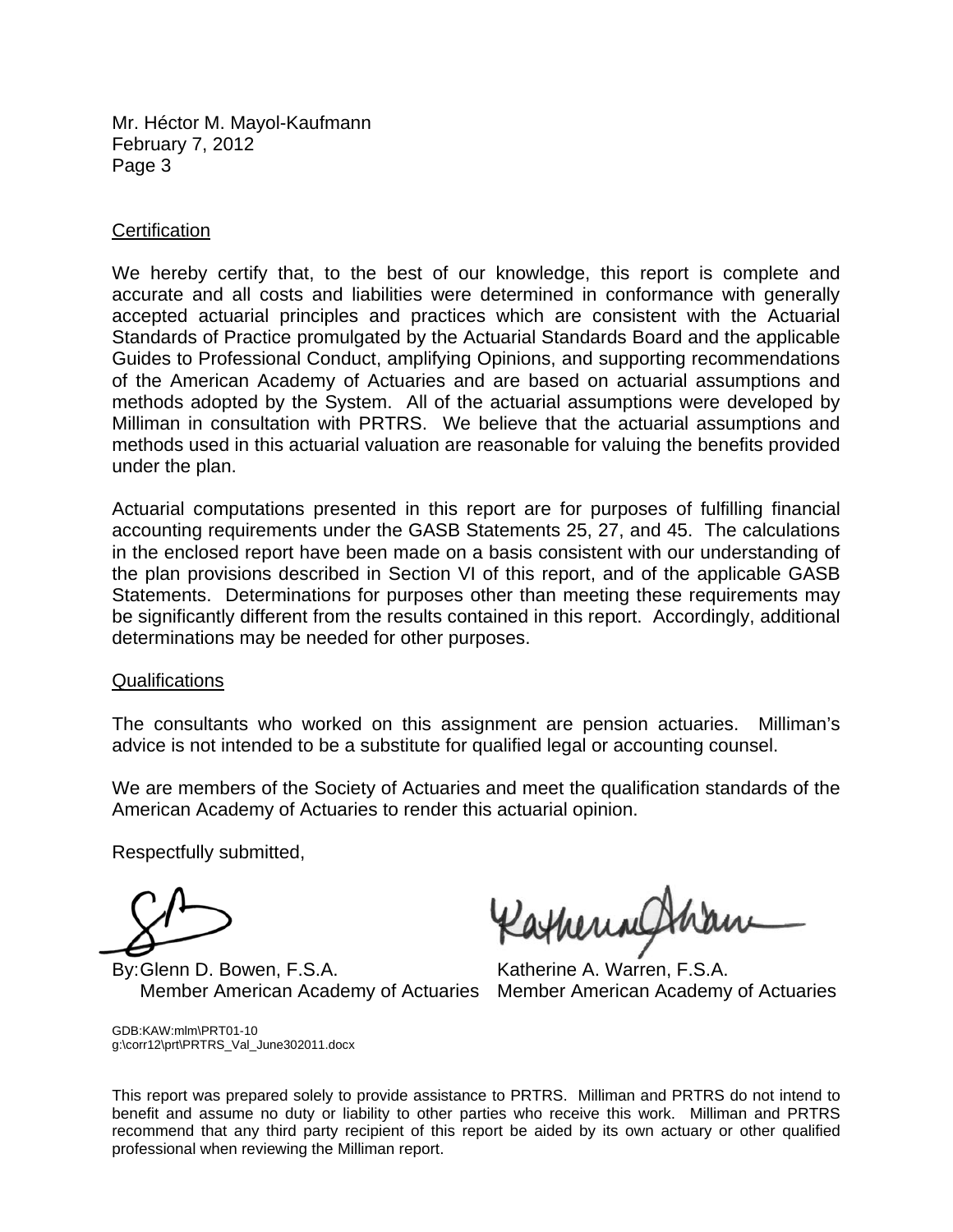# **TABLE OF CONTENTS**

| SECTION I          | - SUMMARY                                                                                                                                                                                                                                                            | $\mathbf 1$                |
|--------------------|----------------------------------------------------------------------------------------------------------------------------------------------------------------------------------------------------------------------------------------------------------------------|----------------------------|
|                    | Subsection A - Summary of Principal Results<br>Subsection B - General Discussion<br>Subsection C - Discussion of Supporting Exhibits                                                                                                                                 | 1<br>$\overline{4}$<br>11  |
| <b>SECTION II</b>  | - SYSTEM ASSETS                                                                                                                                                                                                                                                      | 17                         |
|                    | Subsection A - Market Value of Assets<br>Subsection B - Reconciliation of Market Value of Assets<br>Subsection C - Development of Actuarial Value of Assets<br>Subsection D - Estimated Annual Rate of Return<br>Subsection E - Estimated Historical Rates of Return | 17<br>18<br>18<br>19<br>19 |
| <b>SECTION III</b> | - MANAGEMENT INFORMATION                                                                                                                                                                                                                                             | 20                         |
|                    | Subsection A - Allocation of Assets for Basic System Benefits<br>Subsection B - Projected Cash Flows for Basic System Benefits                                                                                                                                       | 20<br>21                   |
|                    | SECTION IV - BASIC SYSTEM BENEFITS INFORMATION                                                                                                                                                                                                                       | 22                         |
| Subsection D -     | Subsection A - Development of Present Value of Benefits<br>Subsection B - Development of Actuarial Accrued Liability<br>Subsection C - Development of Employer Normal Cost<br>Development of Unfunded Actuarial Accrued Liability and                                | 22<br>23<br>24             |
|                    | <b>Amortization Payment</b><br>Subsection E - Development of Annual Required Contribution                                                                                                                                                                            | 25<br>25                   |
| <u>SECTION V</u>   | - GASB 25 AND 27 ACCOUNTING INFORMATION                                                                                                                                                                                                                              | 26                         |
| Subsection B -     | Subsection A - Benefit Obligations<br>Development of Unfunded Actuarial Accrued Liability and                                                                                                                                                                        | 26                         |
|                    | <b>Amortization Payment</b><br>Subsection C - Development of Annual Required Contribution<br>Subsection D - Development of Net Pension Obligation<br>Subsection E - Development of Annual Pension Cost                                                               | 27<br>27<br>28<br>28       |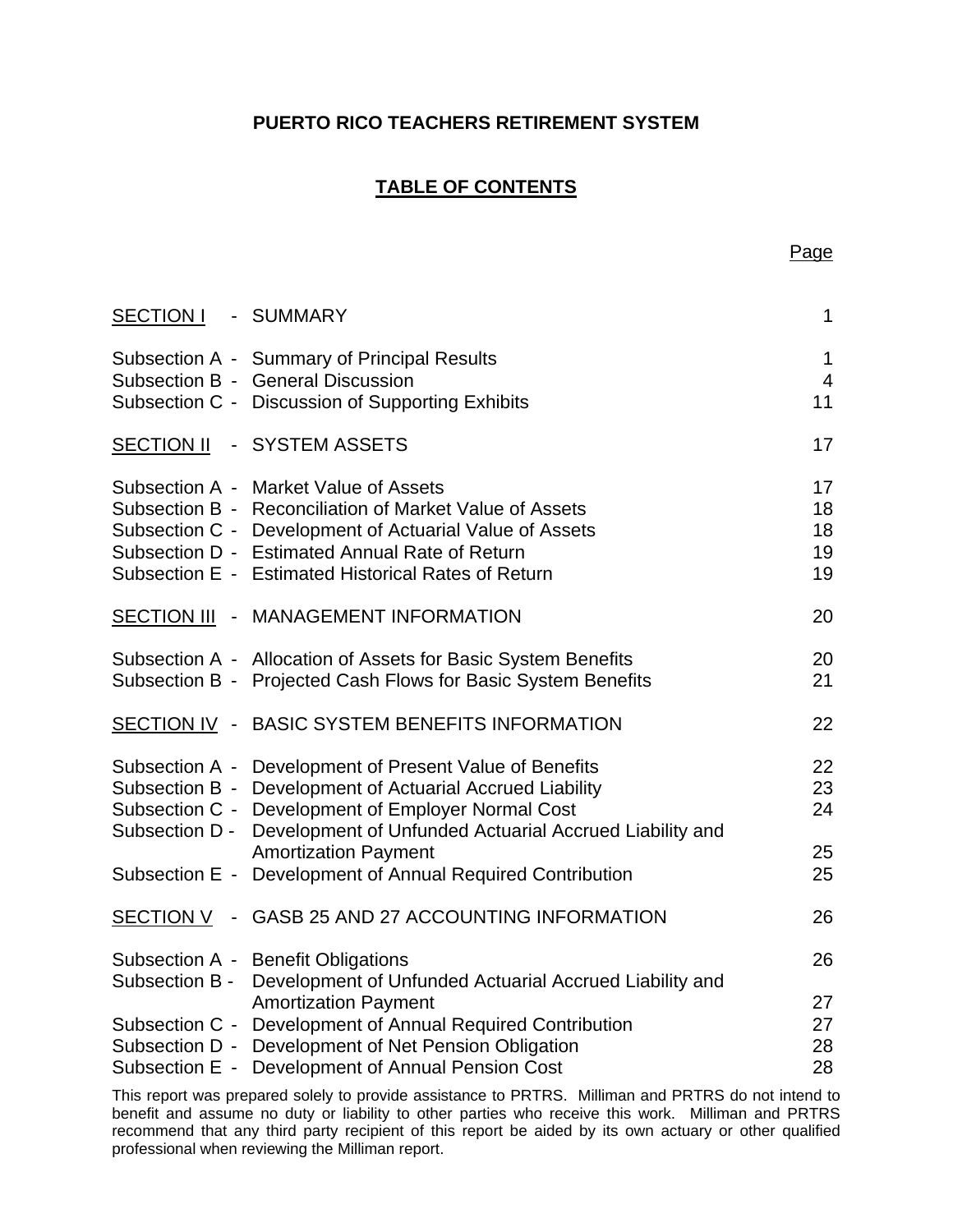# **TABLE OF CONTENTS**

| Subsection F - Schedule of Employer Contributions<br>Subsection G - Schedule of Funding Progress<br>Subsection H - Additional Information | 29<br>30<br>31 |
|-------------------------------------------------------------------------------------------------------------------------------------------|----------------|
| SECTION VI - GASB 45 ACCOUNTING INFORMATION                                                                                               | 32             |
| Subsection A - Benefit Obligations<br>Subsection B - Development of Unfunded Actuarial Accrued Liability and                              | 32             |
| <b>Amortization Payment</b>                                                                                                               | 33             |
| Subsection C - Development of Annual Required Contribution                                                                                | 33             |
| Subsection D - Development of Net OPEB Obligation                                                                                         | 34             |
| Subsection E - Development of Annual OPEB Cost                                                                                            | 34             |
| Subsection F - Schedule of Employer Contributions                                                                                         | 35             |
| Subsection G - Schedule of Funding Progress                                                                                               | 36             |
| Subsection H - Additional Information                                                                                                     | 37             |
| <b>SECTION VII - CENSUS DATA</b>                                                                                                          | 38             |
| Subsection A - Reconciliation with Prior Valuation                                                                                        | 38             |
| Subsection B - Summary of Active Members                                                                                                  | 39             |
| Subsection C - Summary of Terminated Vested Members                                                                                       | 42             |
| Subsection D - Summary of Retirees                                                                                                        | 43             |
| Subsection E - Summary of Disabled Members                                                                                                | 44             |
| Subsection F - Summary of Beneficiaries                                                                                                   | 45             |
| SECTION VIII - SUMMARY OF PRINCIPAL PLAN PROVISIONS                                                                                       | 46             |
| SECTION IX - ACTUARIAL ASSUMPTIONS                                                                                                        | 54             |
| SECTION X - ACTUARIAL METHODS                                                                                                             | 60             |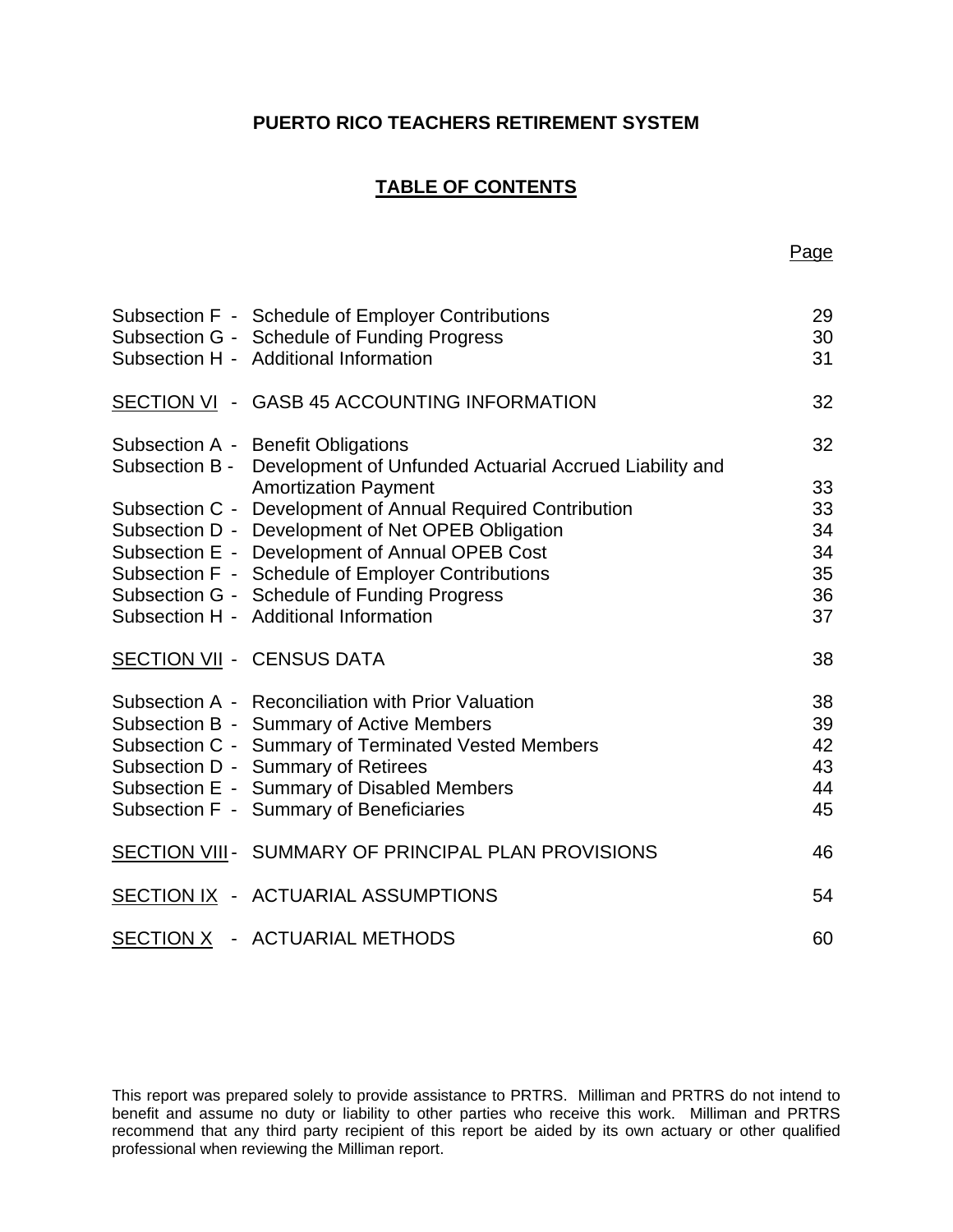#### **SECTION I – SUMMARY**

### **A. Summary of Principal Results of June 30, 2011 Actuarial Valuation** *(\$ amounts in thousands)*

|                                                                                                                | <b>Basic System Pension</b><br><b>Benefits only</b> | <b>System Administered</b><br><b>Pension Benefits only</b> | GASB 25 & 27 Accounting<br>(Basic System and<br><b>System Administered</b><br>Pension Benefits) | GASB 45 Accounting<br>(Other Postemployment<br>Benefits) |
|----------------------------------------------------------------------------------------------------------------|-----------------------------------------------------|------------------------------------------------------------|-------------------------------------------------------------------------------------------------|----------------------------------------------------------|
| Present Value of Benefits <sup>1</sup>                                                                         | \$13,535,146                                        | \$639,935                                                  | \$14,175,081                                                                                    | \$825,955                                                |
| <b>Actuarial Accrued Liability</b><br><b>Actuarial Value of Assets</b><br>Unfunded Actuarial Accrued Liability | 10,843,860<br>2,385,863<br>8,457,997                | 604,749<br>604,749                                         | 11,448,609<br>2,385,863<br>9,062,746                                                            | 706,069<br>$\overline{\Omega}$<br>706,069                |
| <b>Employer Normal Cost</b>                                                                                    | 158,010                                             | 4,177                                                      | 162,187                                                                                         | 11,674                                                   |
| as a percent of payroll                                                                                        | 11.97%                                              | 0.32%                                                      | 12.28%                                                                                          | 0.88%                                                    |
| <b>Annual Required Contribution (ARC)</b>                                                                      | 621,983                                             | 37,351                                                     | 659,334                                                                                         | 41,069                                                   |
| as a percent of payroll                                                                                        | 47.11%                                              | 2.83%                                                      | 49.93%                                                                                          | 3.11%                                                    |
| Annual Pension / OPEB Cost                                                                                     | N/A                                                 | N/A                                                        | 673,891                                                                                         | 40,962                                                   |
| as a percent of payroll                                                                                        | N/A                                                 | N/A                                                        | 51.04%                                                                                          | 3.10%                                                    |
| <b>Employer Contributions (estimated)</b>                                                                      | 125,570                                             | 50,016                                                     | 175,586                                                                                         | 33,802                                                   |
| as a percent of payroll                                                                                        | 9.51%                                               | 3.79%                                                      | 13.30%                                                                                          | 2.56%                                                    |
| Portion of ARC not covered (estimated)                                                                         | 496,413                                             | (12,665)                                                   | 483,748                                                                                         | 7,267                                                    |
| as a percent of payroll                                                                                        | 37.60%                                              | $(0.96)\%$                                                 | 36.64%                                                                                          | 0.55%                                                    |

 $1$  A discussion of the benefits included in the respective Present Value of Benefits begins on page 4 of this section.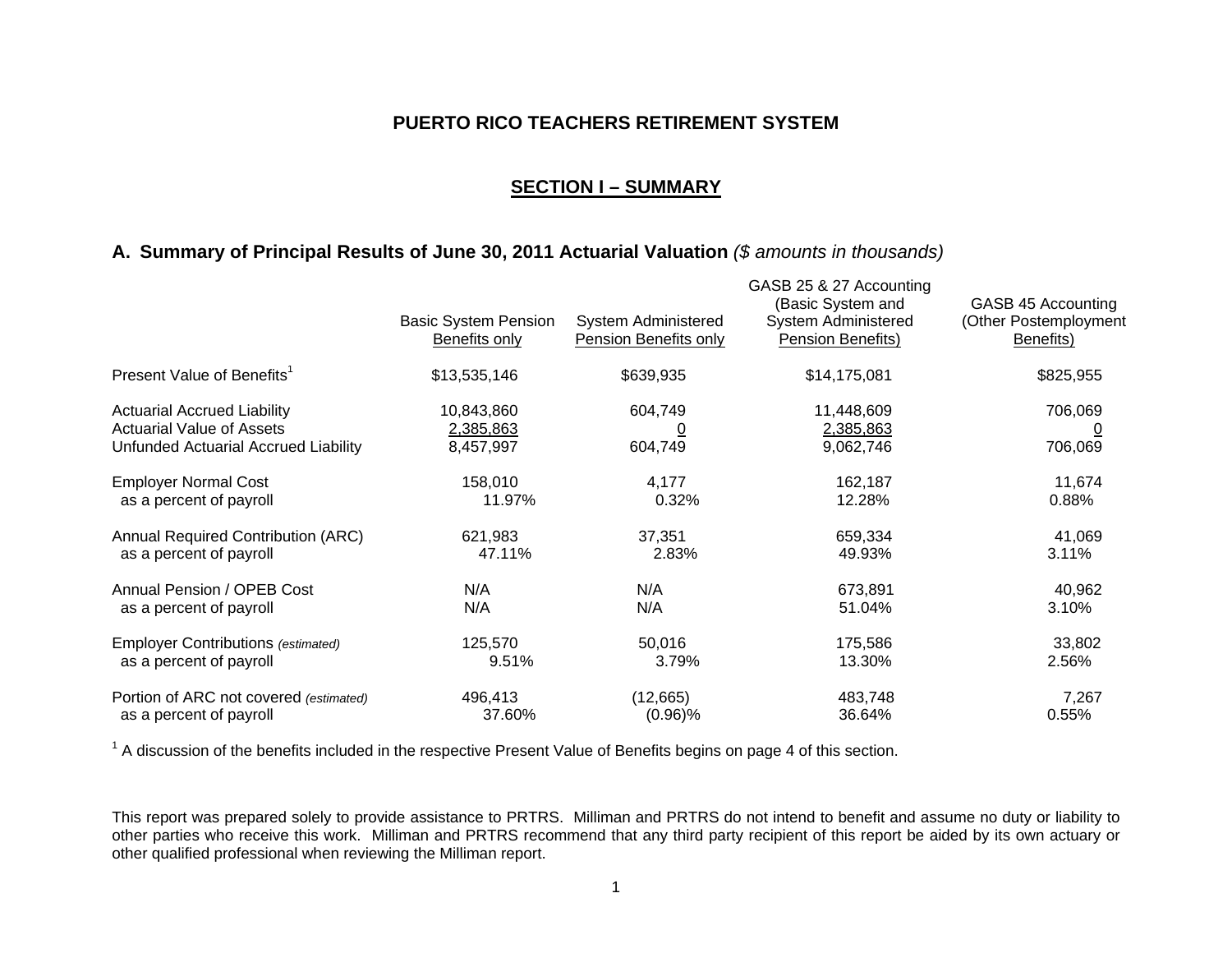# **SECTION I – SUMMARY**

|                                                                                                                       | June 30, 2010<br><u>Valuation</u>            | June 30, 2011<br><b>Valuation</b>    |
|-----------------------------------------------------------------------------------------------------------------------|----------------------------------------------|--------------------------------------|
| GASB 25 & 27 Accounting (\$ amounts in thousands)                                                                     |                                              |                                      |
| Present Value of Benefits <sup>1</sup>                                                                                | \$10,978,061                                 | \$14,175,081                         |
| <b>Actuarial Accrued Liability</b><br><b>Actuarial Value of Assets</b><br><b>Unfunded Actuarial Accrued Liability</b> | 9,279,776<br><u>2,221,977</u><br>7,057,799   | 11,448,609<br>2,385,863<br>9,062,746 |
| <b>Employer Normal Cost</b><br>as a percent of payroll                                                                | 80,767<br>5.89%                              | 162,187<br>12.28%                    |
| <b>Annual Required Contribution</b><br>for upcoming fiscal year<br>as a percent of payroll                            | 528,170<br>38.54%                            | 659,334<br>49.93%                    |
|                                                                                                                       | GASB 45 Accounting (\$ amounts in thousands) |                                      |
| Present Value of Benefits <sup>1</sup>                                                                                | \$817,898                                    | \$825,955                            |
| <b>Actuarial Accrued Liability</b>                                                                                    | 694,230                                      | 706,069                              |

Actuarial Value of Assets 0 0 Unfunded Actuarial Accrued Liability 694,230 706,069

Employer Normal Cost 12,028 11,674 as a percent of payroll as a bercent of payroll as a bercent of payroll as  $0.88\%$ 

Annual Required Contribution

 $1$  A discussion of the benefits included in the respective Present Value of Benefits begins on page 4 of this section.

for upcoming fiscal year 39,925 41,069 as a percent of payroll and the set of payroll and the set of payroll and the set of  $2.91\%$  and  $3.11\%$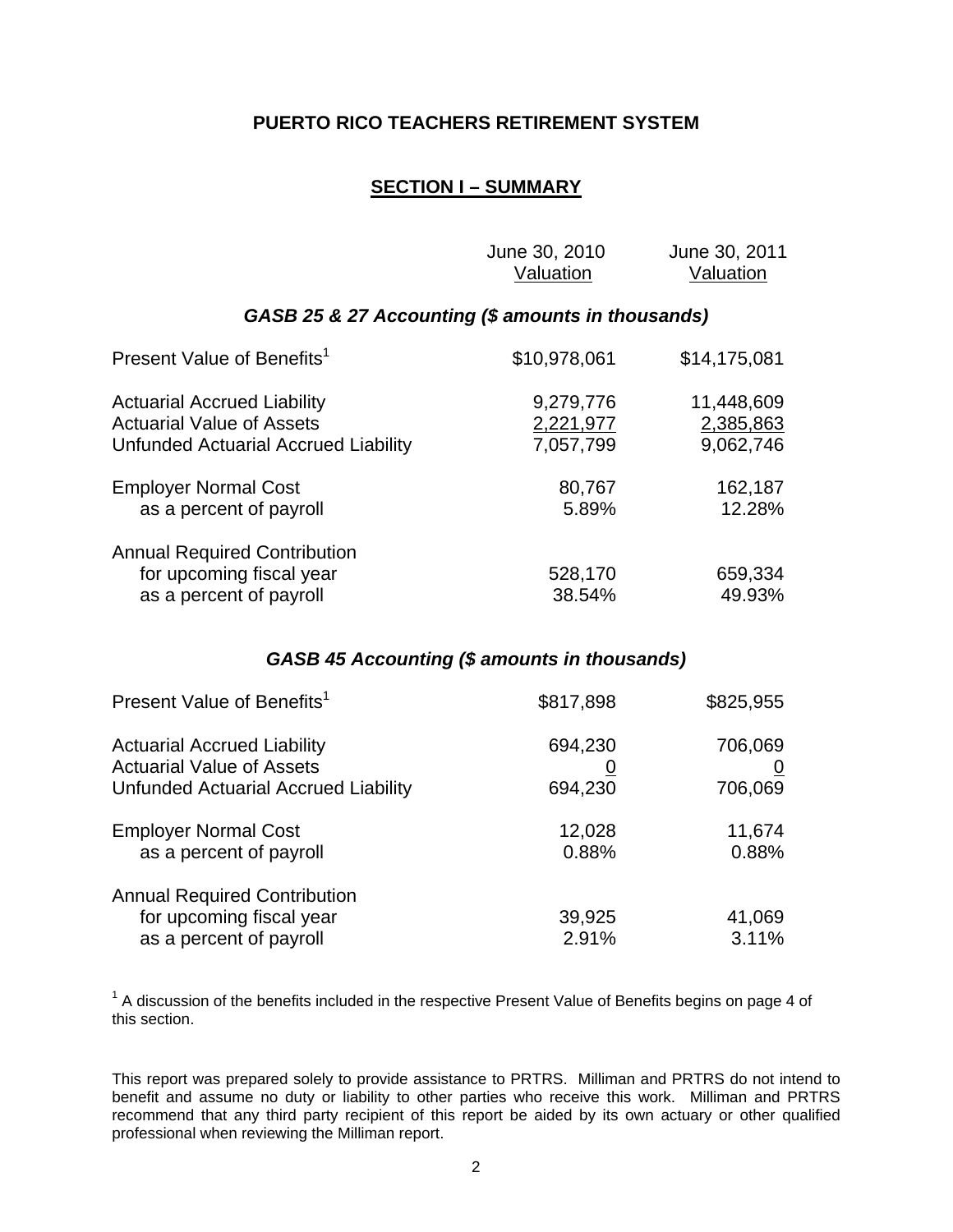## **SECTION I – SUMMARY**

June 30, 2010 June 30, 2011

|                                                                                                                                     | <b>Valuation</b>            | <u>Valuation</u>            |
|-------------------------------------------------------------------------------------------------------------------------------------|-----------------------------|-----------------------------|
|                                                                                                                                     | <b>Participant Data</b>     |                             |
| <b>Active Members</b><br><b>Number</b>                                                                                              | 44,679                      | 43,402                      |
| <b>Average Salary</b><br><b>Total Annual Salary</b>                                                                                 | \$30,671<br>\$1,370,343,618 | \$30,423<br>\$1,320,399,637 |
| <b>Retirees</b><br><b>Number</b><br><b>Average Monthly Basic System Benefit</b><br>Average Monthly System Administered Benefit      | 28,799<br>\$1,283<br>\$76   | 30,431<br>\$1,338<br>\$69   |
| <b>Disabled Members</b><br><b>Number</b><br>Average Monthly Basic System Benefit<br>Average Monthly System Administered Benefit     | 2,061<br>\$430<br>\$71      | 2,095<br>\$448<br>\$68      |
| <b>Beneficiaries</b><br><b>Number</b><br><b>Average Monthly Basic System Benefit</b><br>Average Monthly System Administered Benefit | 2,744<br>\$368<br>\$20      | 2,835<br>\$379<br>\$21      |
| <b>Terminated Vested Members</b><br><b>Number</b><br><b>Average Monthly Basic System Benefit</b>                                    | 769<br>\$815                | 768<br>\$749                |

Basic System Benefit and System Administered Benefit amounts shown above are for pension benefits, including minimum benefits and COLAs. Special Law "bonus" benefits are not reflected.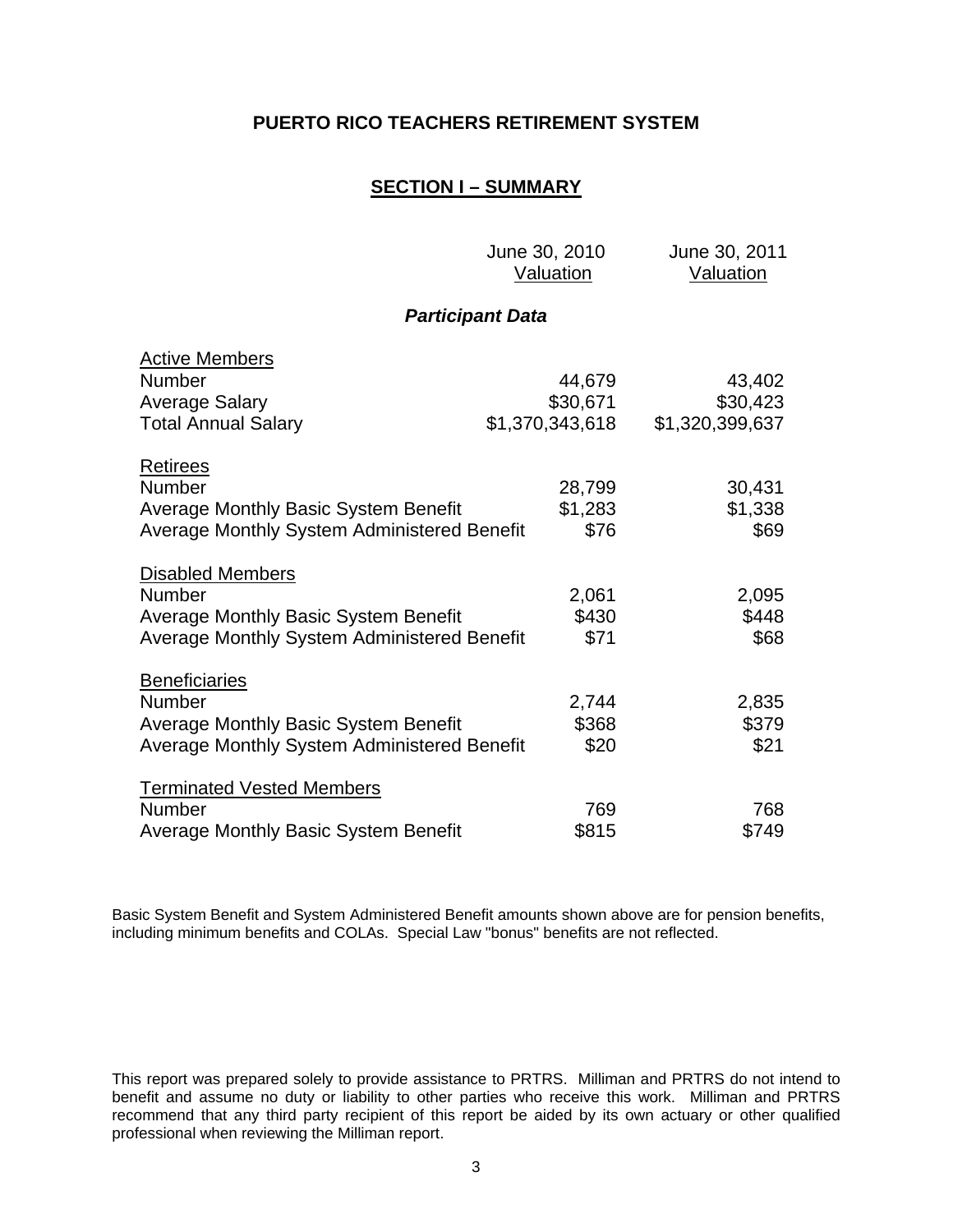# **SECTION I – SUMMARY**

# **B. General Discussion**

## Basic System Benefits

As summarized in Section VIII, the Puerto Rico Teachers Retirement System (PRTRS) provides benefits to members, or their beneficiaries, upon:

- Retirement
- Disability
- Vested withdrawal
- Death
- Nonvested withdrawal (return of contributions)
- Christmas bonus (\$150)

Annuity benefits are subject to a \$300 monthly minimum. The statutory funding requirement for these benefits for the 2011-2012 fiscal year totals 18.5% of payroll, comprising 9.0% member and 9.5% employer contributions. Statutory funding requirements in future years will increase under Law 114 (see page 6).

These benefits will be referred to as the "Basic System Benefits" throughout this report.

#### System Administered Benefits

Also summarized in Section VIII are benefits granted under a series of special laws that are administered by PRTRS, including:

- Additional minimum pension benefits
- Additional minimum death benefit
- Ad-hoc cost-of-living adjustments (COLAs)
- Medical insurance plan contribution
- Summer bonus
- Medication bonus
- Christmas bonus (\$450)

These benefits are funded on a pay-as-you-go basis from the General Fund of the Commonwealth of Puerto Rico and will be referred to as "System Administered Benefits" throughout this report. These benefits are not an obligation of the PRTRS assets.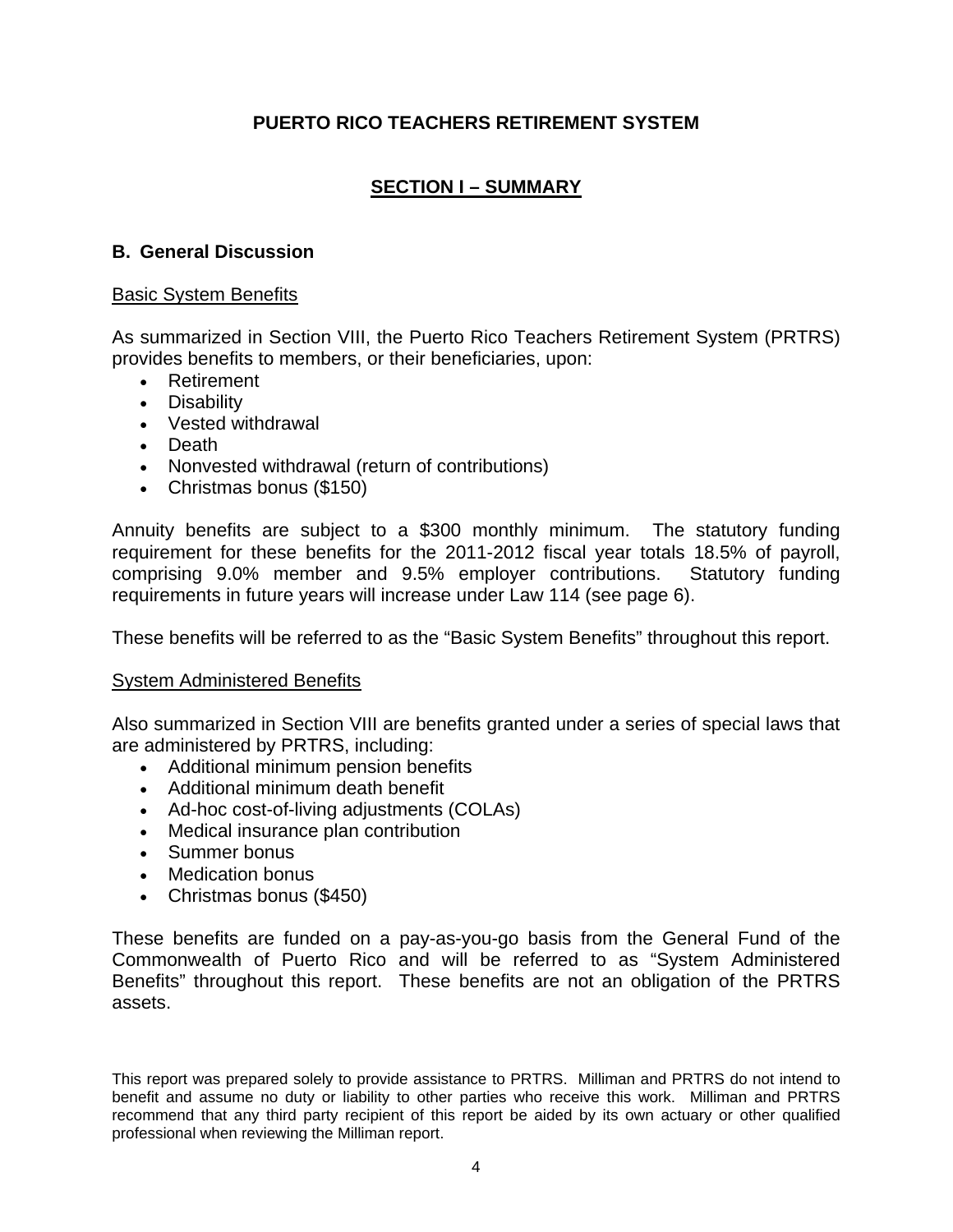# **SECTION I – SUMMARY**

# System Experience since Prior Valuation

The approximate actual rate of return since the prior valuation was 23.37% for 2010- 2011. This significant asset gain decreased the System's unfunded actuarial accrued liability, prior to the reflection of the new investment return assumption as discussed below.

Our analysis of System experience from June 30, 2010 to June 30, 2011 resulted in a liability gain of \$40 million for Basic System Benefits (e.g. – the June 30, 2010 liability of \$8.75 billion was expected to increase to \$9.09 billion as of June 30, 2011, and instead increased to \$9.05 billion prior to the change in the investment return assumption).

Major sources of gains and losses are as follows:

- 1. \$3 million loss on new entrants
- 2. \$18 million loss on roughly 114 "pop-up" retirees who were not in the June 30, 2010 census data
- 3. \$115 million loss on roughly 2,100 active members who retired since the prior valuation
- 4. \$120 million gain due to salary increases less than expected among active members
- 5. \$56 million gain from all other sources, including corrections in the accumulated member contributions with interest.

Further discussion is warranted on Item 3.

For Item 3, possible explanations for liability losses attributable to individual members include purchases of service (which are offset to some extent on the asset side by the member's purchase price), retirement incentives such as Law 70 (see below), and data clean-up that occurred during the benefit calculation process when the member retired.

# Changes in Assumptions since Prior Valuation

This valuation reflects a decrease in the interest rate assumption for GASB 25 & 27 purposes from 8.0% per year to 6.4% per year. The 6.4% assumption reflects the asset allocation for the non-loan portion of the portfolio that was adopted by the Board during November 2011 as shown below and Milliman's capital market assumptions as of June 30, 2011. In addition, the assumption reflects that loans to members comprise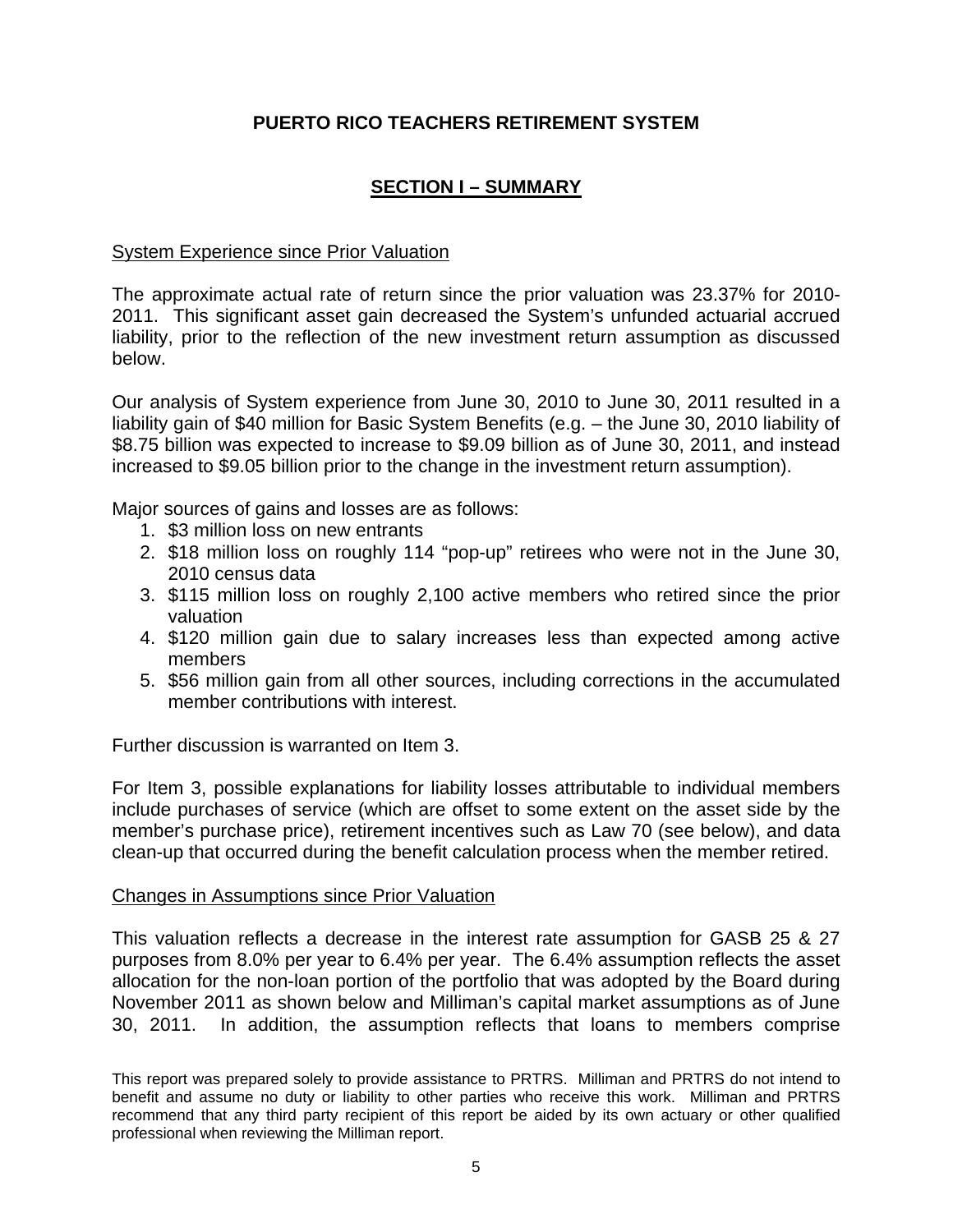# **SECTION I – SUMMARY**

approximately 15% of the portfolio and, as provided by the System, have an approximate return of 8.8%.

| <b>Asset Class</b>          | <b>Target Allocation</b> |
|-----------------------------|--------------------------|
| <b>Domestic Equity</b>      | 25%                      |
| <b>International Equity</b> | 10%                      |
| Fixed Income                | 55%                      |
| Cash                        | 10%                      |

The decrease in the interest rate assumption increased the Actuarial Accrued Liability as of June 30, 2011 for Basic System Benefits by \$1.79 billion, from \$9.05 billion to \$10.84 billion, or by 19.8%. The increase in the ARC for Basic System Benefits was \$111 million or 21.7%.

For GASB 25 and 27 accounting, the decrease in the interest rate assumption increased the Actuarial Accrued Liability as of June 30, 2011 by \$1.87 billion, from \$9.58 billion to \$11.45 billion, or by 19.5%. The increase in the ARC was \$111 million or 20.3%.

#### Changes in Plan Provisions since Prior Valuation

During the 2010-2011 fiscal year, Law 114 was enacted which increased employer contributions from the prior 8.5% of compensation to 9.5% of compensation effective July 1, 2011. For the next four fiscal years effective July 1, employer contributions will increase annually by 1%. For the next five fiscal years, employer contributions will increase annually by 1.25%, reaching an employer contribution rate of 19.75% effective July 1, 2020.

In addition, Law 70 was enacted during the 2010-2011 fiscal year which provided an early retirement incentive. Under Section 4c of Law 70, active members with at least 30 years of service received a bonus equal to 6 months of salary upon retirement under Law 70. Under Section 4b of Law 70, active members who had at least 15 years of service, but less than 30 years of service, were able to retire immediately with an enhanced benefit ranging from 37.5% to 50% of salary. This enhanced benefit is paid by the General Fund until the member reaches the later of age 55 or the date the member would have completed 30 years of service had the member continued working. The System will pay the benefit after this time period. While the General Fund is paying

This report was prepared solely to provide assistance to PRTRS. Milliman and PRTRS do not intend to benefit and assume no duty or liability to other parties who receive this work. Milliman and PRTRS recommend that any third party recipient of this report be aided by its own actuary or other qualified professional when reviewing the Milliman report.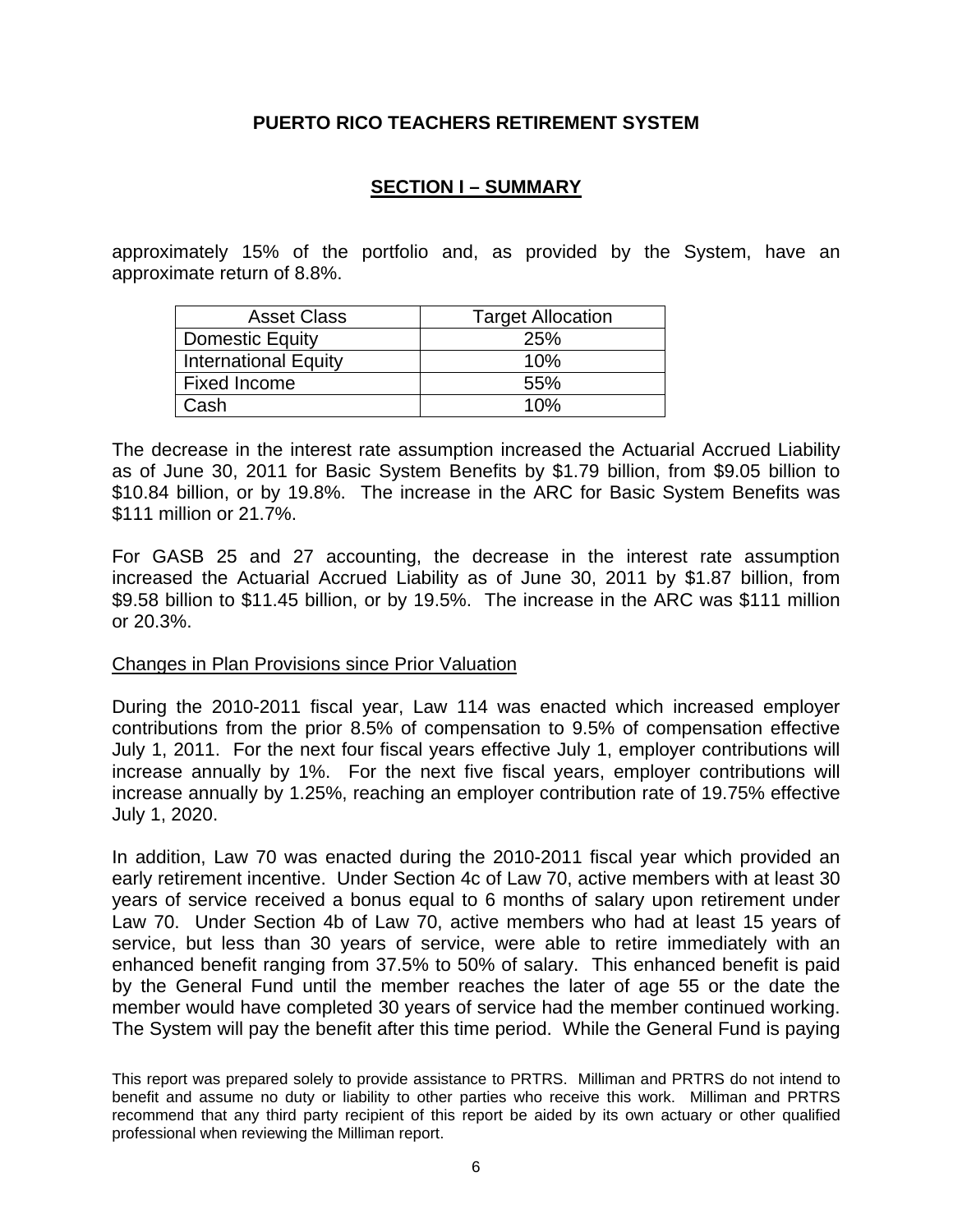# **SECTION I – SUMMARY**

the pension benefit to the member or any surviving beneficiary, the General Fund will also pay a contribution equal to 8.5% of final salary to the System. Members who retired under this incentive are not eligible to receive the Medical Insurance Plan Contribution. This valuation reflects that 38 members retired under Section 4b of Law 70. Information on the number of Section 4c retirements was not provided by the System.

## GASB Accounting Information

Accounting results under Governmental Accounting Standards Board Statement No. 25, "*Financial Reporting for Defined Benefit Pension Plans and Note Disclosures for Defined Contribution Plans*" (GASB 25), Statement No. 27, "*Accounting for Pensions by State and Local Governmental Employers*" (GASB 27), and Governmental Accounting Standards Board Statement No. 45, "*Accounting and Financial Reporting by Employers for Postemployment Benefits Other Than Pensions*" (GASB 45) are presented in two sections in this report as discussed below. In addition, as requested by PRTRS, we have separately determined the Annual Required Contribution based on GASB 25 and 27 rules for just the Basic System Benefits.

#### Basic System Benefits Information

We have performed a June 30, 2011 actuarial valuation of the Basic System Benefits and have prepared accounting results for them based on GASB 25 and 27 rules.

The FY 2011-2012 ARC for the Basic System Benefits only based on GASB 25 and 27 rules would be \$622.0 million, which equals 47.11% of payroll. The ARC represents the portion of the cost of PRTRS' Basic System Benefits that employers should pay in order for PRTRS to be actuarially funded in accordance with GASB's required minimum parameters.; i.e., the ARC has been reduced to reflect the fact that active members contribute 9% of pay to the system. The employer portion of the statutory funding requirement, which is 9.5% of payroll for the 2011-2012 fiscal year, is less than the ARC by 37.60% of payroll, or \$496.4 million.

As shown in Subsection D of Section IV, PRTRS has Unfunded Actuarial Accrued Liabilities (UAAL) of \$8.5 billion on behalf of Basic System Benefits, which should be amortized over a period not to exceed 30 years in accordance with GASB 25 and 27 rules. Based on the current statutory member and employer funding requirements, the

This report was prepared solely to provide assistance to PRTRS. Milliman and PRTRS do not intend to benefit and assume no duty or liability to other parties who receive this work. Milliman and PRTRS recommend that any third party recipient of this report be aided by its own actuary or other qualified professional when reviewing the Milliman report.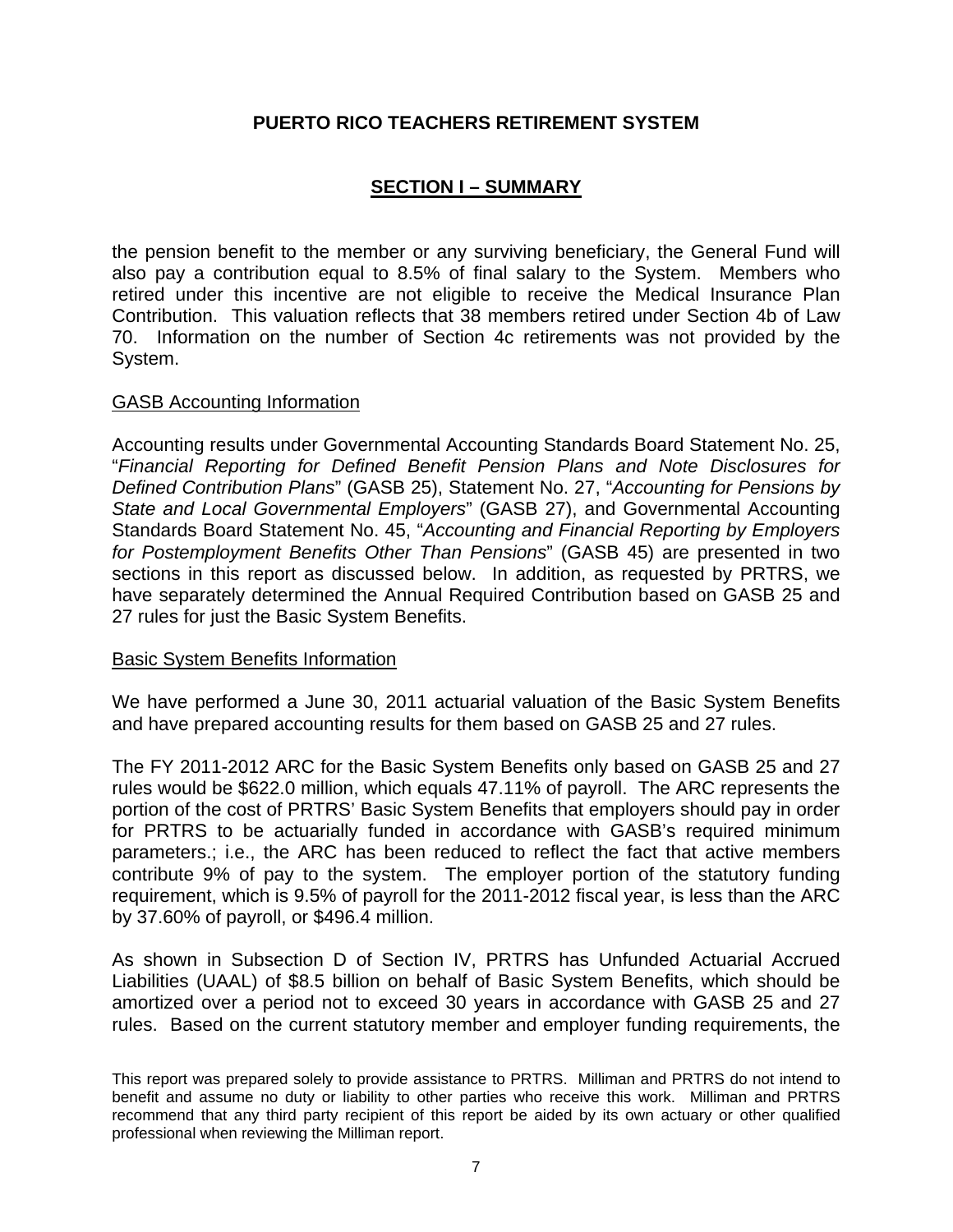# **SECTION I – SUMMARY**

UAAL is expected to grow indefinitely into the future instead of being amortized. Effectively, this means that the statutory member and employer contributions to PRTRS are not adequate to fund PRTRS' Basic System Benefits. *Instead, PRTRS is being gradually disfunded.*

# GASB 25 and 27 Accounting Information

We have performed a June 30, 2011 actuarial valuation of the Basic System Benefits and the System Administered Benefits (excluding the Medical Insurance Plan Contribution) and have prepared accounting results under GASB 25 for the financial statements of the System and under GASB 27 for the Commonwealth of Puerto Rico's financial statements. No future ad-hoc COLAs are anticipated in these results.

The FY 2011-2012 ARC under GASB 25 and 27 is \$659.3 million, which equals 49.93% of payroll. This includes the Basic System Benefits and the System Administered Benefits (excluding the Medical Insurance Plan Contribution). The FY 2011-2012 APC under GASB 27 is \$673.9 million, which equals 51.04% of payroll.

As shown in Subsection B of Section V, the Unfunded Actuarial Accrued Liability on a GASB 25 and 27 basis is \$11.4 billion. Based on the current funding requirements, the UAAL is expected to grow indefinitely into the future. As discussed above, the statutory member and employer contributions to PRTRS are not adequate to fund PRTRS' Basic System Benefits. *Instead, PRTRS is being gradually disfunded.* The System Administered Benefits are financed on a pay-as-you-go basis from the General Fund of the Commonwealth of Puerto Rico

#### GASB 45 Accounting Information

We have performed a June 30, 2011 actuarial valuation of the Medical Insurance Plan Contribution and have prepared accounting results for the Commonwealth of Puerto Rico's financial statements under GASB 45. (Note that the Medication Bonus has been included in the GASB 25 and 27 results as a Pension Benefit because members can receive the bonus without submitting documentation to substantiate medication expenses.)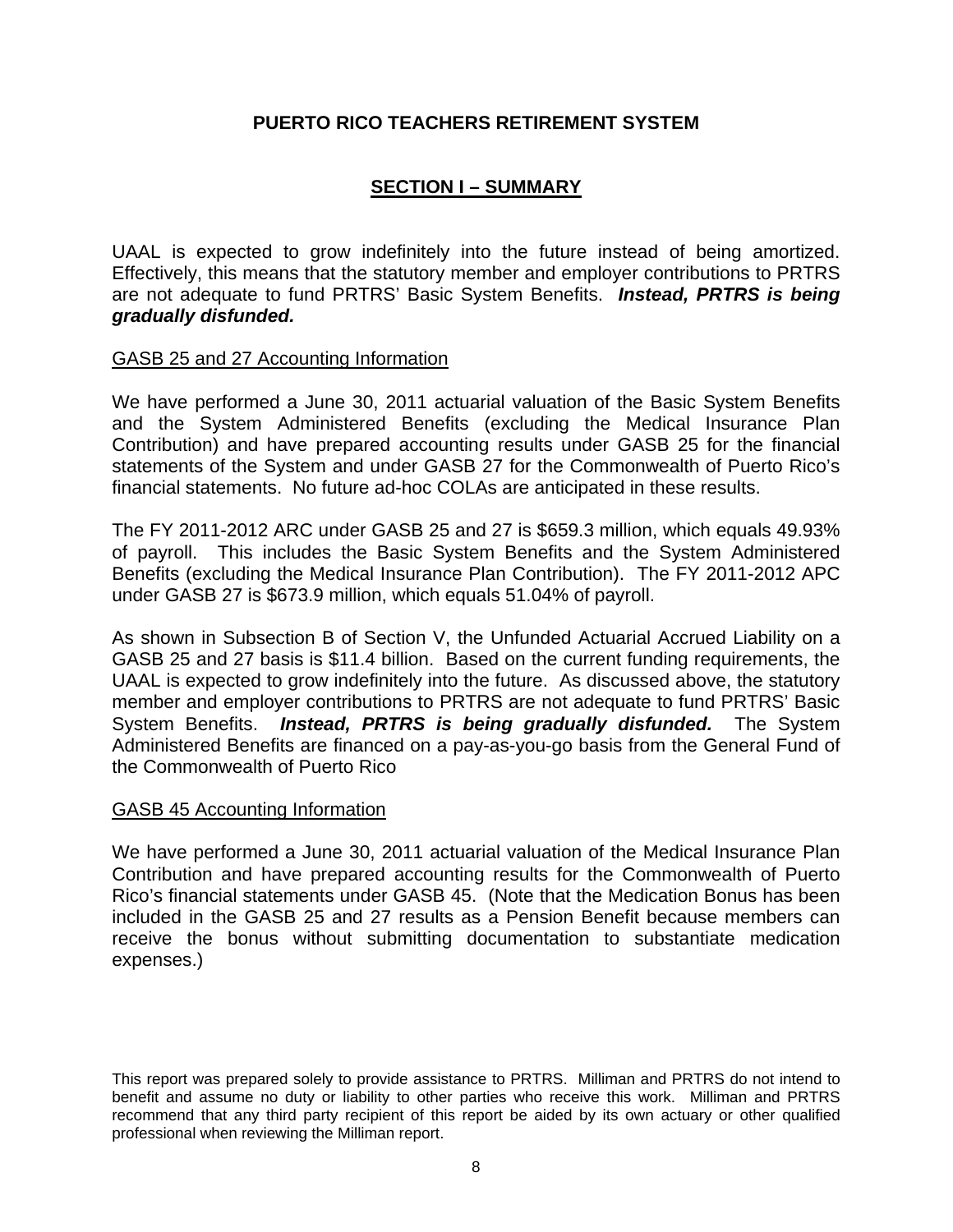# **SECTION I – SUMMARY**

The FY 2011-2012 ARC for the Medical Insurance Plan Contribution under GASB 45 is \$41.1 million, which equals 3.11% of payroll. The FY 2011-2012 Annual OPEB Cost under GASB 45 is \$41.0 million, which equals 3.10% of payroll.

There are no member or employer contributions on behalf of the Medical Insurance Plan Contribution. This benefit is financed on a pay-as-you-go basis from the General Fund of the Commonwealth of Puerto Rico. Since this is an Other Postemployment Benefit that is not funded in advance, the ARC for this benefit has been calculated based on an assumed investment return rate of 4.0%, instead of the 6.4% rate used for the Pension Benefits. As shown in Subsection B of Section VI, the Unfunded Actuarial Accrued Liability on a GASB 45 basis for this benefit is \$706 million.

#### Solvency Test for Basic System Benefits

Subsection A of Section III determines the solvency percentage for each membership group for the Basic System Benefits. The Actuarial Value of Assets was allocated to each membership group by first allocating based on the accumulated member contributions with interest. The remaining assets were then assigned first to retirees, disabled members, and beneficiaries, second to terminated members with rights to a deferred pension, and then to active members. As shown in Subsection A of Section III, the overall solvency percentage is 22.0%. For retirees, disabled members, and beneficiaries, the solvency percentage is 15.5%. Vested terminated members with rights to deferred pensions and active members have solvency percentages of 46.5% and 29.0%, respectively. The solvency percentage for former members due a refund of accumulated member contributions with interest is always 100.0% under this test.

Note there were insufficient assets to cover all of the benefit obligations attributable to retirees, disabled members, and beneficiaries. Therefore, the assets allocated to vested terminated members with the right to a deferred pension, active members and former members due a refund of their contributions are *solely* attributable to the accumulated value of their own contributions; no employer contributions are available to fund their benefit obligations based on this allocation procedure.

This report was prepared solely to provide assistance to PRTRS. Milliman and PRTRS do not intend to benefit and assume no duty or liability to other parties who receive this work. Milliman and PRTRS recommend that any third party recipient of this report be aided by its own actuary or other qualified professional when reviewing the Milliman report.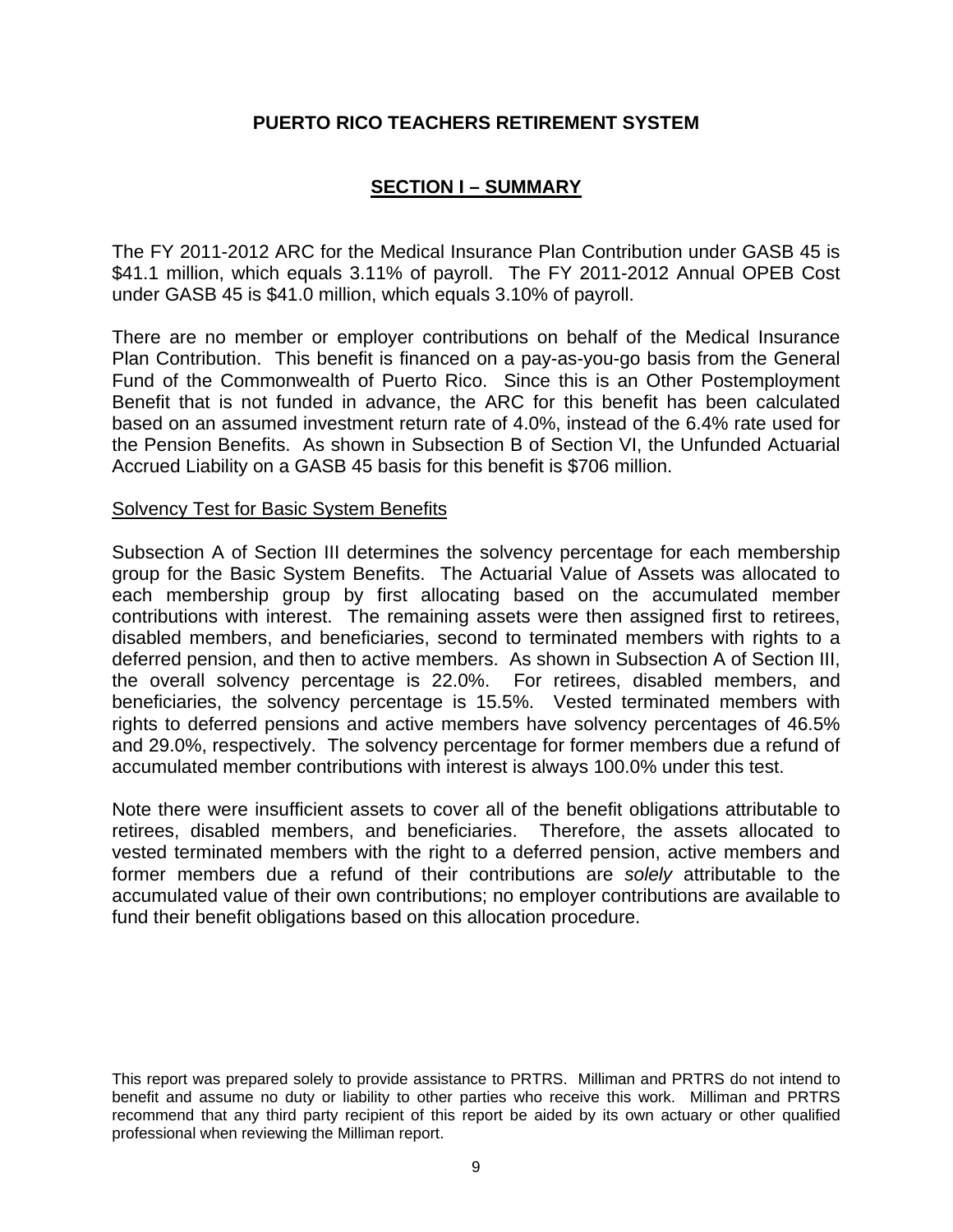# **SECTION I – SUMMARY**

# Cash Flow Projection for Basic System Benefits

PRTRS is a relatively mature retirement system with a significant retiree population. Based on the current statutory funding requirements, the annual benefit payments and administrative expenses paid by the system are significantly larger than the member and employer contributions made to the system. Thus investment income and current assets must be used to cover this negative cash flow. As a result, system assets can be expected to decline since the negative cash flow exceeds expected investment income. PRTRS' liabilities for the Basic System Benefits will continue to increase significantly over time. Thus the funded status can be expected to decline over time based on the actuarial assumptions used to prepare this actuarial valuation.

The table shown in Subsection B of Section III provides a simplified illustration of the expected negative net cash flows over the next 10 years. Annual payroll growth of 3.5% is assumed, as future members are assumed to replace current members who terminate or retire. (Note, we did not attempt to include in the expected benefit payments any benefit payments attributable to new members in preparing this table. Members who join PRTRS in the future will generate some cash outflow during the next 10 years due to refunds of their contributions, death and disability benefits, and immediate annuities due to service purchases, etc. We expect that these amounts will be relatively modest and they have not been included in the results shown. Doing so would increase the expected negative net cash flow.)

Based on this estimate of future contributions and benefit payments, the PRTRS assets will be exhausted by the 2021-2022 fiscal year, assuming an annual 6.4% investment return. It is doubtful that assets will be available to meet benefit payments even to that date in light of the significant assets allocated to private equity, plan member loans, accounts receivables, and capital assets.

# **While Law 114 increased employer contributions, we recommend that the statutory funding requirements be further increased in light of:**

- **the expected negative net cash flows;**
- **the forecast exhaustion of plan assets by 2021-2022; and,**
- **the Annual Required Contribution based on GASB 25 and 27.**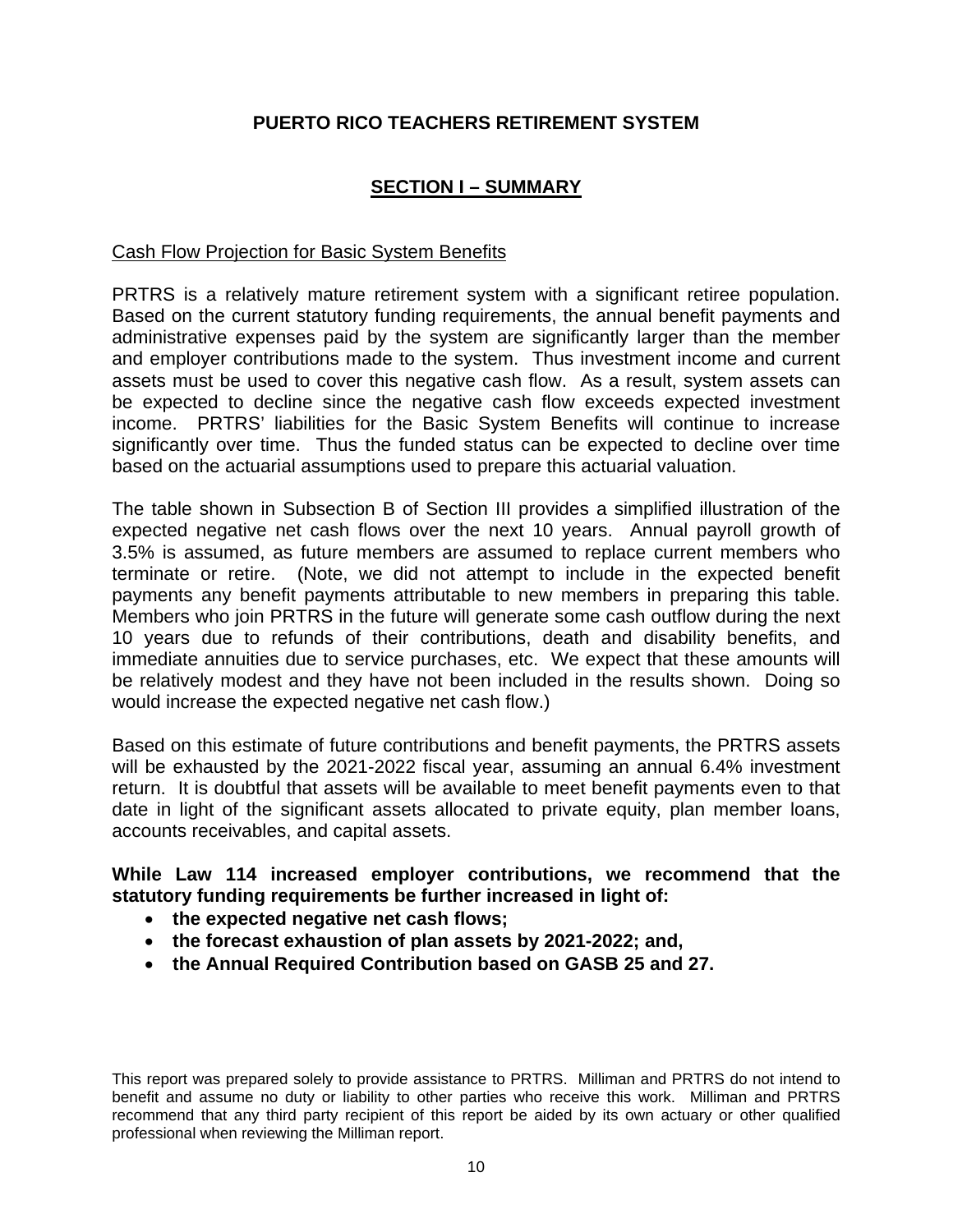# **SECTION I – SUMMARY**

# **C. Discussion of Supporting Exhibits**

### System Assets

Section II summarizes the plan assets taken into account in the preparation of the GASB 27 Employer Accounting results for PRTRS.

Subsection A summarizes the Market Value of Assets as of June 30, 2011, including the additional amounts due to the contribution receivables, if any.

Subsection B summarizes the reconciliation of the Market Value of Assets from June 30, 2010 to June 30, 2011.

Subsection C summarizes the development of the Actuarial Value of Assets as of June 30, 2011. The Actuarial Value of Assets is equal to the Market Value of Assets.

Subsection D develops an estimated rate of return on plan assets for the previous plan year. The estimated rate of return from June 30, 2010 to June 30, 2011 was 23.37% on the Market Value of Assets.

Subsection E summarizes the historical estimated rate of return on plan assets on a market value basis.

The asset information used for the valuation was taken from financial statements provided by PRTRS as of June 30, 2011.

#### Management Information

Section III presents additional information that has been derived from the valuation process and is illustrative of the expected future decline in funded status that is projected based upon our analysis of the valuation results.

Subsection A shows the allocation of assets to the liability for Basic System Benefits by membership group and determines the solvency percentage for each group. Please see Subsection B of Section I for a description of this determination.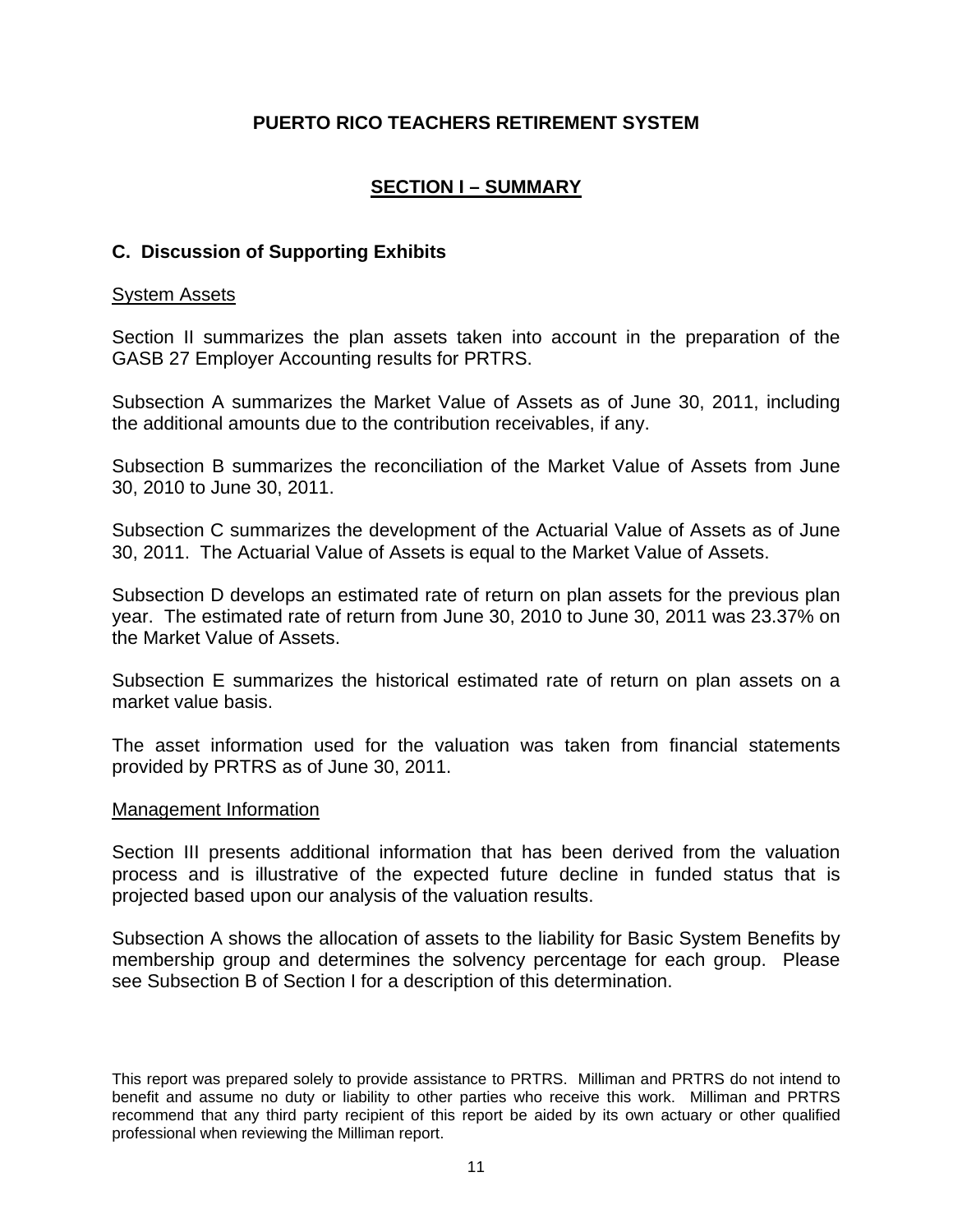# **SECTION I – SUMMARY**

Subsection B shows a projected cash flow for the current fiscal year and the next ten fiscal years for Basic System Benefits. Please see Subsection B of Section I for a description of this projection.

#### Basic System Benefits Information

Section IV summarizes the Actuarial Accrued Liability and the development of the Annual Required Contribution for just the Basic System Benefits under GASB 25 and 27 for the fiscal year ending June 30, 2012 (please see Subsection B of Section I for a description of the benefits included in this valuation).

Subsection A summarizes the development of the Present Value of Benefits as of June 30, 2011.

Subsection B summarizes the development of the Actuarial Accrued Liability as of June 30, 2011.

Subsection C summarizes the development of the Employer Normal Cost. The Employer Normal Cost is the total normal cost under the Entry Age Normal Actuarial Cost Method increased by expected administrative expenses paid from the fund and reduced by expected member contributions.

Subsection D summarizes the development of the amortization payment of the Unfunded Actuarial Accrued Liability. The amortization period used to calculate the ARC is a closed 30 years from June 30, 2007 (26 years remain as of June 30, 2011) with annual payments increasing each year by 3.5% to remain as a level percent of payroll.

Subsection E summarizes the development of the Annual Required Contribution (ARC). The ARC is the sum of the employer normal cost and the amortization payments, adjusted to mid-year to reflect that payments are made throughout the year.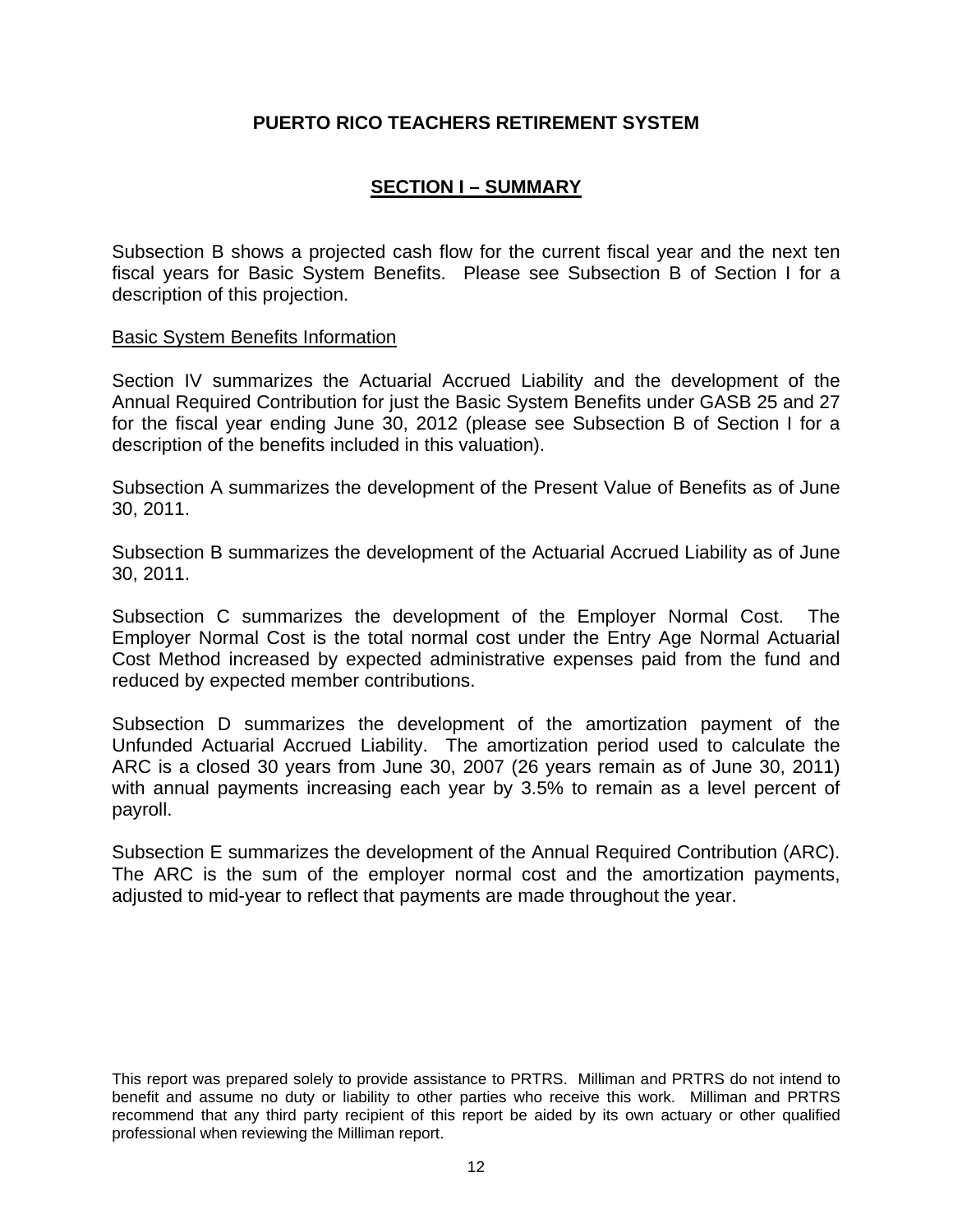# **SECTION I – SUMMARY**

## GASB 25 and 27 Accounting Information

Section V summarizes the Actuarial Accrued Liability and the development of the Annual Required Contribution and Annual Pension Cost under GASB 25 and 27 for the fiscal year ending June 30, 2012 (please see Subsection B of Section I for a description of the benefits included in these valuation results). Results are shown in total for GASB 25 and 27, with the Actuarial Accrued Liability and Employer Normal Cost presented for the underlying Basic System Benefits and for the underlying System Administered Benefits that are included in this valuation.

Subsection A summarizes the development of the Actuarial Accrued Liability as of June 30, 2011 and Employer Normal Cost as of December 31, 2011.

Subsection B summarizes the development of the amortization payment of the Unfunded Actuarial Accrued Liability. The amortization period used to calculate the ARC is a closed 30 years from June 30, 2007 (26 years remain as of June 30, 2011) with annual payments increasing each year by 3.5% to remain as a level percent of payroll.

Subsection C summarizes the development of the Annual Required Contribution (ARC). The ARC is the sum of the employer normal cost and the amortization payments, adjusted to mid-year to reflect that payments are made throughout the year.

Subsection D summarizes the development of the Net Pension Obligation (NPO) as of June 30, 2011. The NPO is defined as the cumulative difference between the Annual Pension Cost (APC) and the employer's contribution to the plan, including any pension liability (asset) at transition.

Subsection E summarizes the development of the APC for the fiscal year ending June 30, 2012. The APC is the amount recognized in the employer's financial statements as the cost of the pension plan and is determined in accordance with GASB Statement No. 27. The APC is equal to the ARC plus interest on the NPO, if any, as of June 30, 2011 less an amortization of this NPO.

Subsection F shows a seven-year history of the ARC, APC, and the percentage contributed. This schedule is required by GASB Statements No. 25 and 27. The FY 2011-2012 contribution percentage assumes that the employer contributions for Basic

This report was prepared solely to provide assistance to PRTRS. Milliman and PRTRS do not intend to benefit and assume no duty or liability to other parties who receive this work. Milliman and PRTRS recommend that any third party recipient of this report be aided by its own actuary or other qualified professional when reviewing the Milliman report.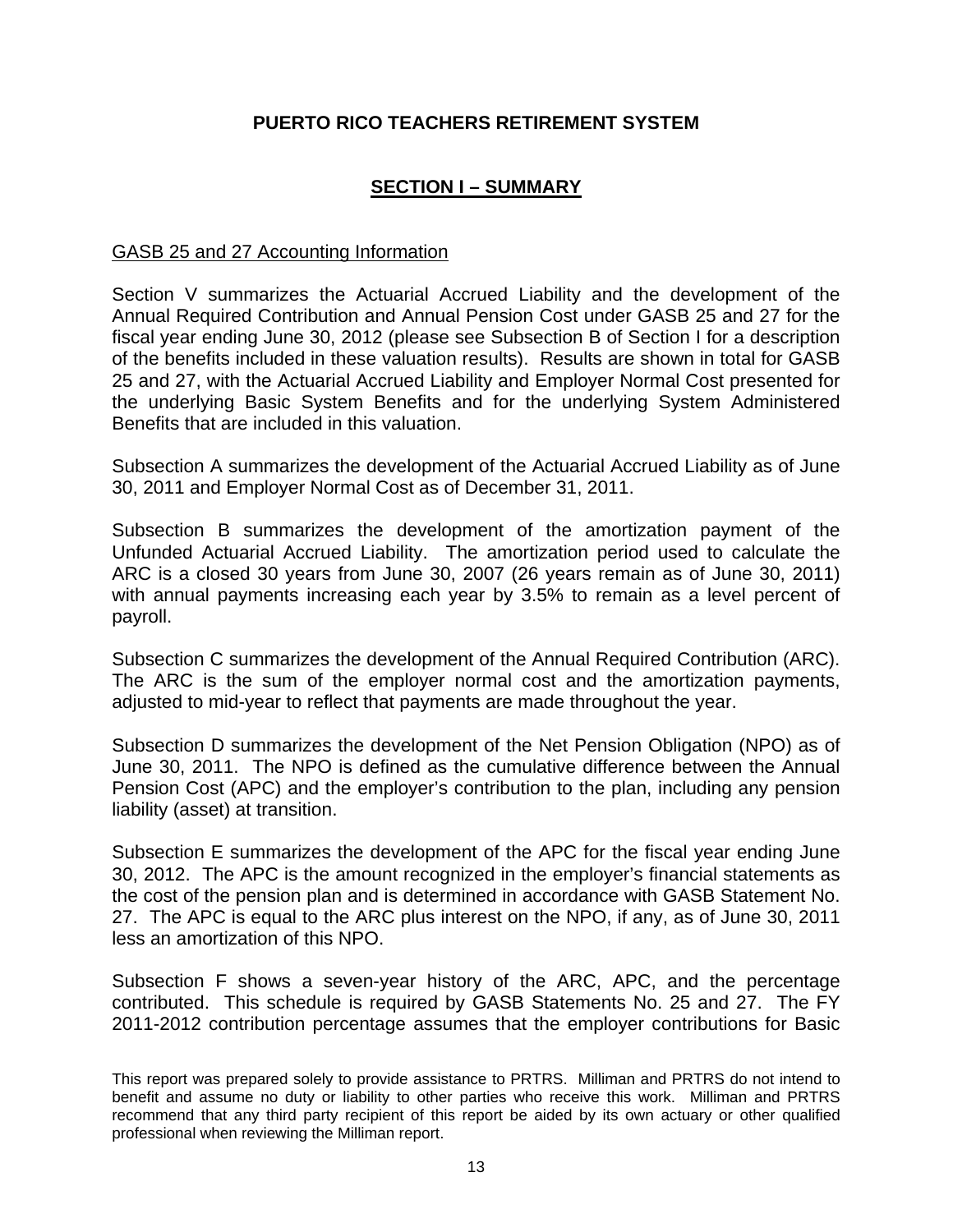# **SECTION I – SUMMARY**

System Benefits will be at the statutory level of 9.5% of payroll and include anticipated early retirement incentive contributions and that employer contributions for the applicable System Administered Benefits will be the anticipated pay-as-you-go payments. Based on our understanding of prior valuations, the ARC and APC shown for the year ended June 30, 2006 do not include the liability for any System Administered Benefits. Consequently, the ratios of Actual Employer Contributions to ARCs and APCs shown in this exhibit for the fiscal year June 30, 2006 could be overestimated. For years prior to June 30, 2007, we have restated the actual employer contribution figures in the seven-year history to exclude the payments from the General Fund of the Commonwealth of Puerto Rico for the System Administered Benefits not included in GASB 25 and 27 (the Medical Insurance Plan Contribution and the Cultural Trip).

Subsection G shows a six-year history of the funding progress of the plan. This schedule is required by GASB Statements No. 25 and 27.

Schedule H summarizes information used to determine the Annual Required Contribution for the fiscal year ending June 30, 2012.

#### GASB 45 Accounting Information

Section VI summarizes the Actuarial Accrued Liability and the development of the Annual Required Contribution for the fiscal year ending June 30, 2012 for the Medical Insurance Plan Contribution.

Subsection A summarizes the development of the Actuarial Accrued Liability as of June 30, 2011 and Employer Normal Cost as of December 31, 2011.

Subsection B summarizes the development of the amortization payment of the Unfunded Actuarial Accrued liability. The amortization period used to calculate the ARC is a closed 30 years from June 30, 2007 (26 years remain as of June 30, 2011) with annual payments increasing each year by 3.5% to remain as a level percent of payroll.

Subsection C summarizes the development of the Annual Required Contribution (ARC). The ARC is the sum of the employer normal cost and the amortization payments, adjusted to mid-year to reflect that payments are made throughout the year.

This report was prepared solely to provide assistance to PRTRS. Milliman and PRTRS do not intend to benefit and assume no duty or liability to other parties who receive this work. Milliman and PRTRS recommend that any third party recipient of this report be aided by its own actuary or other qualified professional when reviewing the Milliman report.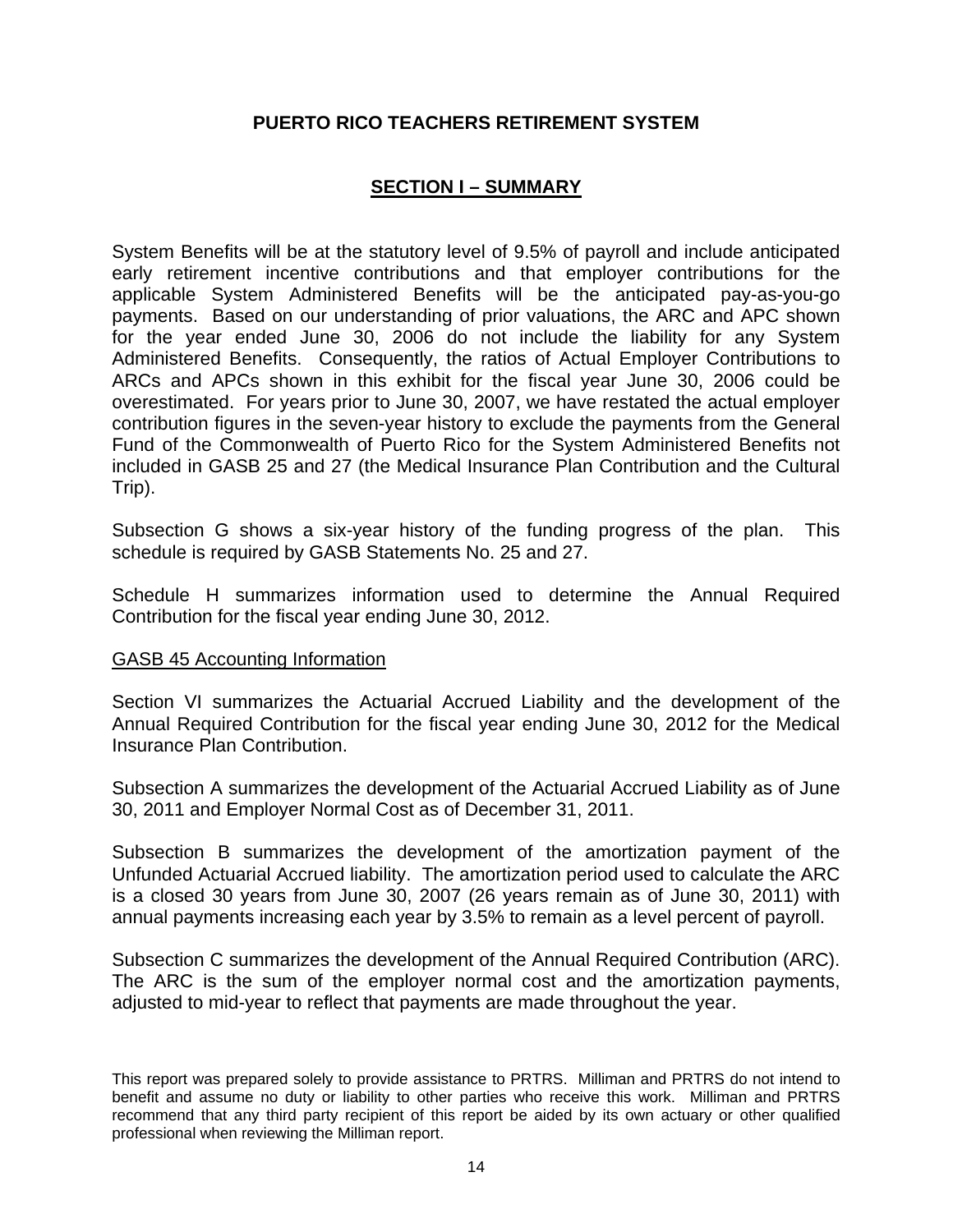# **SECTION I – SUMMARY**

Subsection D summarizes the development of the Net OPEB Obligation (NOO) as of June 30, 2011. The NPO is defined as the cumulative difference between the Annual OPEB Cost (AOC) and the employer's contribution to the plan since the adoption of GASB 45.

Subsection E summarizes the development of the AOC for the fiscal year ending June 30, 2012. The AOC is the amount recognized in the employer's financial statements as the cost of other postemployment benefits and is determined in accordance with GASB Statement No. 45. The AOC is equal to the ARC plus interest on the NOO, if any, as of June 30, 2011 less an amortization of this NOO.

Subsection F shows a five-year history of the ARC, AOC, and the percentage contributed. This schedule is required by GASB Statements No. 45. The FY 2011- 2012 contribution percentage assumes that employer contributions for the Medical Insurance Plan Contribution will be the anticipated pay-as-you-go payments.

Subsection G shows a five-year history of the funding progress of the plan. This schedule is required by GASB Statements No. 45.

Schedule H summarizes information used to determine the Annual Required Contribution for the fiscal year ending June 30, 2012.

#### Census Data

Section VII summarizes the census data provided by the System and utilized in the preparation of the actuarial valuation. Subsection A provides a reconciliation of the current year participant counts from the prior valuation. Subsection B presents a profile of active participants, summarized by gender and age and service groups. Subsections C, D, E, and F show the number and average benefit of the terminated vested participants, retirees, disabled members, and beneficiaries, respectively. Special data adjustments are discussed in Section IX.

#### Summary of Principal Plan Provisions

Section VIII summarizes the principal plan provisions as of the valuation date and denotes any changes from the previous valuation.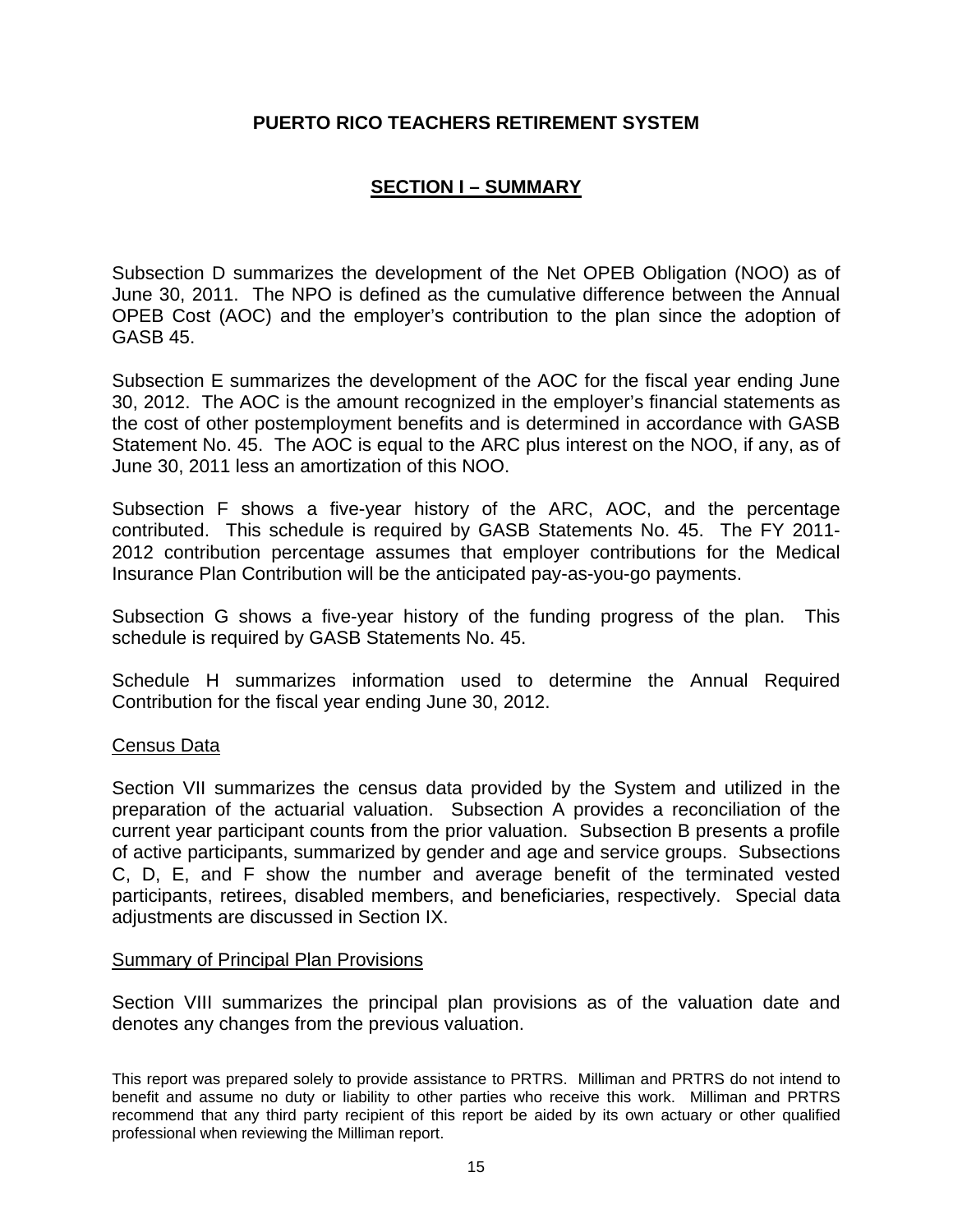# **SECTION I – SUMMARY**

## Actuarial Assumptions and Methods

Sections IX and X summarize the actuarial assumptions and methods that were utilized in the preparation of this actuarial valuation and denote any changes from the previous valuation.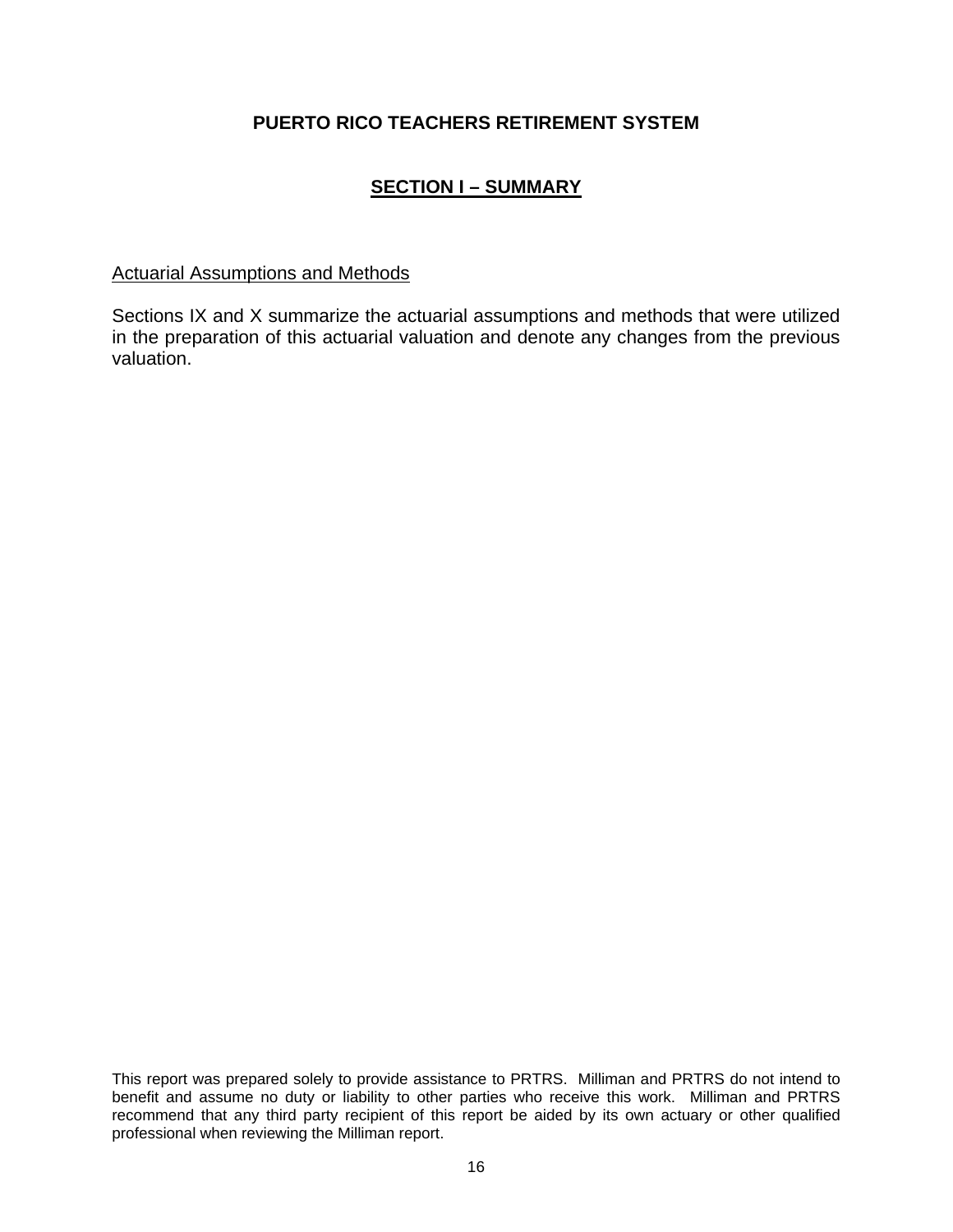# **SECTION II - SYSTEM ASSETS**

#### **A. Market Value of Assets as of June 30, 2011**

| 1. | Assets                                                   |     |               |
|----|----------------------------------------------------------|-----|---------------|
|    | Cash                                                     | \$  | 171,608,000   |
|    | <b>Corporate and Government Bonds</b>                    |     | 591,769,000   |
|    | <b>Stocks</b>                                            |     | 1,211,084,000 |
|    | <b>Private Equity Investments</b>                        |     | 25,630,000    |
|    | <b>Total Loans to Plan Members</b>                       |     | 406,664,000   |
|    | <b>Accounts Receivable</b>                               |     | 51,185,000    |
|    | <b>Capital Assets</b>                                    |     | 22,204,000    |
|    | <b>Other Assets</b>                                      |     | 472,000       |
|    | Total                                                    | \$. | 2,480,616,000 |
|    | 2. Total Liabilities                                     | \$  | 94,753,000    |
|    | 3. Market Value of Assets as of June 30, 2011: (1) - (2) | \$  | 2,385,863,000 |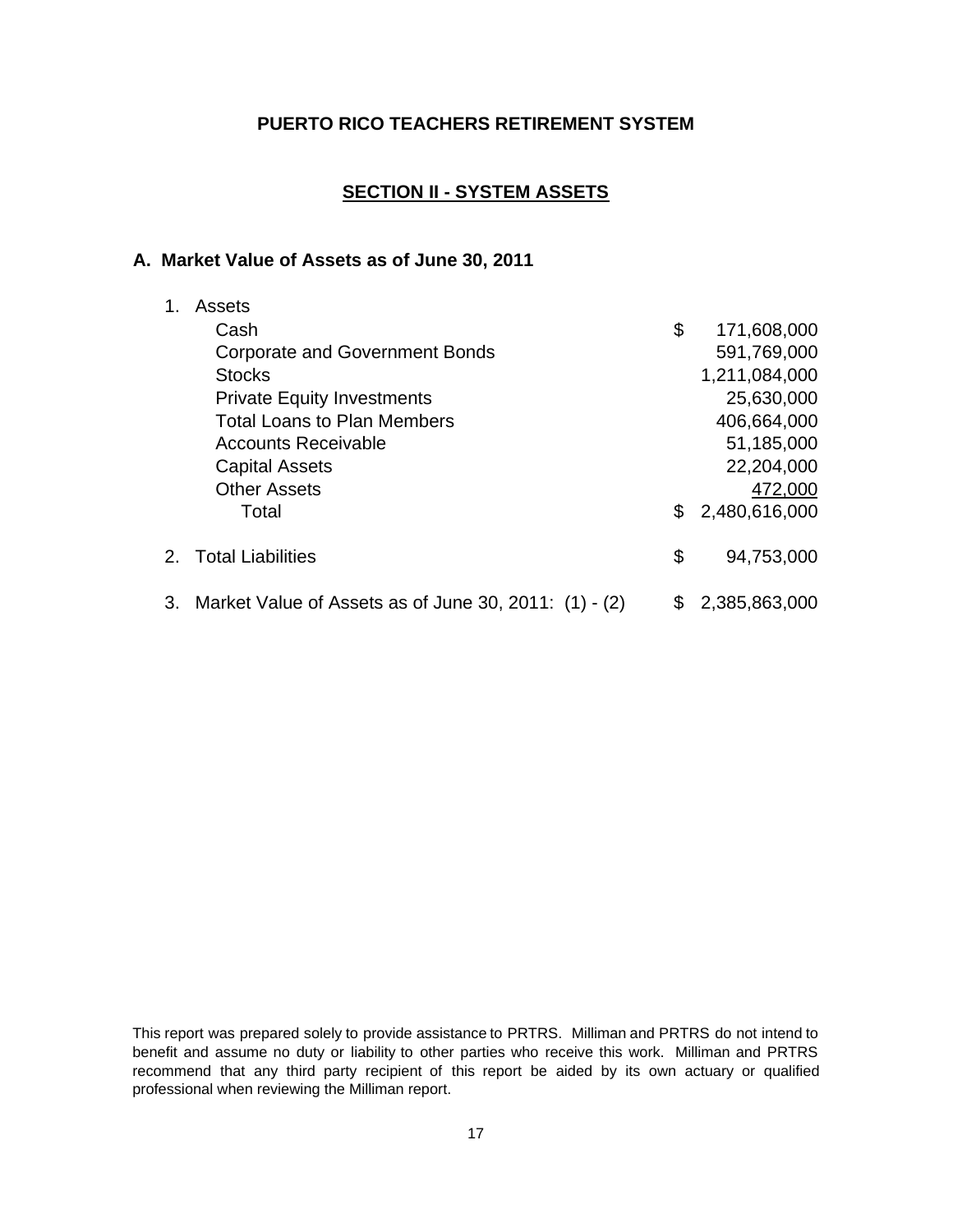# **SECTION II - SYSTEM ASSETS**

#### **B. Reconciliation of Market Value of Assets from June 30, 2010 to June 30, 2011**

| 1. Market Value of Assets as of June 30, 2010        | \$<br>2,221,977,000 |
|------------------------------------------------------|---------------------|
| 2. Additions<br>a. Contributions                     |                     |
| <b>Member Contributions</b>                          | \$<br>123,297,000   |
| <b>Employer Contributions</b>                        | 112,071,000         |
| <b>Transfers In</b>                                  | 828,000             |
| Special                                              | 47,753,000          |
| <b>Total Contributions</b>                           | \$<br>283,949,000   |
| b. Investment Income                                 |                     |
| Interest Income                                      | \$<br>57,008,000    |
| Dividends Income                                     | 6,915,000           |
| Net Appreciation of Investments                      | 421,923,000         |
| Other Income                                         | 968,000             |
| <b>Investment Related Expenses</b>                   | (4,682,000)         |
| Net Investment Income                                | \$<br>482,132,000   |
| <b>Total Additions</b>                               | \$<br>766,081,000   |
| 3. Decreases                                         |                     |
| <b>Refund of Member Contributions</b>                | \$<br>8,465,000     |
| <b>Annuities and Death Benefits</b>                  | 513,874,000         |
| <b>Special Benefits</b>                              | 48,286,000          |
| <b>Administrative Expenses</b>                       | 31,570,000          |
| Total                                                | \$<br>602,195,000   |
| 4. Net Increase (Decrease) in Market Value of Assets | \$<br>163,886,000   |
| 5. Market Value of Assets as of June 30, 2011        | \$<br>2,385,863,000 |

#### **C. Development of Actuarial Value of Assets as of June 30, 2011**

The Actuarial Value of Assets as of June 30, 2011 is equal to the Market Value of Assets as of June 30, 2011 of \$2,385,863,000.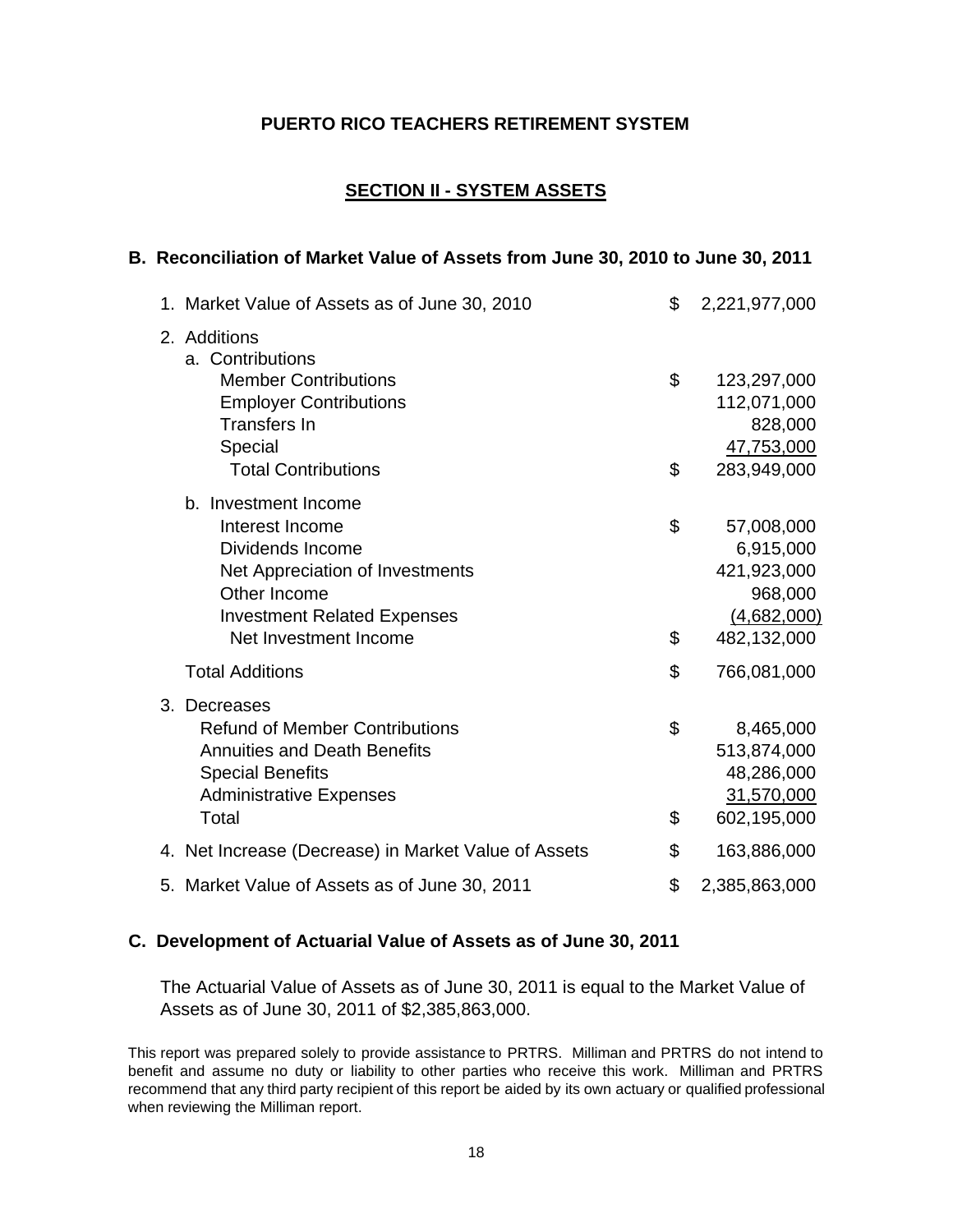## **SECTION II - SYSTEM ASSETS**

#### **D. Estimated Annual Rate of Return for year ending June 30, 2011**

Market Value 1. Value of Assets as of June 30, 2010  $$2,221,977,000$ 2. Total Contributions 283,949,000 3. Benefit Payments and Expenses 602,195,000 4. Value of Assets as of June 30, 2011 2,385,863,000 5. Non-Investment Increment: (2) - (3) (318,246,000) 6. Investment Increment: (4) - (1) - (5) 482,132,000 7. Time Weighted Value: (1) +.5  $*$  (5) 2,062,854,000 8. Estimated Annual Rate of Return: (6) / (7) 23.37%

#### **E. Estimated Historical Rates of Return**

| <b>Plan Year Ending</b>         | <b>Market Value</b> |
|---------------------------------|---------------------|
| June 30, 2011                   | 23.37%              |
| June 30, 2010                   | 15.89%              |
| June 30, 2009                   | $-16.38%$           |
| June 30, 2008                   | $-6.45%$            |
| June 30, 2007                   | 17.50%              |
| 5-year Compounded Annual Return | $5.62\%$            |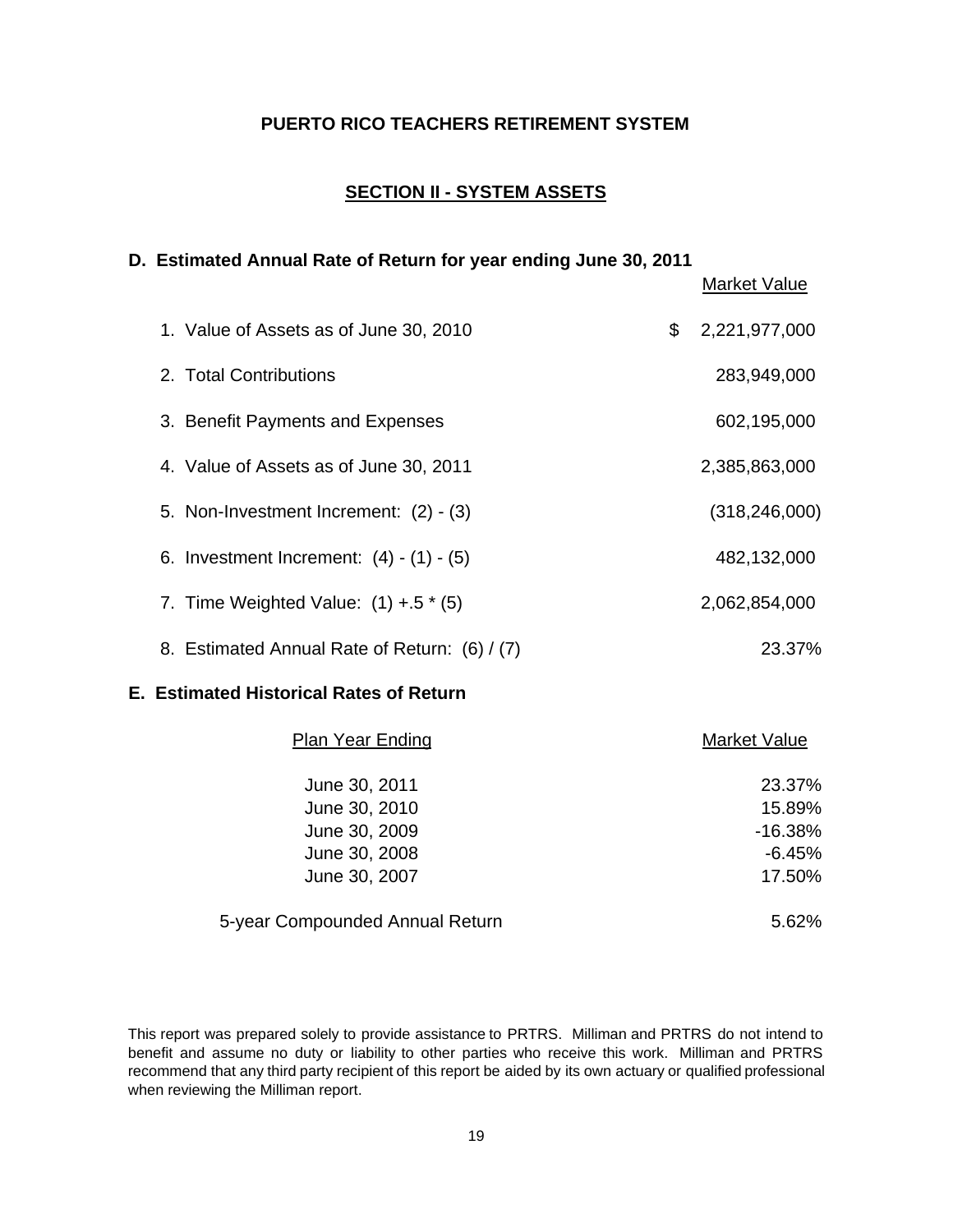## **SECTION III - MANAGEMENT INFORMATION**

#### **A. Allocation of Assets for Basic System Benefits to Membership Group**

| Membership<br>Group                                 | Actuarial<br>Accrued<br>Liability | Allocated<br>Assets * | Solvency<br>Percentage |
|-----------------------------------------------------|-----------------------------------|-----------------------|------------------------|
| 1. Retirees, Disabled Members,<br>and Beneficiaries | \$5,856,368,575                   | \$<br>905,842,039     | 15.5%                  |
| 2. Vested Terminated Members                        | 54,306,151                        | 25, 257, 727          | 46.5%                  |
| 3. Active Members                                   | 4,899,354,558                     | 1,420,932,285         | 29.0%                  |
| 4. Former Members due a refund<br>of contributions  | 33,830,949                        | 33,830,949            | 100.0%                 |
| 5. Total                                            | \$10,843,860,233                  | \$2,385,863,000       | 22.0%                  |

\* Allocated assets are determined by first assigning the accumulated member contributions with interest to each membership category. Remaining assets are then allocated first to retirees, disabled members, and beneficiaries, second to vested terminated members, and the rest to active members.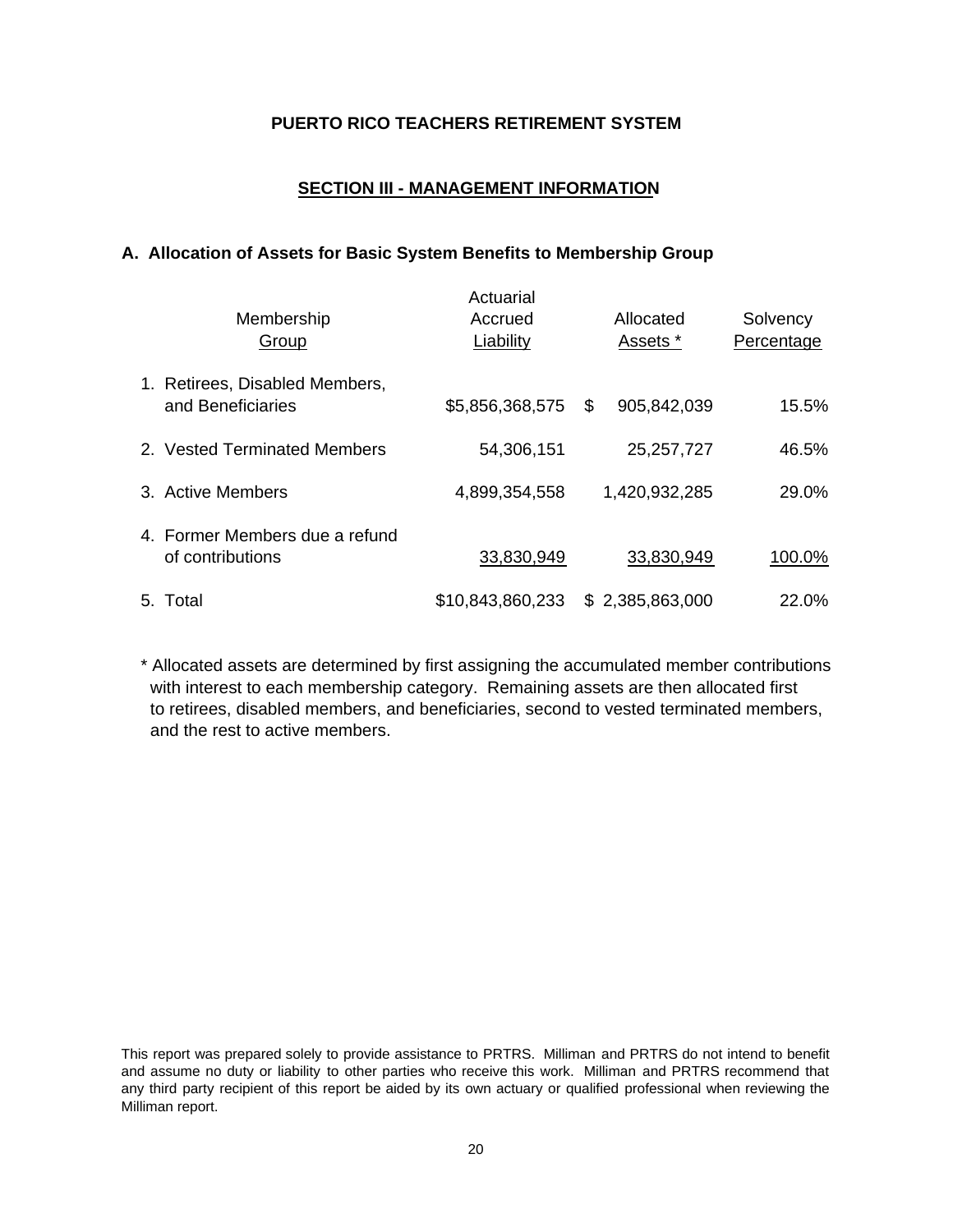#### **SECTION III - MANAGEMENT INFORMATION**

#### **B. Projected Cash Flows for Basic System Benefits (Simplified Illustration)**

| <b>Plan Year</b><br>Ending | <b>Estimated</b><br><b>Payroll</b> | <b>Estimated</b><br>Member and<br><b>Employer</b><br><b>Contributions</b> | <b>Estimated</b><br><b>Benefit</b><br><b>Payments and</b><br><b>Administrative</b><br><b>Expenses</b> | <b>Net</b><br><b>Cash Flow</b> | <b>Estimated</b><br><b>Net</b><br><b>Plan Assets</b><br>at Year-End |
|----------------------------|------------------------------------|---------------------------------------------------------------------------|-------------------------------------------------------------------------------------------------------|--------------------------------|---------------------------------------------------------------------|
| 06/30/2012                 | 1,320,400,000                      | 244,406,000                                                               | 559,267,000                                                                                           | (314, 861, 000)                | 2,213,778,000                                                       |
| 06/30/2013                 | 1,366,614,000                      | 266,622,000                                                               | 578,615,000                                                                                           | (311, 993, 000)                | 2,033,638,000                                                       |
| 06/30/2014                 | 1,414,445,000                      | 290,093,000                                                               | 600,096,000                                                                                           | (310,003,000)                  | 1,844,021,000                                                       |
| 06/30/2015                 | 1,463,951,000                      | 314,881,000                                                               | 623,828,000                                                                                           | (308, 947, 000)                | 1,643,359,000                                                       |
| 06/30/2016                 | 1,515,189,000                      | 341,046,000                                                               | 649,905,000                                                                                           | (308, 859, 000)                | 1,429,944,000                                                       |
| 06/30/2017                 | 1,568,221,000                      | 372,576,000                                                               | 677,869,000                                                                                           | (305, 293, 000)                | 1,206,550,000                                                       |
| 06/30/2018                 | 1,623,108,000                      | 405,895,000                                                               | 707,833,000                                                                                           | (301, 938, 000)                | 972,319,000                                                         |
| 06/30/2019                 | 1,679,917,000                      | 441,096,000                                                               | 740,187,000                                                                                           | (299,091,000)                  | 726,034,000                                                         |
| 06/30/2020                 | 1,738,714,000                      | 478,260,000                                                               | 777,003,000                                                                                           | (298, 743, 000)                | 464,346,000                                                         |
| 06/30/2021                 | 1,799,569,000                      | 517,479,000                                                               | 817,742,000                                                                                           | (300, 263, 000)                | 184,341,000                                                         |
| 06/30/2022                 | 1,862,554,000                      | 535,553,000                                                               | 860,240,000                                                                                           | (324, 687, 000)                | (138, 777, 000)                                                     |

Notes:

- Estimated Plan Assets at Year-End assumes that the investment return assumption of 6.4% is met.
- Estimated Payroll is assumed to grow 3.5% annually.
- Member Contributions were estimated to be 9% of Estimated Payroll each year.
- Employer Contributions were estimated to be 9.5% of Estimated Payroll for FYE 2012, increasing to 19.75% of Estimated Payroll for FYE 2021 and later in accordance with Law 114. Employer contributions also include expected Law 70 employer contributions.
- The Estimated Benefit Payments do not include amounts expected to be made to future participants, such as:
	- refund of contributions to terminated nonvested participants,
	- disability benefits,
	- death benefits,
	- retirement benefits due to service purchase,
	- and thus are slightly understated.
- Administrative Expenses are assumed to grow 2.5% annually.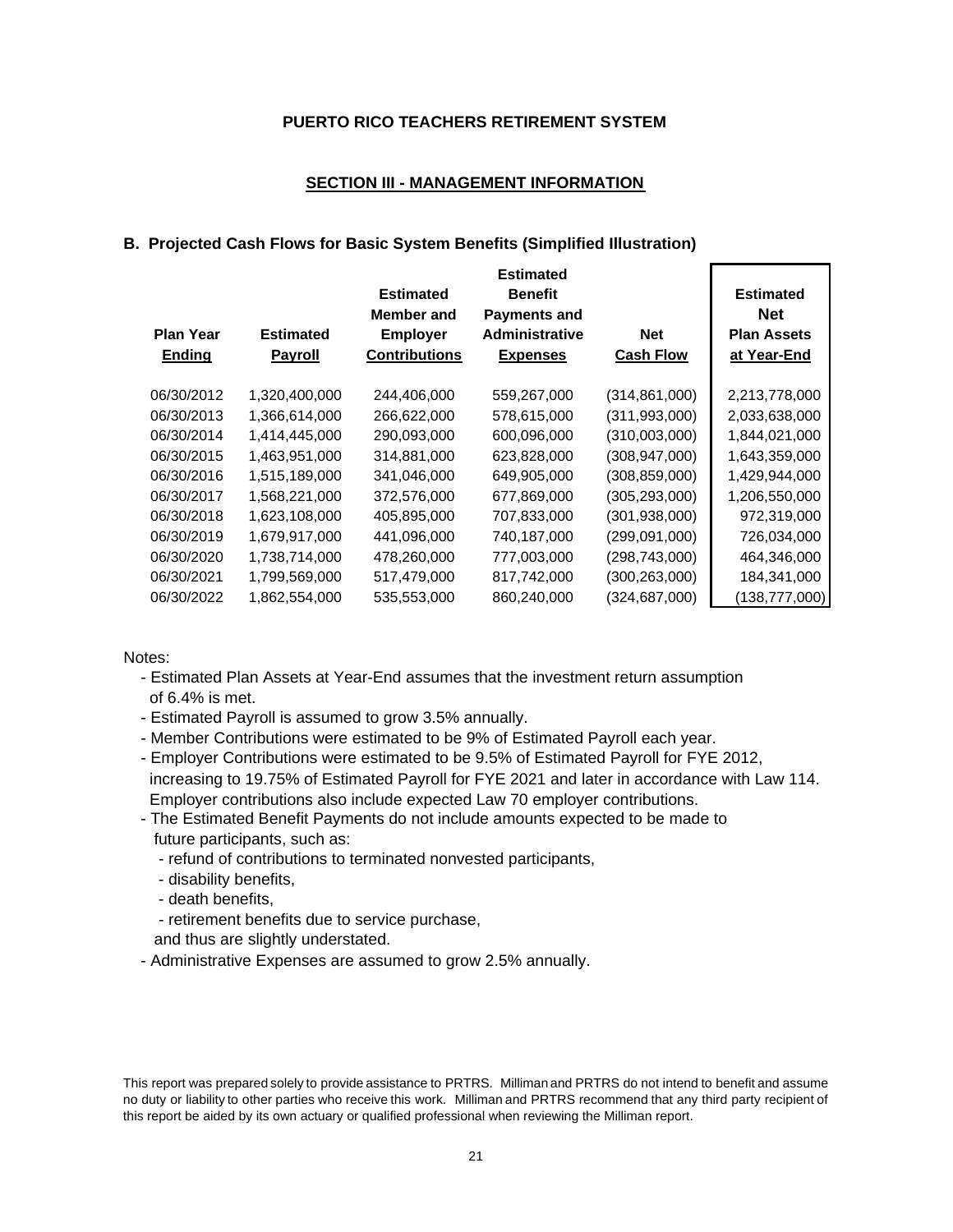## **SECTION IV - BASIC SYSTEM BENEFITS INFORMATION**

#### **A. Development of Present Value of Benefits as of June 30, 2011**

| 1. Projected Benefits Payable to Retirees and Beneficiaries |                      |
|-------------------------------------------------------------|----------------------|
| Retirees                                                    | \$<br>5,635,782,507  |
| <b>Disabled Members</b>                                     | 107,380,981          |
| <b>Beneficiaries</b>                                        | 113,205,087          |
| Total                                                       | \$<br>5,856,368,575  |
| 2. Projected Benefits for Vested Terminated Members         | 54,306,151           |
| 3. Projected Benefits for Active Members                    |                      |
| Retirement                                                  | \$<br>7,424,218,573  |
| <b>Disability</b>                                           | 67,056,216           |
| <b>Pre Retirement Death</b>                                 | 76,165,026           |
| <b>Return of Members' Contributions</b>                     | 13,770,501           |
| <b>Vested Withdrawal</b>                                    | 9,430,219            |
| Total                                                       | \$<br>7,590,640,535  |
| 4. Return of Contributions due to former Members            | \$<br>33,830,949     |
| 5. Total Present Value of Benefits: $(1) + (2) + (3) + (4)$ | \$<br>13,535,146,210 |

The above liabilities are for Basic System Benefits. See Section I for more information.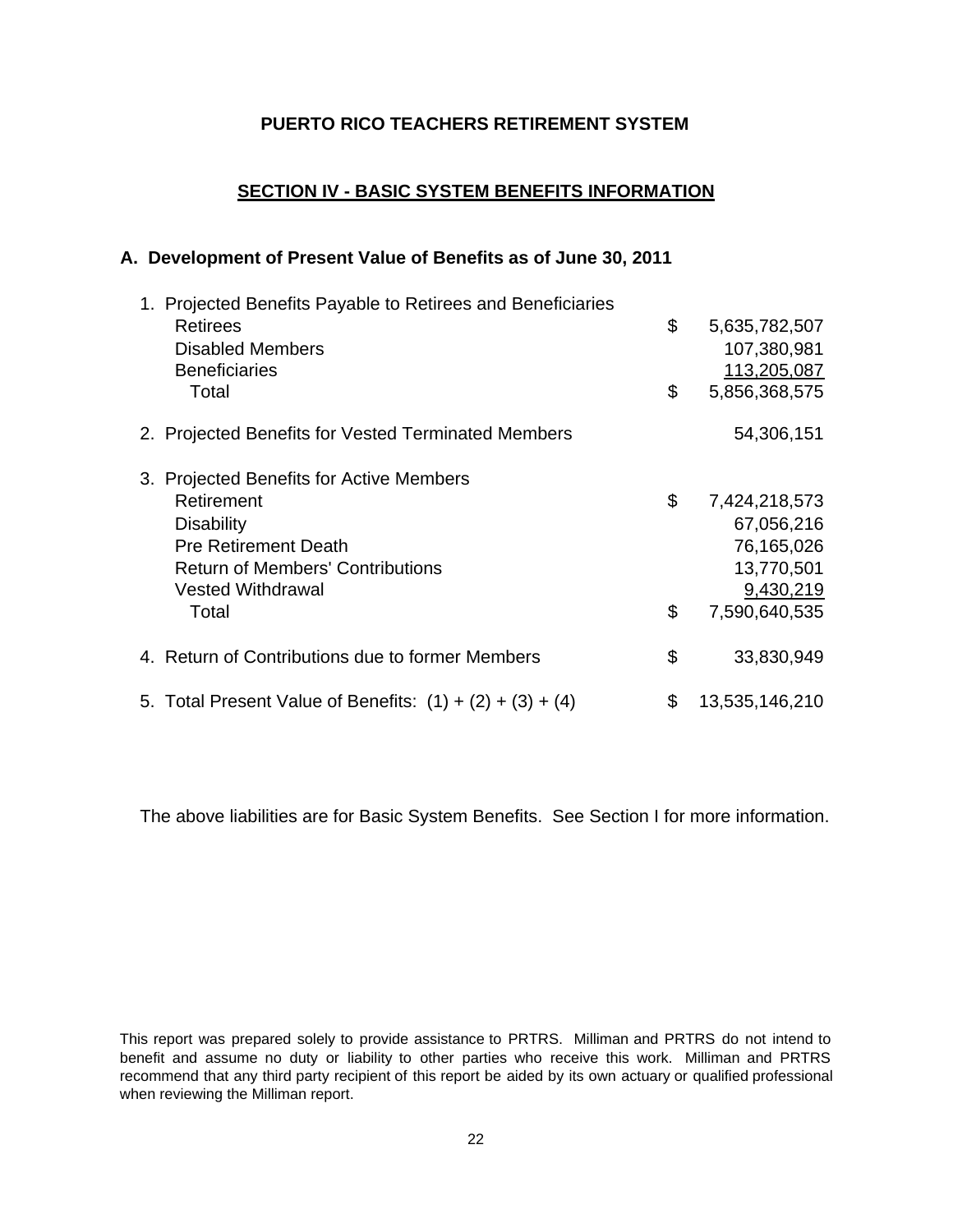## **SECTION IV - BASIC SYSTEM BENEFITS INFORMATION**

#### **B. Development of Actuarial Accrued Liability as of June 30, 2011**

| 1. Total Present Value of Benefits                                                                                                                                                             | \$       | 13,535,146,210                                                                        |
|------------------------------------------------------------------------------------------------------------------------------------------------------------------------------------------------|----------|---------------------------------------------------------------------------------------|
| 2. Present Value of Future Total Normal Cost<br>Retirement<br><b>Disability</b><br><b>Pre Retirement Death</b><br><b>Return of Members' Contributions</b><br><b>Vested Withdrawal</b><br>Total | \$<br>\$ | 2,550,374,427<br>32,506,897<br>39,730,912<br>62,136,391<br>6,537,350<br>2,691,285,977 |
| 3. Present Value of Future Active Member Contributions                                                                                                                                         | \$       | 1,313,805,860                                                                         |
| 4. Present Value of Future Employer Normal Cost: (2) - (3) \$                                                                                                                                  |          | 1,377,480,117                                                                         |
| 5. Actuarial Accrued Liability: (1) - (2)                                                                                                                                                      | \$       | 10,843,860,233                                                                        |

The above liabilities are for Basic System Benefits. See Section I for more information.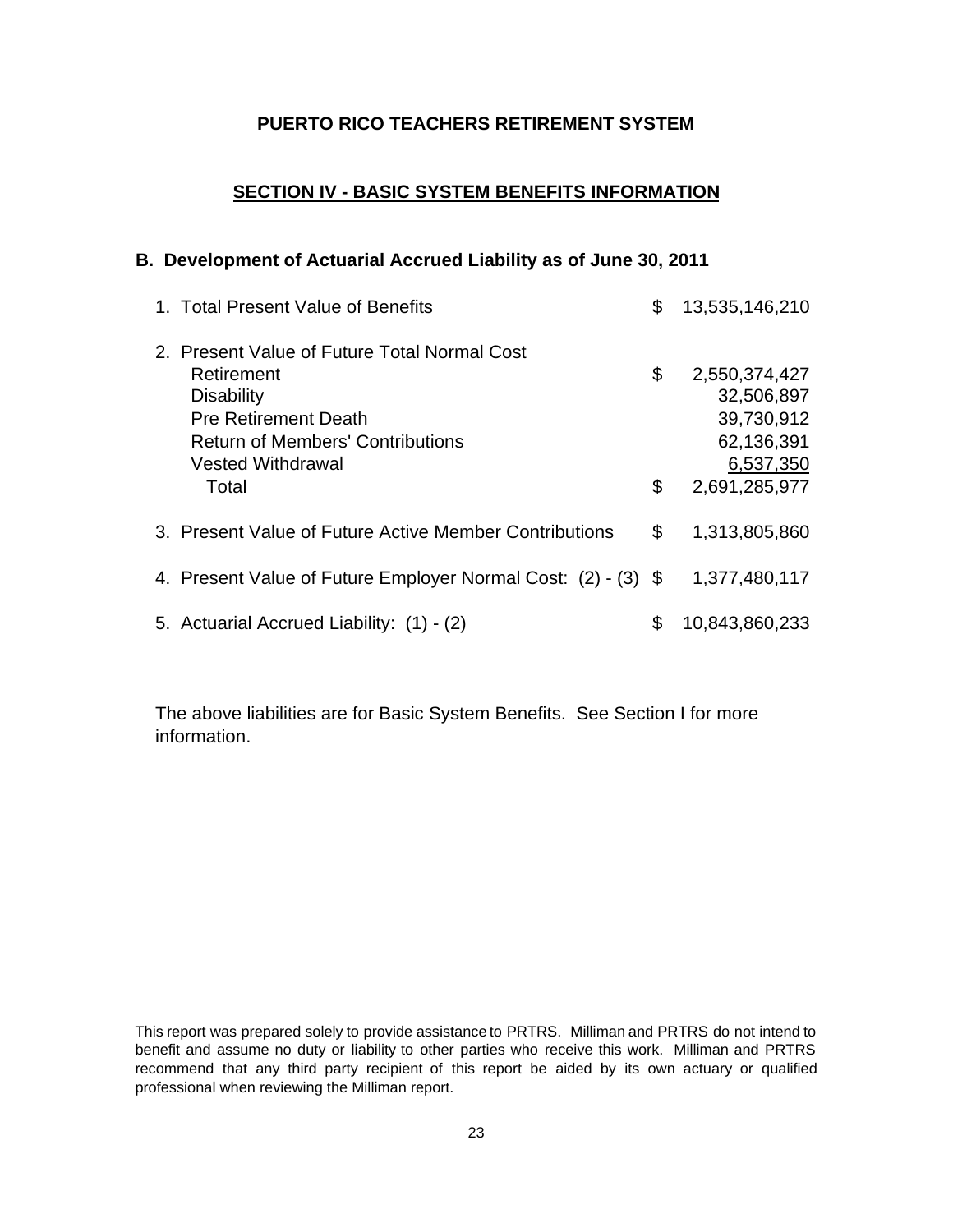# **SECTION IV - BASIC SYSTEM BENEFITS INFORMATION**

# **C. Development of Employer Normal Cost Payable as of December 31, 2011**

| 1. Total Normal Cost as of December 31, 2011 |                   |
|----------------------------------------------|-------------------|
| Retirement                                   | \$<br>231,439,899 |
| <b>Disability</b>                            | 2,933,493         |
| <b>Pre Retirement Death</b>                  | 3,786,194         |
| <b>Return of Members' Contributions</b>      | 5,675,016         |
| <b>Vested Withdrawal</b>                     | 583,299           |
| Total                                        | \$<br>244,417,901 |
| 2. Expected Member Contributions             | \$<br>116,584,620 |
| 3. Load for Administrative Expenses:         | \$<br>30,177,000  |
| 4. Total Employer Normal Cost as of          |                   |
| December 31, 2011: $(1) - (2) + (3)$         | \$<br>158,010,281 |

The above liabilities are for Basic System Benefits. See Section I for more information.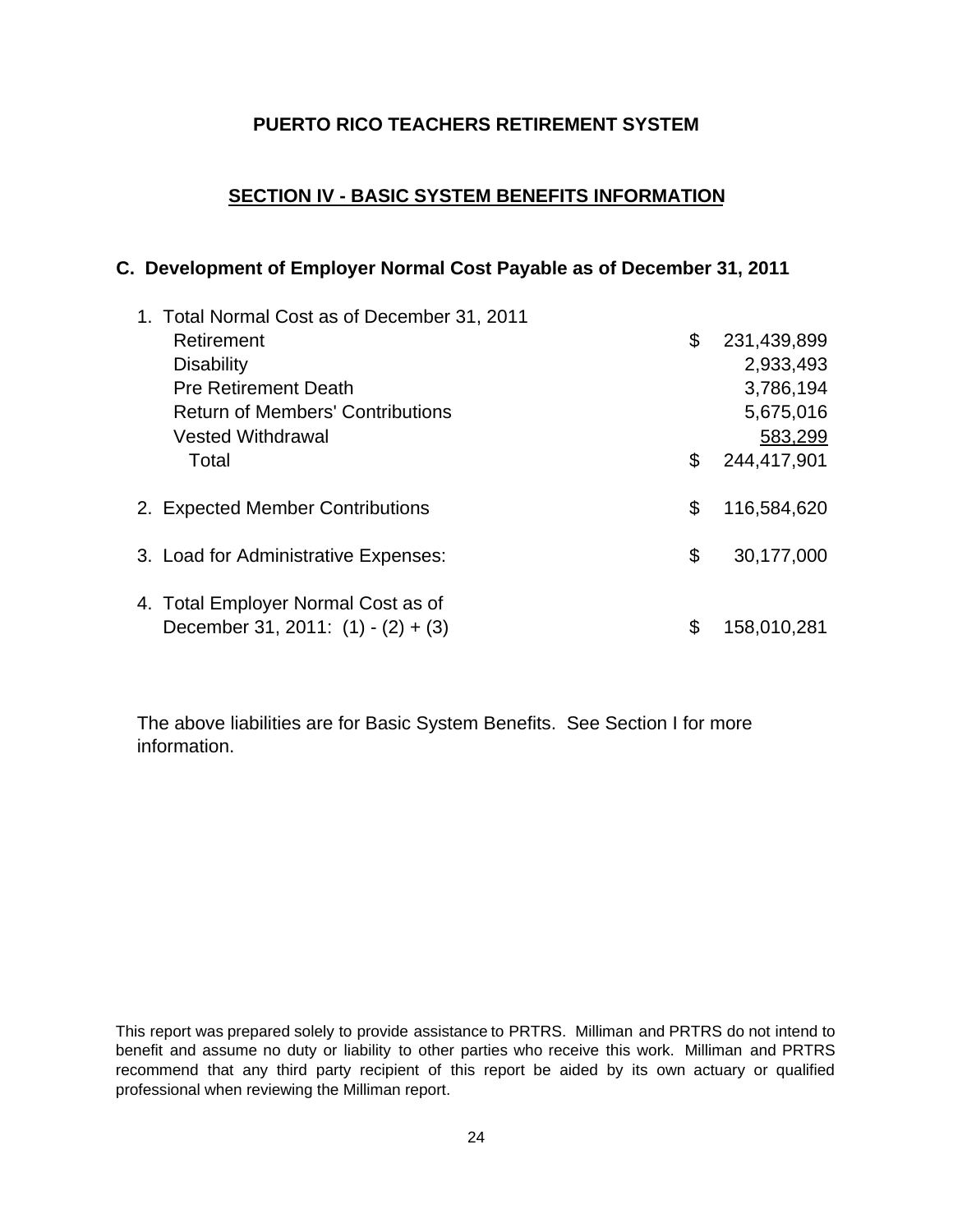#### **SECTION IV - BASIC SYSTEM BENEFITS INFORMATION**

#### **D. Development of Unfunded Actuarial Accrued Liability and Amortization Payment Payable as of December 31, 2011**

| 1. Actuarial Accrued Liability as of June 30, 2011                                       | \$<br>10,843,860,233 |
|------------------------------------------------------------------------------------------|----------------------|
| 2. Actuarial Value of Assets as of June 30, 2011                                         | \$<br>2,385,863,000  |
| 3. Unfunded Actuarial Accrued Liability as of June 30, 2011:<br>$(1) - (2)$              | \$<br>8,457,997,233  |
| 4. Amortization Period in years                                                          | 26                   |
| 5. Amortization Factor at beginning of year *                                            | 18.8038              |
| 6. Amortization Amount Payable as of December 31, 2011:<br>$[(3) / (5)]$ * (1.064 ^ 0.5) | \$<br>463,973,022    |
| * Amortization calculated as a level percent of pay increasing 3.5% per year.            |                      |
| E. Development of Annual Required Contribution                                           |                      |
| 1. Total Employer Normal Cost as of December 31, 2011                                    | \$<br>158,010,281    |
| 2. Amortization Payment as of December 31, 2011                                          | \$<br>463,973,022    |
| 3. Annual Required Contribution*: $(1) + (2)$                                            | \$<br>621,983,303    |

\* Assumes payments made throughout the year.

The above liabilities are for Basic System Benefits. See Section I for more information.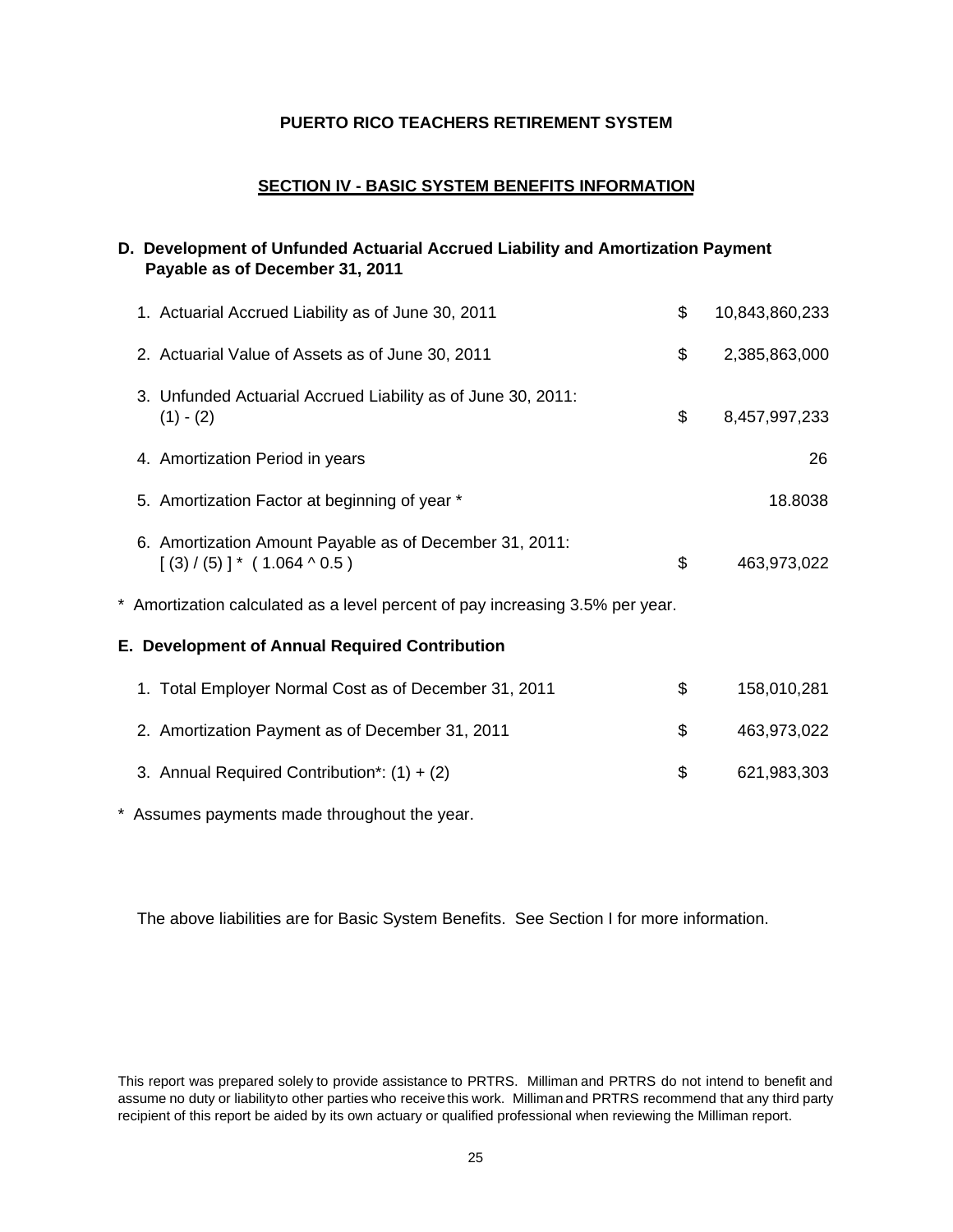#### **SECTION V - GASB 25 AND 27 ACCOUNTING INFORMATION**

#### **A. Benefit Obligations**

|                                                     | Basic<br>System<br><b>Benefits</b> |                | System<br>Administered<br><b>Benefits</b> |                | Total          |
|-----------------------------------------------------|------------------------------------|----------------|-------------------------------------------|----------------|----------------|
| Projected Benefits as of June 30, 2011 Payable to:  |                                    |                |                                           |                |                |
| Retirees                                            | \$<br>5,635,782,507                | $\mathfrak{S}$ | 447,299,958                               | \$             | 6,083,082,465  |
| Disabled Members                                    | 107,380,981                        |                | 25,960,456                                |                | 133,341,437    |
| <b>Beneficiaries</b>                                | 113,205,087                        |                | 10,743,731                                |                | 123,948,818    |
| <b>Vested Terminated Members</b>                    | 54,306,151                         |                | 3,904,218                                 |                | 58,210,369     |
| Return of Contributions due to former Members       | 33,830,949                         |                | 0                                         |                | 33,830,949     |
| <b>Active Members</b>                               | 7,590,640,535                      |                | 152,026,643                               |                | 7,742,667,178  |
| Total                                               | \$<br>13,535,146,210               | \$             | 639,935,006                               | \$             | 14,175,081,216 |
| 2. Present Value of Future Normal Cost              | \$<br>2,691,285,977                | \$             | 35,186,128                                | $\mathfrak{S}$ | 2,726,472,105  |
| 3. Actuarial Accrued Liability as of June 30, 2011: |                                    |                |                                           |                |                |
| $(1) - (2)$                                         | \$<br>10,843,860,233               | \$             | 604,748,878                               | \$             | 11,448,609,111 |
| 4. Total Employer Normal Cost                       |                                    |                |                                           |                |                |
| as of December 31, 2011                             | \$<br>158,010,281                  | \$             | 4,176,866                                 | \$             | 162,187,147    |

The above liabilities are for Basic System Benefits and selected System Administered Benefits. See Section I for more information.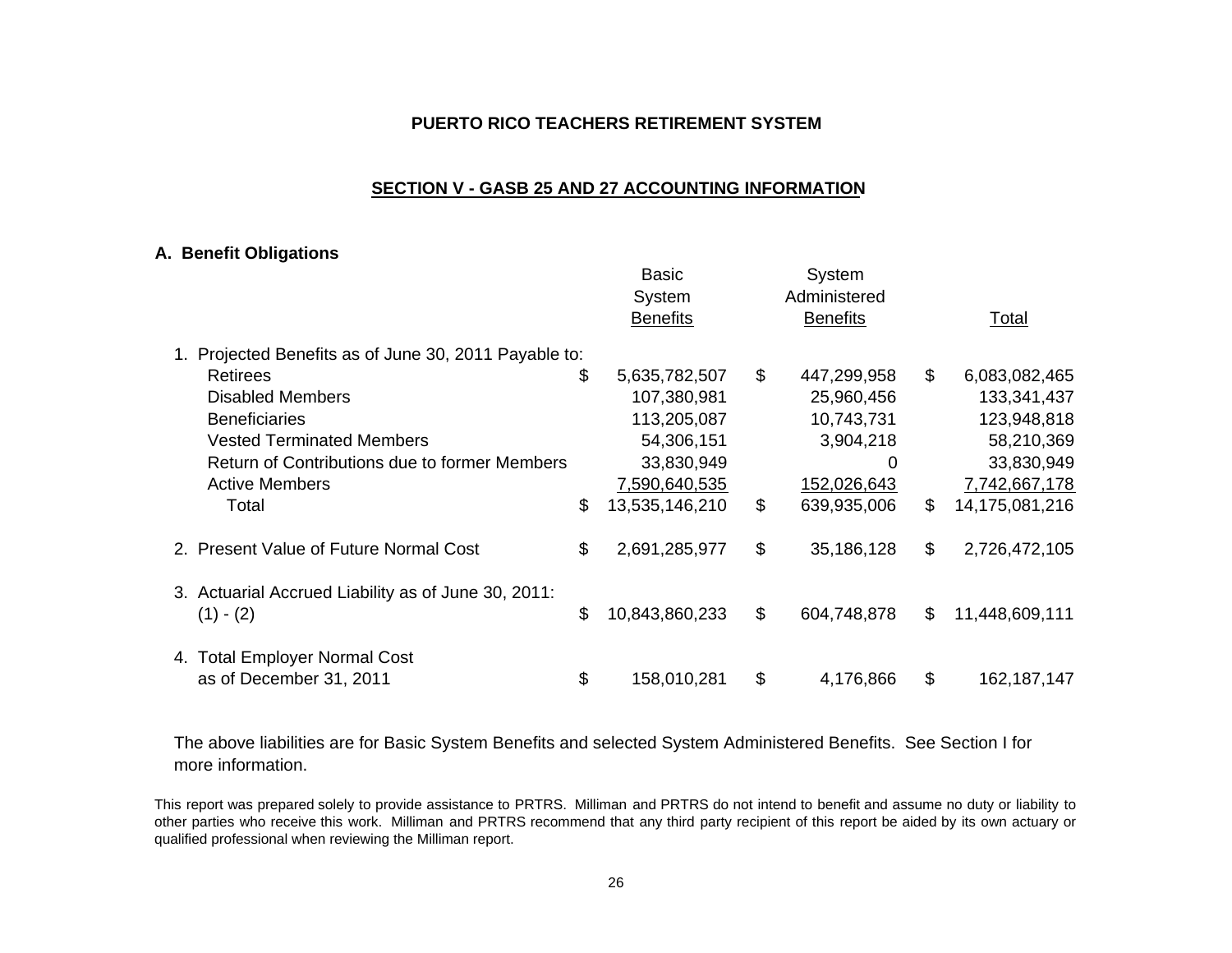# **SECTION V - GASB 25 AND 27 ACCOUNTING INFORMATION**

# **B. Development of Unfunded Actuarial Accrued Liability and Amortization Payment Payable as of December 31, 2011**

| 1. Actuarial Accrued Liability as of June 30, 2011                                           | \$<br>11,448,609,111 |
|----------------------------------------------------------------------------------------------|----------------------|
| 2. Actuarial Value of Assets as of June 30, 2011                                             | \$<br>2,385,863,000  |
| 3. Unfunded Actuarial Accrued Liability as of June 30, 2011:<br>$(1) - (2)$                  | \$<br>9,062,746,111  |
| 4. Amortization Period in years                                                              | 26                   |
| 5. Amortization Factor at beginning of year *                                                | 18.8038              |
| 6. Amortization Amount Payable as of December 31, 2011:<br>$[(3) / (5)]^* (1.064 \land 0.5)$ | \$<br>497, 147, 207  |
| * Amortization calculated as a level percent of pay increasing 3.5% per year.                |                      |

#### **C. Development of Annual Required Contribution**

| 1. Total Employer Normal Cost as of December 31, 2011 | $\mathcal{S}$ | 162,187,147 |
|-------------------------------------------------------|---------------|-------------|
| 2. Amortization Payment as of December 31, 2011       |               | 497.147.207 |
| 3. Annual Required Contribution*: $(1) + (2)$         | SS.           | 659,334,354 |

\* Assumes payments made throughout the year.

The above liabilities are for Basic System Benefits and selected System Administered Benefits. See Section I for more information.

This report was prepared solely to provide assistance to PRTRS. Milliman and PRTRS do not intend to benefit and assume no duty or liability to other parties who receive this work. Milliman and PRTRS recommend that any third party recipient of this report be aided by its own actuary or qualified professional when reviewing the Milliman report.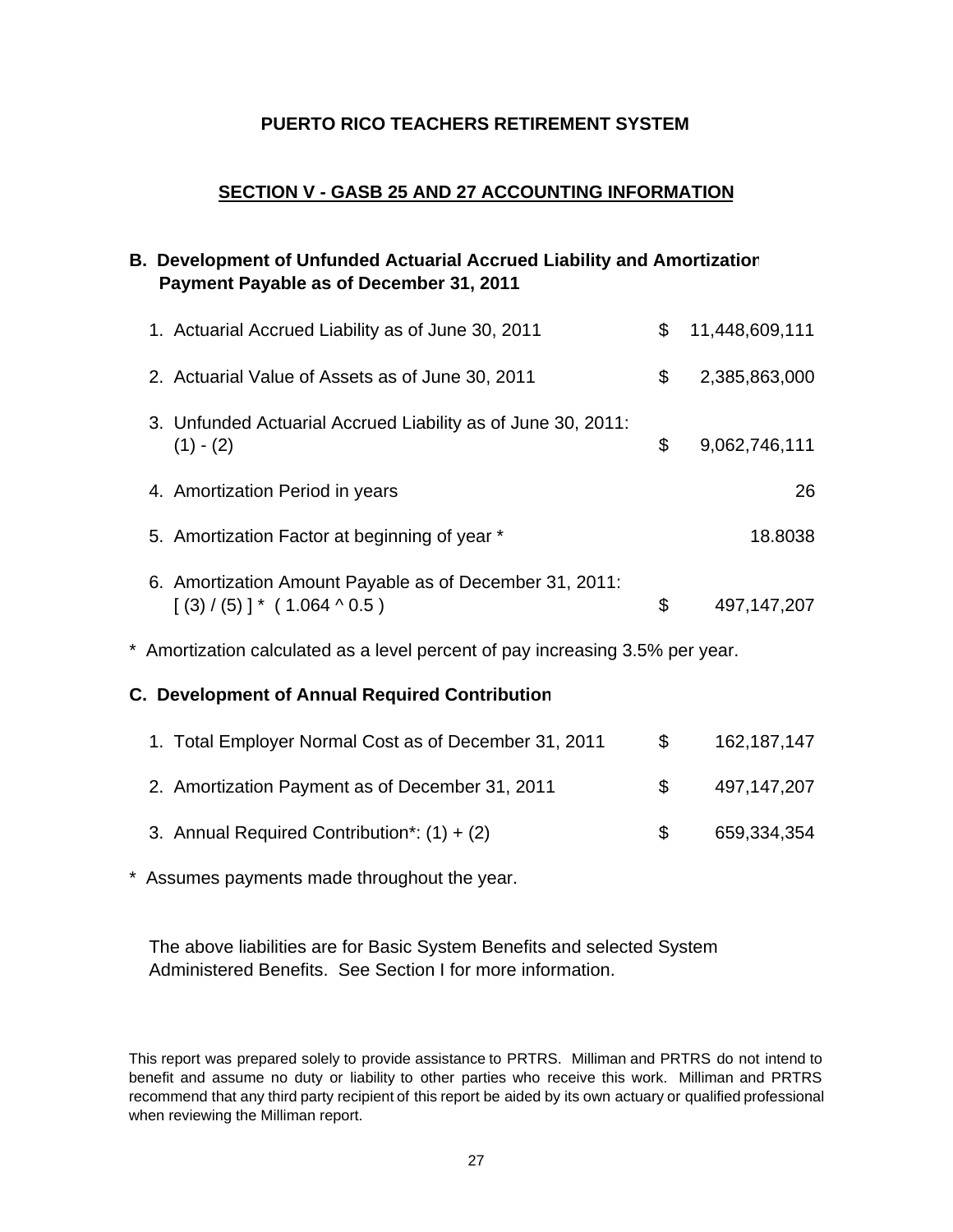# **SECTION V - GASB 25 AND 27 ACCOUNTING INFORMATION**

### **D. Development of Net Pension Obligation as of June 30, 2011**

| 1. Net Pension Obligation as of June 30, 2010                    |     | 1,574,140,116 |
|------------------------------------------------------------------|-----|---------------|
| 2. Annual Pension Cost for Fiscal Year 2010 - 2011               |     | 550,399,492   |
| 3. Fiscal Year 2010 - 2011 Employer Contribution                 | SS. | 161,628,000   |
| 4. Net Pension Obligation as of June 30, 2011: $(1) + (2) - (3)$ | \$  | 1,962,911,608 |

#### **E. Development of Fiscal Year 2011 - 2012 Annual Pension Cost**

| 1. Annual Required Contribution                                   |     | 659,334,354 |
|-------------------------------------------------------------------|-----|-------------|
| 2. Interest on Net Pension Obligation as of June 30, 2011         | S.  | 125,626,343 |
| 3. Adjustment to the Annual Required Contribution                 | SS. | 111,069,994 |
| 4. Fiscal Year 2011 - 2012 Annual Pension Cost: $(1) + (2) - (3)$ |     | 673,890,703 |

The above liabilities are for Basic System Benefits and selected System Administered Benefits. See Section I for more information.

This report was prepared solely to provide assistance to PRTRS. Milliman and PRTRS do not intend to benefit and assume no duty or liability to other parties who receive this work. Milliman and PRTRS recommend that any third party recipient of this report be aided by its own actuary or qualified professional when reviewing the Milliman report.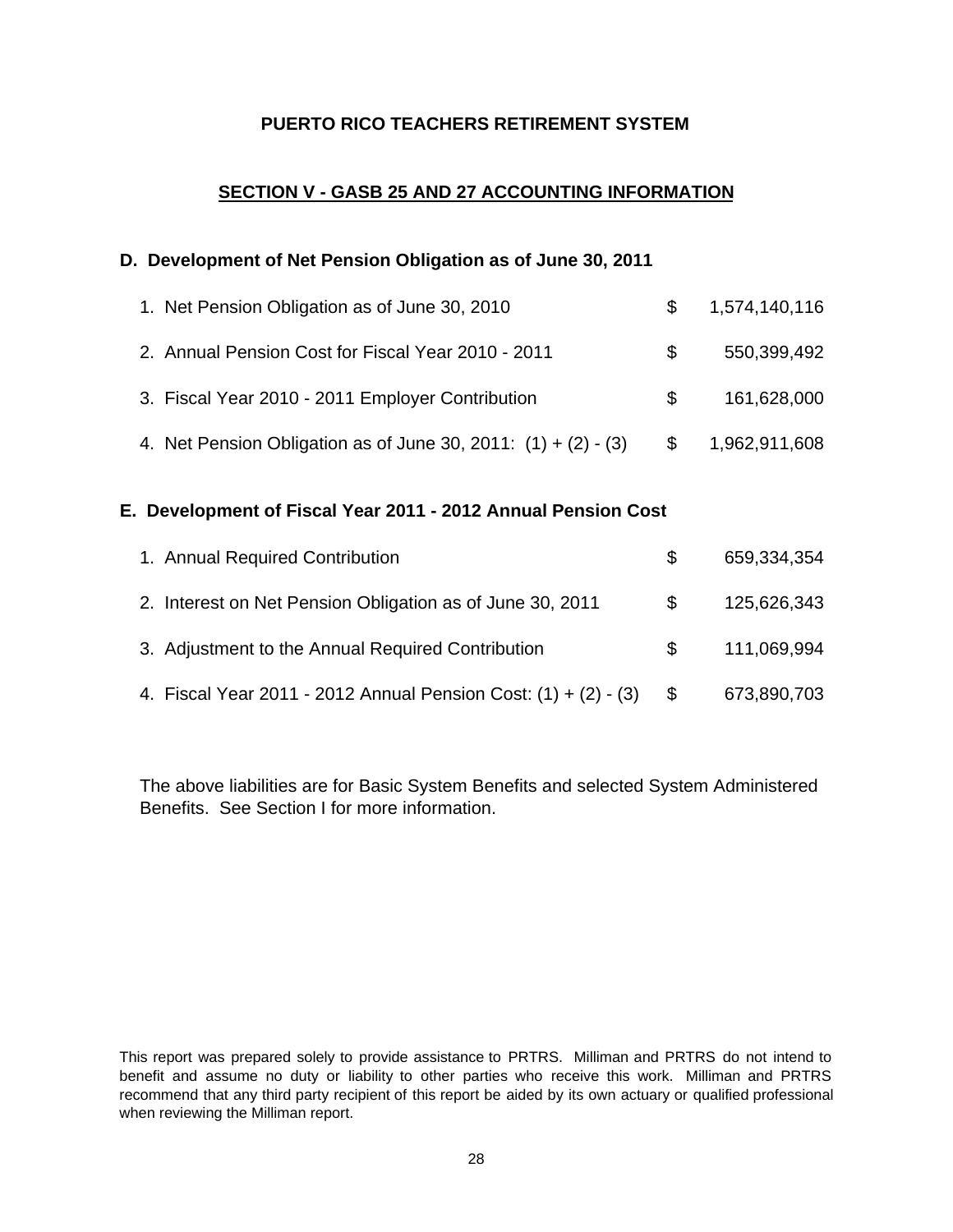#### **SECTION V - GASB 25 AND 27 ACCOUNTING INFORMATION**

#### **F. Schedule of Employer Contributions**

| Year    | Actual        | Annual        |             | Annual        |             |
|---------|---------------|---------------|-------------|---------------|-------------|
| Ended   | Employer      | Required      | Percent     | Pension       | Percent     |
| June 30 | Contribution  | Contribution  | Contributed | Cost          | Contributed |
|         |               |               |             |               |             |
| 2012    | \$175,586,000 | \$659,334,354 | 26.63%*     | \$673,890,703 | 26.06%*     |
| 2011**  | 161,628,000   | 528,169,741   | 30.60       | 550,399,492   | 29.37       |
| 2010    | 166,384,000   | 477,213,279   | 34.87       | 496,338,311   | 33.52       |
| 2009    | 172,841,000   | 393,871,256   | 43.88       | 410,504,146   | 42.10       |
| 2008    | 159,101,000   | 341,495,050   | 46.59       | 355,742,842   | 44.72       |
| 2007    | 147,597,000   | 341,159,718   | 43.26       | 351,814,817   | 41.95       |
| 2006    | 150,215,000   | 220,820,946   | 68.03       | 221,449,560   | 67.83       |

- \* Percentage contributed for the year ended June 30, 2012 assumes the actual employer contribution is 9.5% of expected payroll for the Basic System Benefits plus the expected pay-as-you-go amounts for the selected System Administered Benefits and the expected Law 70 early retirement incentive contributions.
- \*\* For the fiscal year ending June 30, 2011, the Actual Employer Contribution for Basic System Benefits was \$112,071,000 and for System Administered Benefits was \$49,557,000. The Annual Required Contribution for Basic System Benefits was \$492,008,800 and for System Administered Benefits was \$36,160,941.

Please refer to page 13 for a discussion of the benefits not reflected in the above amounts for the years ending on June 30, 2006, which may impair the comparison of prior valuation amounts.

The above liabilities are for Basic System Benefits and selected System Administered Benefits. See Section I for more information.

This report was prepared solely to provide assistance to PRTRS. Milliman and PRTRS do not intend to benefit and assume no duty or liability to other parties who receive this work. Milliman and PRTRS recommend that any third part recipient of this report be aided by its own actuary or qualified professional when reviewing the Milliman report.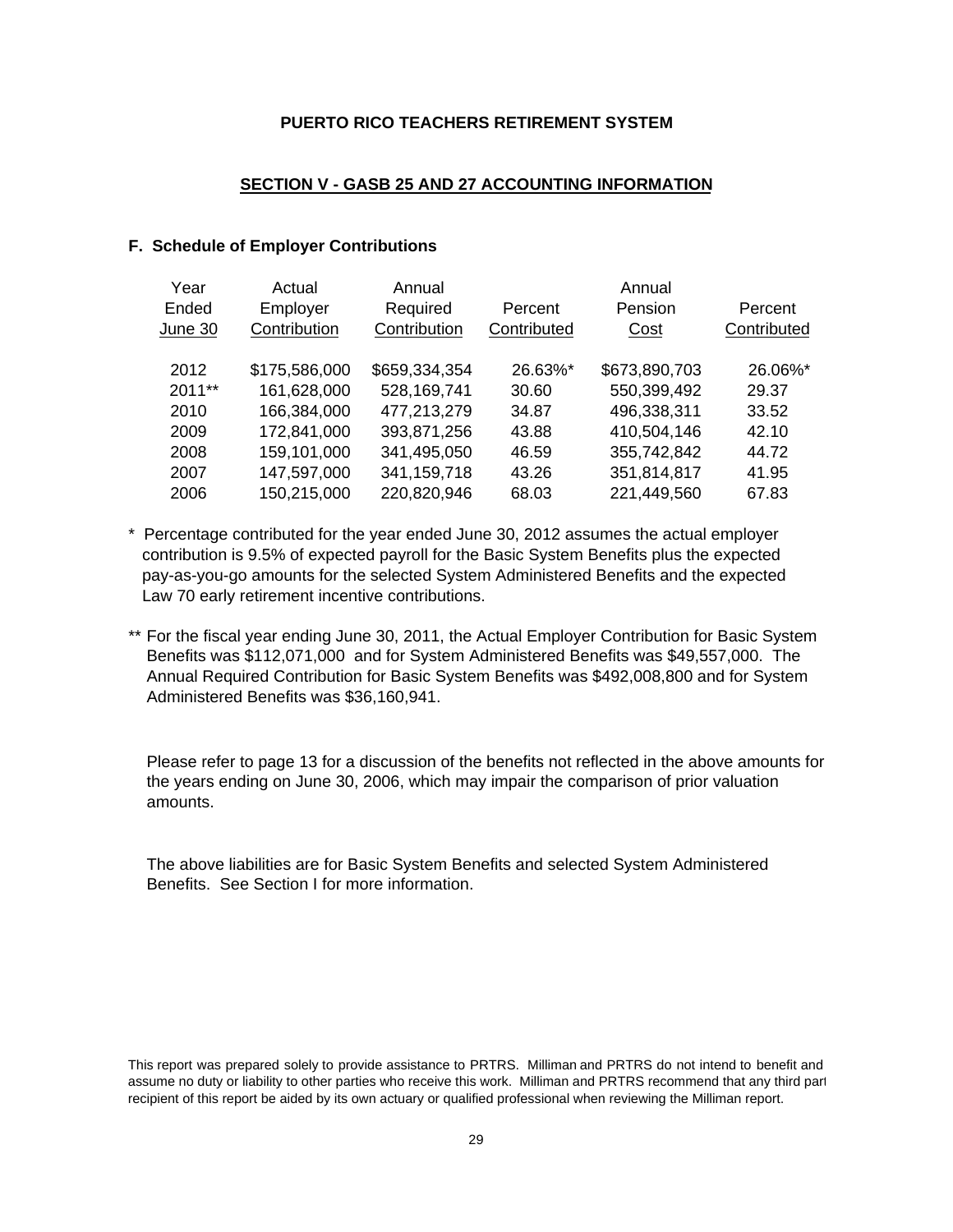#### **SECTION V - GASB 25 AND 27 ACCOUNTING INFORMATION**

# **G. Schedule of Funding Progress**

| (a)<br>(b)                                                                                       | $(c)=(b)-(a)$         | $(d)=(a)/(b)$   | (e)              | $(f)=(c)/(e)$                                                     |
|--------------------------------------------------------------------------------------------------|-----------------------|-----------------|------------------|-------------------------------------------------------------------|
| Actuarial<br>Actuarial<br>Valuation<br>Value of<br>Accrued<br>Liability<br>Date<br><b>Assets</b> | Unfunded<br>Liability | Funded<br>Ratio | Annual<br>Salary | <b>Unfunded</b><br>Liability as a<br>% of Annual<br><b>Salary</b> |
| \$2,385,863,000<br>06/30/2011<br>\$11,448,609,111                                                | \$9,062,746,111       | 20.8%           | \$1,320,399,637  | 686.4%                                                            |
| 06/30/2010<br>2,221,977,000<br>9,279,775,973                                                     | 7,057,798,973         | 23.9%           | 1,370,343,618    | 515.0%                                                            |
| 06/30/2009<br>2,157,593,000<br>8,721,514,811                                                     | 6,563,921,811         | 24.7%           | 1,418,304,104    | 462.8%                                                            |
| 06/30/2008<br>Not Determined                                                                     |                       |                 | Not Determined   |                                                                   |
| 06/30/2007<br>3,162,720,000<br>7,755,817,493                                                     | 4,593,097,493         | 40.8%           | 1,369,770,012    | 335.3%                                                            |
| 06/30/2006<br>Not Determined                                                                     |                       |                 | Not Determined   |                                                                   |

The above liabilities are for Basic System Benefits and selected System Administered Benefits. See Section I for more information.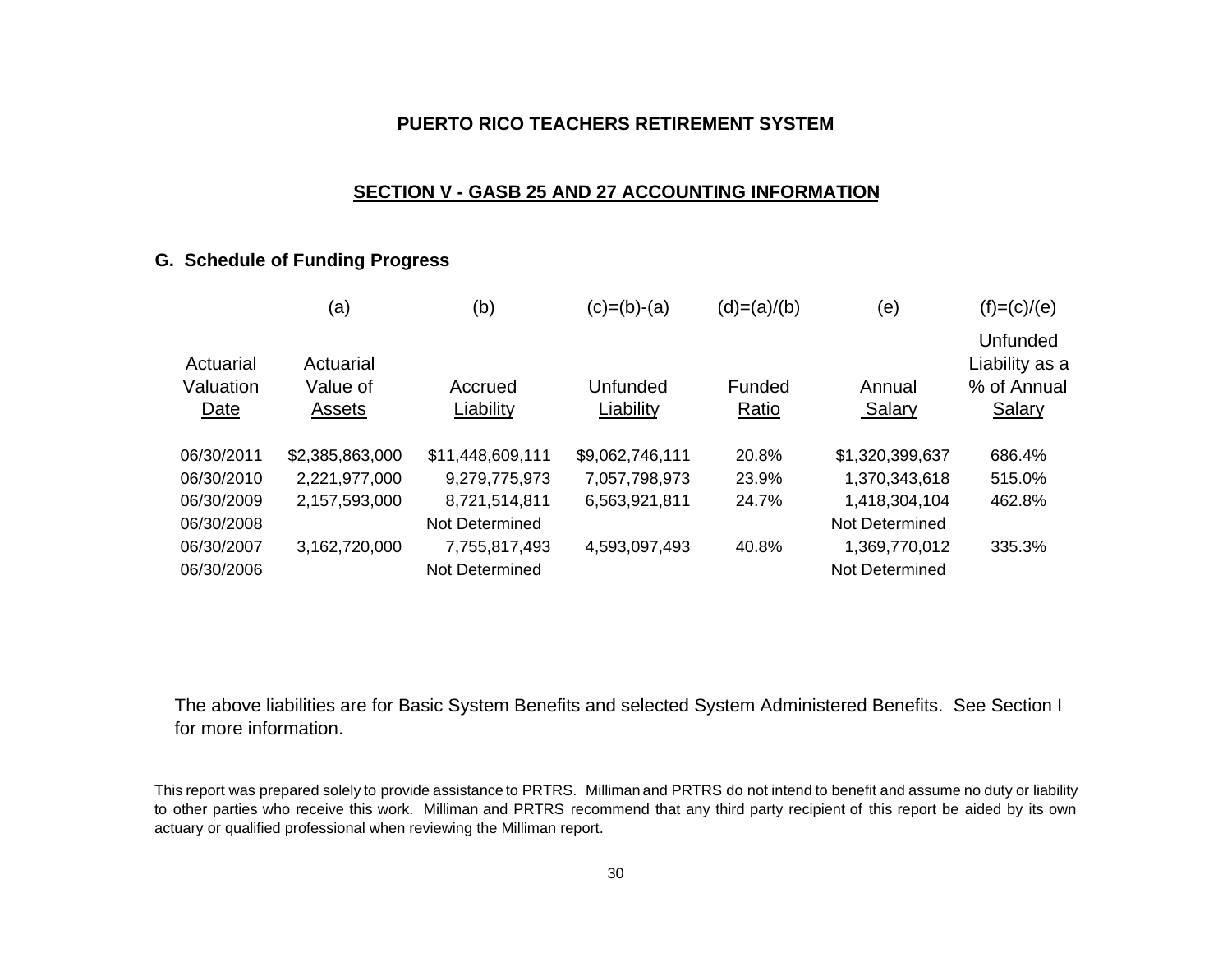# **SECTION V - GASB 25 AND 27 ACCOUNTING INFORMATION**

# **H. Additional Information**

The following information was used to determine the Annual Required Contribution for the fiscal year ending June 30, 2012. The ARC is for the Basic System Benefits and selected System Administered Benefits. See Section I for more information.

| <b>Valuation Date:</b>                | June 30, 2011                                                      |
|---------------------------------------|--------------------------------------------------------------------|
| <b>Actuarial Cost Method:</b>         | Entry Age Normal                                                   |
| Amortization method:                  | 30 years closed, level percent of payroll                          |
| <b>Remaining Amortization Period:</b> | 26 years                                                           |
| Asset valuation method:               | <b>Market Value of Assets</b>                                      |
| Assumptions:                          |                                                                    |
| Investment rate of return             | 6.4%                                                               |
| <b>Projected Salary Increases</b>     | 3.5% general wage inflation plus a service<br>based merit increase |
| Inflation                             | 2.5%                                                               |
| Cost of Living Adjustments            | None assumed                                                       |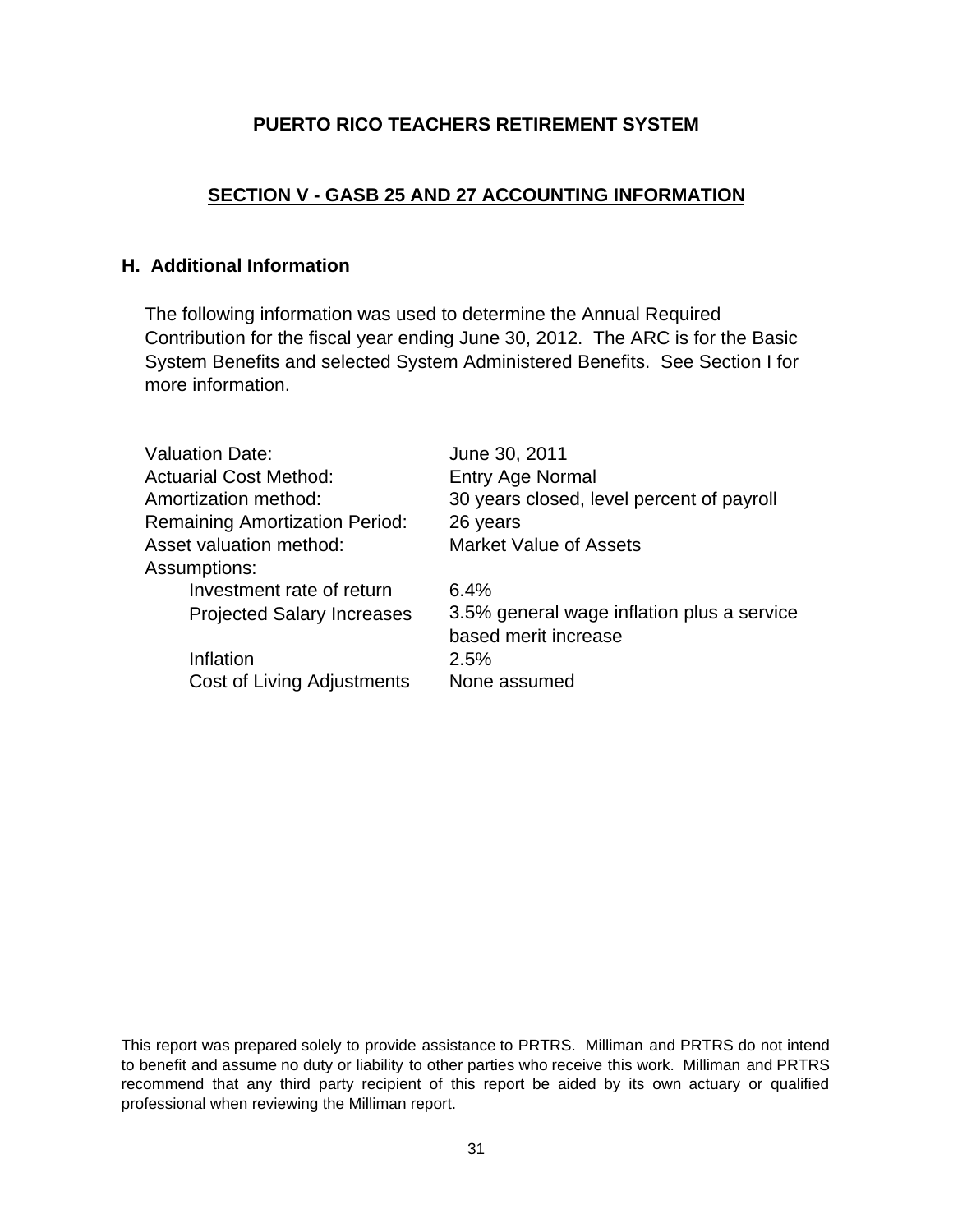# **SECTION VI - GASB 45 ACCOUNTING INFORMATION**

## **A. Benefit Obligations**

| 1. Projected Benefits as of June 30, 2011 Payable to: |                   |
|-------------------------------------------------------|-------------------|
| <b>Retirees</b>                                       | \$<br>403,386,156 |
| <b>Disabled Members</b>                               | 21,379,295        |
| <b>Beneficiaries</b>                                  | 3,199,570         |
| <b>Vested Terminated Members</b>                      | 8,722,687         |
| <b>Active Members</b>                                 | 389,266,884       |
| Total                                                 | \$<br>825,954,592 |
| 2. Present Value of Future Normal Cost                | \$<br>119,885,627 |
| 3. Actuarial Accrued Liability as of June 30, 2011:   |                   |
| $(1) - (2)$                                           | \$<br>706,068,965 |
| 4. Total Employer Normal Cost                         |                   |
| as of December 31, 2011                               | \$<br>11,673,925  |
|                                                       |                   |

The above liabilities are for the Medical Insurance Plan Contribution portion of the System Administered Benefits. See Section I for more information.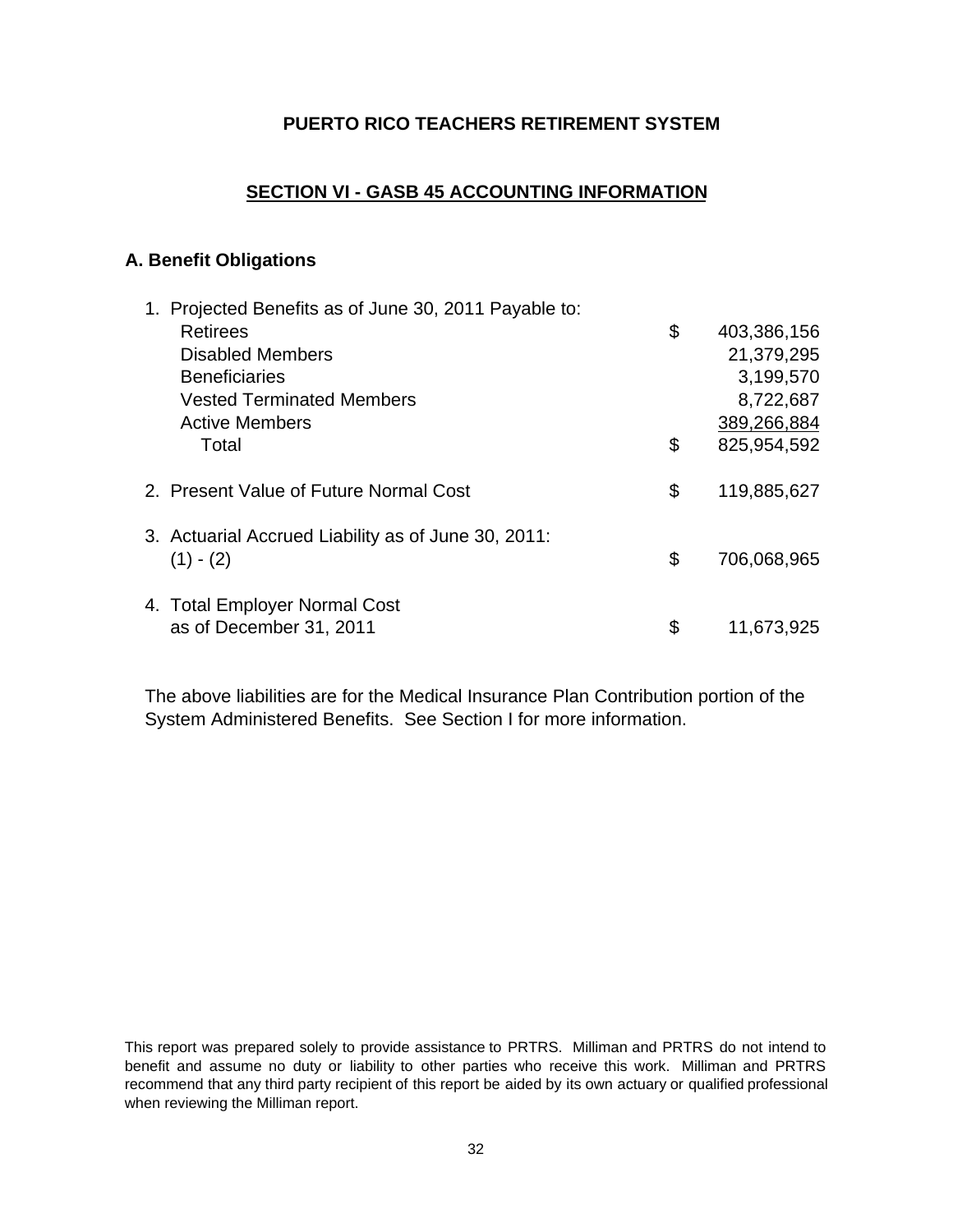## **SECTION VI - GASB 45 ACCOUNTING INFORMATION**

## **B. Development of Unfunded Actuarial Accrued Liability and Amortization Payment Payable as of December 31, 2011**

| 1. Actuarial Accrued Liability as of June 30, 2011                                            | \$<br>706,068,965 |
|-----------------------------------------------------------------------------------------------|-------------------|
| 2. Actuarial Value of Assets as of June 30, 2011                                              | \$<br>0           |
| 3. Unfunded Actuarial Accrued Liability as of June 30, 2011:<br>$(1) - (2)$                   | \$<br>706,068,965 |
| 4. Amortization Period in years                                                               | 26                |
| 5. Amortization Factor at beginning of year *                                                 | 24.4960           |
| 6. Amortization Amount Payable as of December 31, 2011:<br>$[(3) / (5)]$ * $(1.04 \land 0.5)$ | \$<br>29,394,672  |
| * Amortization calculated as a level percent of pay increasing 3.5% per year.                 |                   |
| C. Development of Annual Required Contribution                                                |                   |
| 1. Total Employer Normal Cost as of December 31, 2011                                         | \$<br>11,673,925  |
| 2. Amortization Payment as of December 31, 2011                                               | \$<br>29,394,672  |
| 3. Annual Required Contribution*: $(1) + (2)$                                                 | \$<br>41,068,597  |

\* Assumes payments made throughout the year.

The above liabilities are for the Medical Insurance Plan Contribution portion of the System Administered Benefits. See Section I for more information.

This report was prepared solely to provide assistance to PRTRS. Milliman and PRTRS do not intend to benefit and assume no duty or liability to other parties who receive this work. Milliman and PRTRS recommend that any third party recipient of this report be aided by its own actuary or qualified professional when reviewing the Milliman report.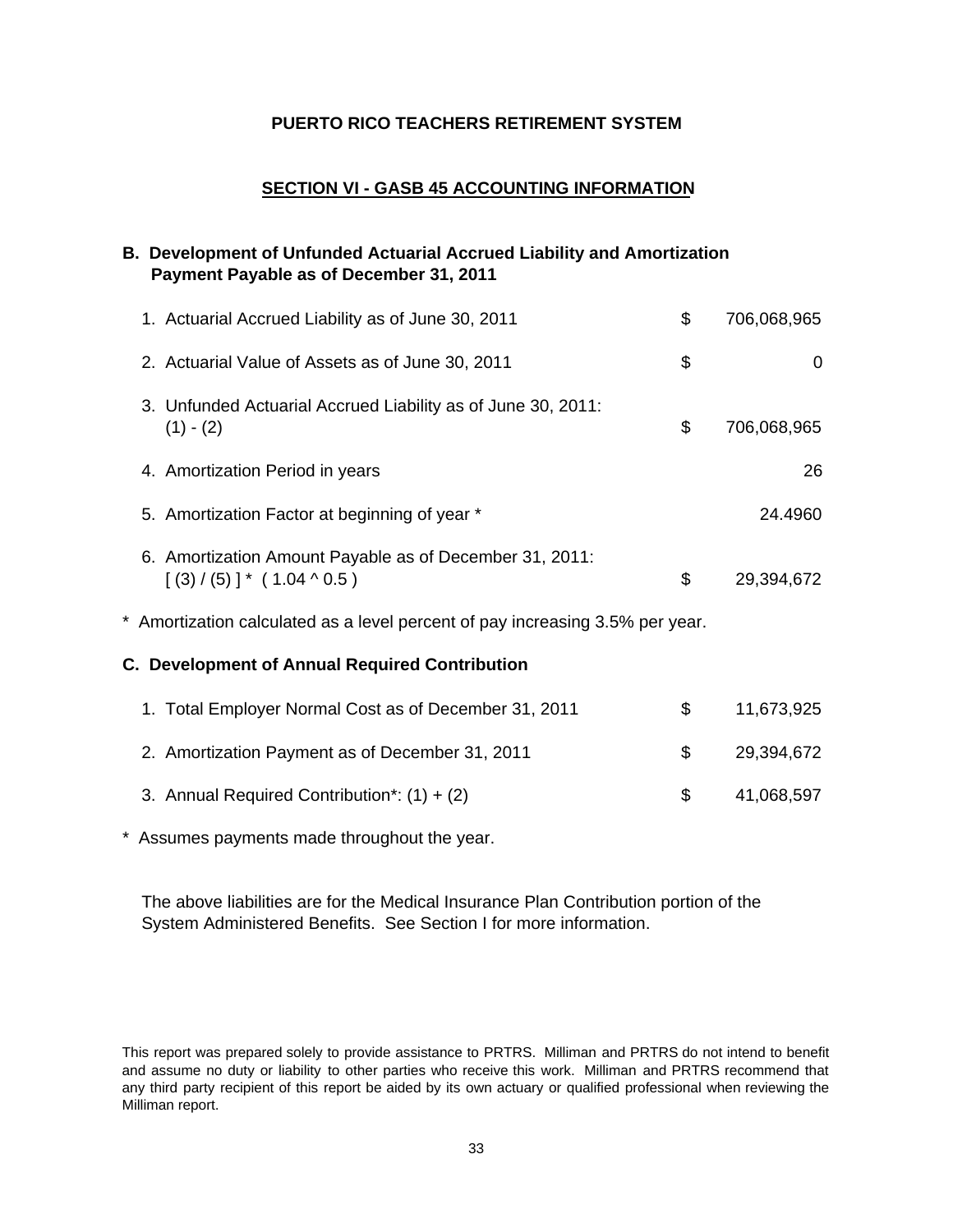# **SECTION VI - GASB 45 ACCOUNTING INFORMATION**

### **D. Development of Net OPEB Obligation as of June 30, 2011**

| 1. Net OPEB Obligation as of June 30, 2010                    | \$. | 35,114,940 |
|---------------------------------------------------------------|-----|------------|
| 2. Annual OPEB Cost for Fiscal Year 2010 - 2011               | \$. | 39,890,823 |
| 3. Fiscal Year 2010 - 2011 Employer Contribution              | S.  | 31,558,000 |
| 4. Net OPEB Obligation as of June 30, 2011: $(1) + (2) - (3)$ | \$  | 43,447,763 |

#### **E. Development of Fiscal Year 2011 - 2012 Annual OPEB Cost**

| 1. Annual Required Contribution                              | S.  | 41,068,597 |
|--------------------------------------------------------------|-----|------------|
| 2. Interest on Net OPEB Obligation as of June 30, 2011       | S.  | 1,737,911  |
| 3. Adjustment to the Annual Required Contribution            | SS. | 1,844,614  |
| 4. Fiscal Year 2011 - 2012 Annual OPEB Cost: (1) + (2) - (3) | \$  | 40,961,894 |

The above liabilities are for the Medical Insurance Plan Contribution portion of the System Administered Benefits. See Section I for more information.

This report was prepared solely to provide assistance to PRTRS. Milliman and PRTRS do not intend to benefit and assume no duty or liability to other parties who receive this work. Milliman and PRTRS recommend that any third party recipient of this report be aided by its own actuary or qualified professional when reviewing the Milliman report.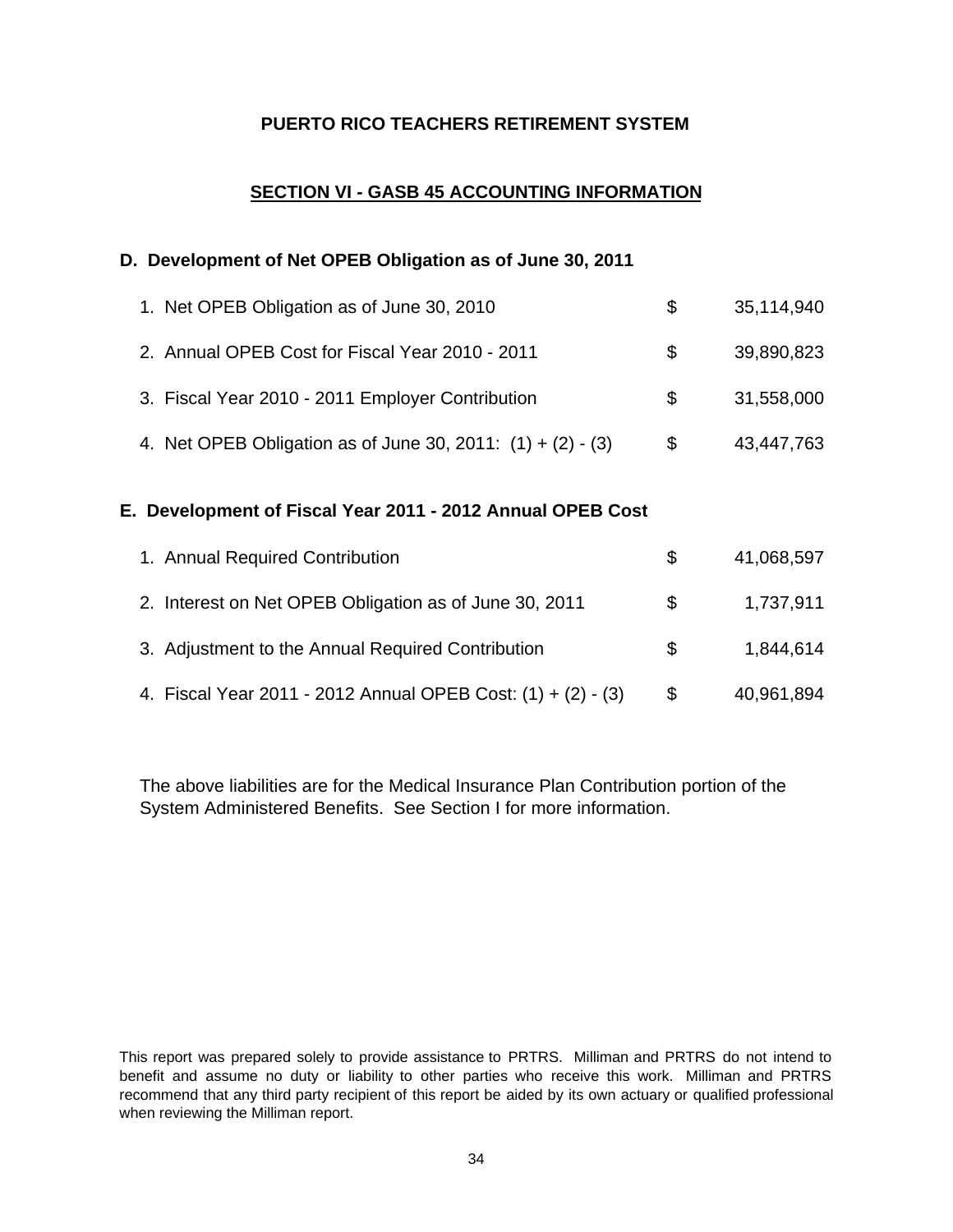#### **SECTION VI - GASB 45 ACCOUNTING INFORMATION**

#### **F. Schedule of Employer Contributions**

| Year<br>Ended<br>June 30 | Actual<br>Employer<br>Contribution | Annual<br>Required<br>Contribution | Percent<br>Contributed | Annual<br><b>OPEB</b><br>Cost | Percent<br>Contributed |
|--------------------------|------------------------------------|------------------------------------|------------------------|-------------------------------|------------------------|
| 2012                     | \$33,802,000                       | \$41,068,597                       | 82.31%*                | \$40,961,894                  | 82.52%*                |
| 2011                     | 31,558,000                         | 39,925,237                         | 79.04                  | 39,890,823                    | 79.11                  |
| 2010                     | 28,427,000                         | 42,487,047                         | 66.91                  | 42,495,262                    | 66.89                  |
| 2009                     | 27,823,000                         | 38,015,446                         | 73.19                  | 38,033,499                    | 73.15                  |
| 2008                     | 26,000,000                         | 36,836,179                         | 70.58                  | 36,836,179                    | 70.58                  |

\* Percentage contributed for the year ended June 30, 2012 assumes the actual employer contribution is the expected pay-as-you-go amounts for the Medical Insurance Plan Contribution.

The above liabilities are for the Medical Insurance Plan Contribution portion of the System Administered Benefits. See Section I for more information.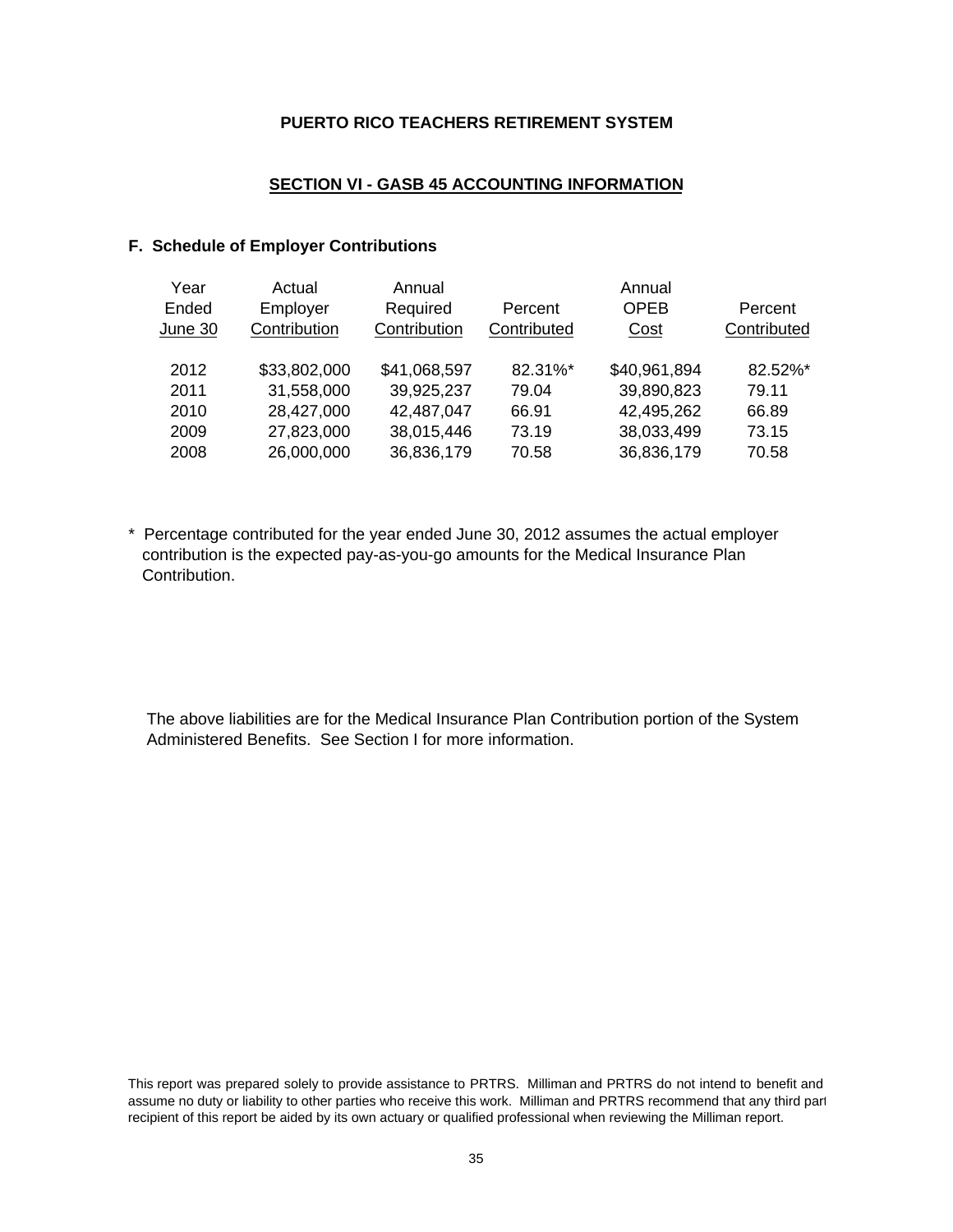## **SECTION VI - GASB 45 ACCOUNTING INFORMATION**

# **G. Schedule of Funding Progress**

|                        | (a)                   | (b)            | $(c)=(b)-(a)$ | $(d)=(a)/(b)$ | (e)             | $(f)=(c)/(e)$                                    |
|------------------------|-----------------------|----------------|---------------|---------------|-----------------|--------------------------------------------------|
| Actuarial<br>Valuation | Actuarial<br>Value of | Accrued        | Unfunded      | Funded        | Annual          | <b>Unfunded</b><br>Liability as a<br>% of Annual |
| Date                   | Assets                | Liability      | Liability     | Ratio         | Salary          | Salary                                           |
|                        |                       |                |               |               |                 |                                                  |
| 06/30/2011             | \$0                   | \$706,068,965  | \$706,068,965 | 0.0%          | \$1,320,399,637 | 53.5%                                            |
| 06/30/2010             | \$0                   | 694,229,882    | 694,229,882   | 0.0%          | 1,370,343,618   | 50.7%                                            |
| 06/30/2009             | \$0                   | 750,381,890    | 750,381,890   | 0.0%          | 1,418,304,104   | 52.9%                                            |
| 06/30/2008             |                       | Not Determined |               |               | Not Determined  |                                                  |
| 06/30/2007             | \$0                   | 652,156,713    | 652,156,713   | 0.0%          | 1,369,770,012   | 47.6%                                            |

The above liabilities are for the Medical Insurance Plan Contribution portion of the System Administered Benefits. See Section I for more information.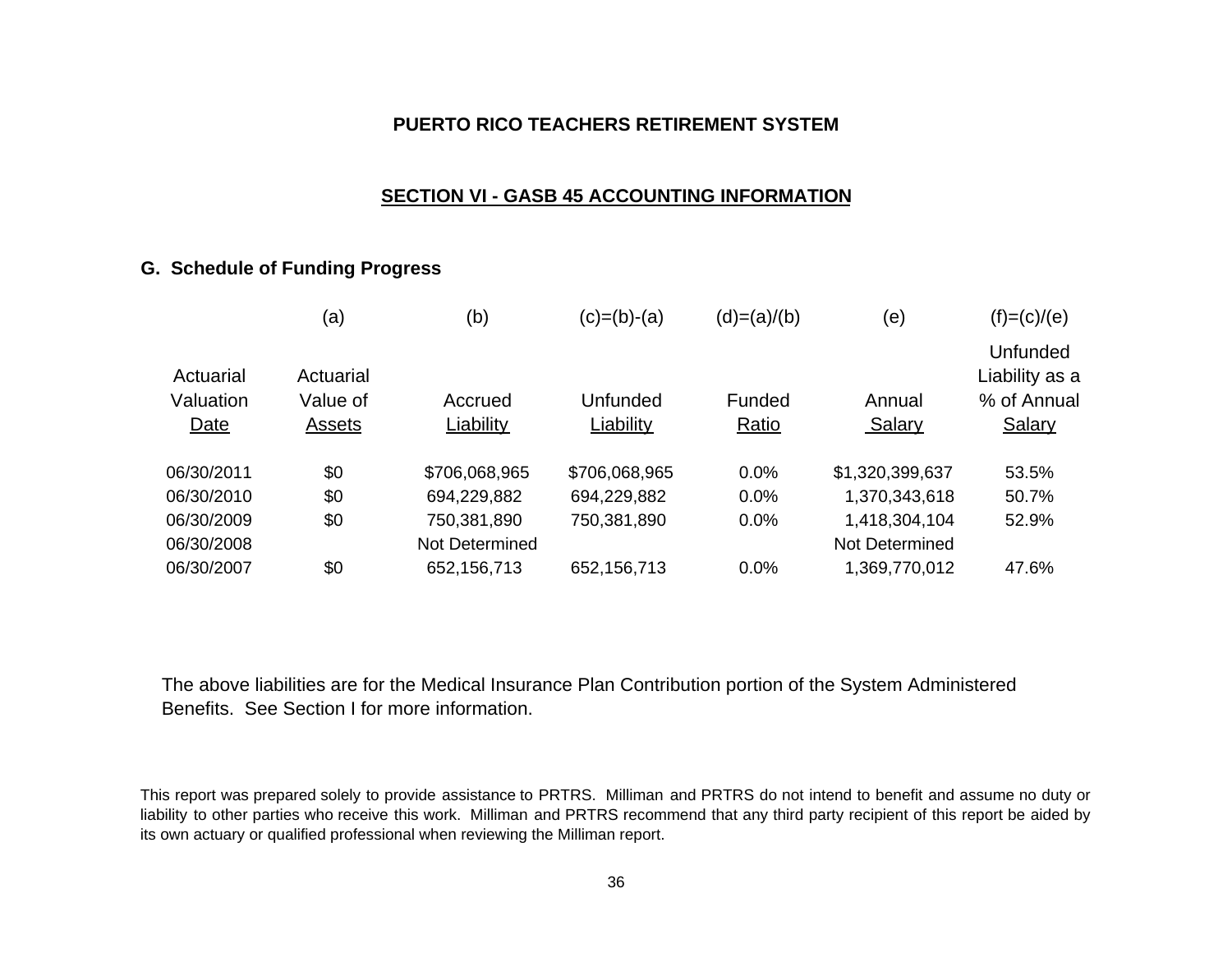# **SECTION VI - GASB 45 ACCOUNTING INFORMATION**

# **H. Additional Information**

The following information was used to determine the Annual Required Contribution for the fiscal year ending June 30, 2012. The ARC is for the Medical Insurance Plan Contribution portion of the System Administered Benefits. See Section I for more information.

| <b>Valuation Date:</b>                | June 30, 2011                                                      |
|---------------------------------------|--------------------------------------------------------------------|
| <b>Actuarial Cost Method:</b>         | <b>Entry Age Normal</b>                                            |
| Amortization method:                  | 30 years closed, level percent of payroll                          |
| <b>Remaining Amortization Period:</b> | 26 years                                                           |
| Asset valuation method:               | <b>Market Value of Assets</b>                                      |
| Assumptions:                          |                                                                    |
| Investment rate of return             | 4.0%                                                               |
| <b>Projected Salary Increases</b>     | 3.5% general wage inflation plus a service<br>based merit increase |
| Inflation                             | 2.5%                                                               |
| <b>Cost of Living Adjustments</b>     | None assumed                                                       |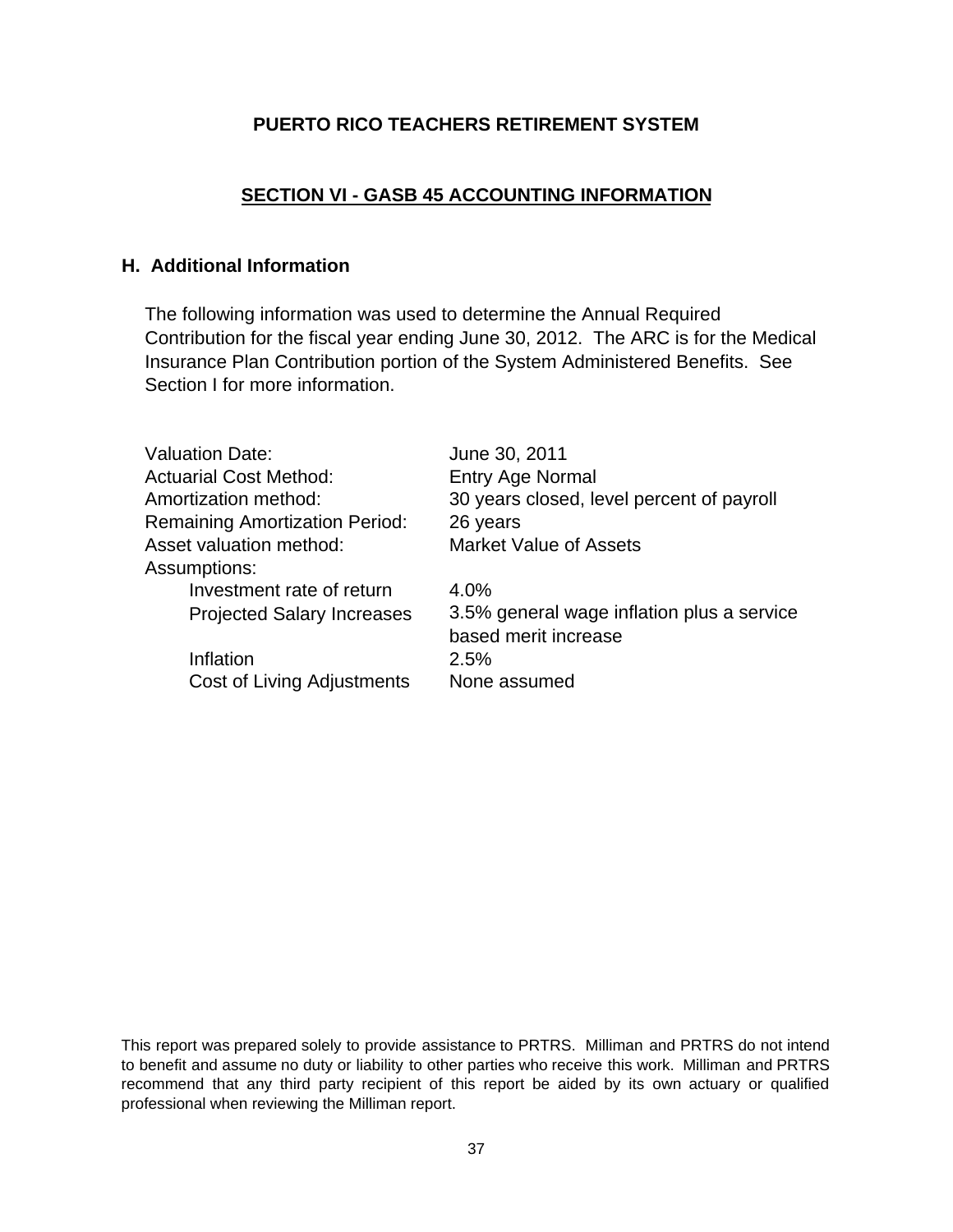# **SECTION VII – CENSUS DATA**

### **A. Reconciliation with Prior Valuation**

|                                     |                       |            | Retirees, Disabled   |          |
|-------------------------------------|-----------------------|------------|----------------------|----------|
|                                     |                       | Terminated | Members, and         |          |
|                                     | Active                | Vested     | <b>Beneficiaries</b> | Total    |
| Members as of                       |                       |            |                      |          |
| June 30, 2010                       | 44,679                | 769        | 33,604               | 79,052   |
| Changes                             |                       |            |                      |          |
| <b>Terminated Vested</b>            | (266)                 | 272        | (6)                  | O        |
| <b>Retired &amp; Disabled</b>       | (2,077)               | (108)      | 2,185                | O)       |
| Death                               | (70)                  | (30)       | (699)                | (799)    |
| <b>Disappeared</b>                  | (1, 121)              | O          | (54)                 | (1, 175) |
| Return/Transfer of<br>Contributions | (252)                 | (56)       | (2)                  | (310)    |
| <b>Return to Active</b>             | 516                   | (79)       | (3)                  | 434      |
| <b>New</b>                          | 1,993                 | 0          | 336                  | 2,329    |
| Members as of                       |                       |            |                      |          |
| June 30, 2011                       | $43,402$ <sup>1</sup> | 768        | 35,361               | 79,531   |

 $1$  Includes 121 members on leave of absence without pay who are assumed not to earn additional benefits.

The liability for the Return of Contributions due to former Members was provided by the System and equals the accumulated contributions with interest as of June 30, 2011 for former participants who terminated employment by June 30, 2011 with less than ten years of service and have not received a return of contributions as of June 30, 2011.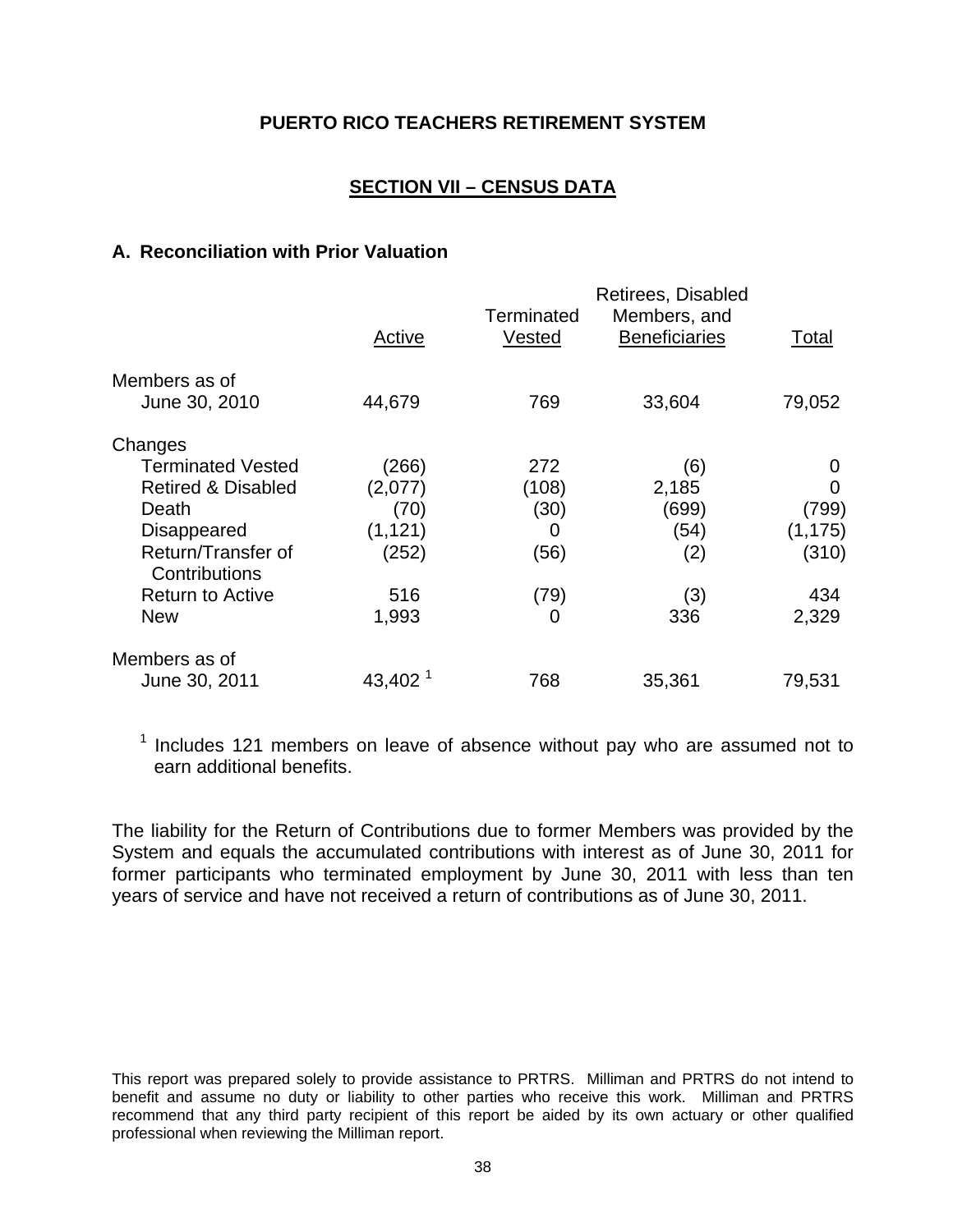## **SECTION VII – CENSUS DATA**

# **B. Summary of Active Members as of June 30, 2011**

#### **Number of Male Participants by Age and Service Groups**

| <b>Teals Of Greated Service</b> |     |         |       |           |         |           |       |                |       |                          |              |  |
|---------------------------------|-----|---------|-------|-----------|---------|-----------|-------|----------------|-------|--------------------------|--------------|--|
| Age                             | <1  | $1 - 4$ | $5-9$ | $10 - 14$ | $15-19$ | $20 - 24$ | 25-29 | 30-34          | 35-39 | 40&Up                    | <b>Total</b> |  |
| $0 - 24$                        | 39  | 12      |       |           |         |           |       |                |       |                          | 51           |  |
| 25-29                           | 177 | 314     | 63    | ۰         |         |           |       |                |       | $\overline{\phantom{0}}$ | 554          |  |
| 30-34                           | 82  | 241     | 579   | 90        |         |           |       |                |       |                          | 992          |  |
| 35-39                           | 53  | 111     | 392   | 500       | 58      |           |       |                |       | $\blacksquare$           | 1,114        |  |
| 40-44                           | 34  | 85      | 240   | 324       | 449     | 72        |       |                |       | $\blacksquare$           | 1,205        |  |
| 45-49                           | 29  | 70      | 166   | 237       | 375     | 670       | 93    |                |       | ٠                        | 1,640        |  |
| 50-54                           | 19  | 56      | 151   | 168       | 235     | 510       | 563   | 68             |       | $\blacksquare$           | 1,770        |  |
| 55-59                           | 6   | 29      | 88    | 110       | 170     | 220       | 268   | 112            | 16    | $\blacksquare$           | 1,019        |  |
| 60-64                           | 6   | 9       | 26    | 45        | 51      | 82        | 95    | 24             | 9     | 8                        | 355          |  |
| 65-69                           | 2   | 1       | 9     | 7         | 17      | 21        | 22    | 6              | 6     | 3                        | 94           |  |
| 70&Up                           |     | 2       | 4     | 4         | 5       | 5         | 11    | $\overline{2}$ | 1     | 6                        | 40           |  |
| <b>Total</b>                    | 447 | 930     | 1,718 | 1,485     | 1,360   | 1,580     | 1,053 | 212            | 32    | 17                       | 8,834        |  |

#### **Years of Credited Service**

#### **Average Compensation of Male Participants by Age and Service Groups**

|          | <b>Years of Credited Service</b> |         |         |           |         |           |        |        |        |                          |         |  |  |
|----------|----------------------------------|---------|---------|-----------|---------|-----------|--------|--------|--------|--------------------------|---------|--|--|
| Age      | <1                               | $1 - 4$ | $5 - 9$ | $10 - 14$ | $15-19$ | $20 - 24$ | 25-29  | 30-34  | 35-39  | 40&Up                    | Average |  |  |
| $0 - 24$ | 21,438                           | 20,283  | ۰       |           | ۰       |           |        |        | ۰      | $\overline{\phantom{a}}$ | 21,166  |  |  |
| 25-29    | 21,520                           | 21,218  | 23,075  |           |         |           |        |        |        | $\blacksquare$           | 21,526  |  |  |
| 30-34    | 21,327                           | 20,790  | 25,860  | 30,463    |         |           |        |        |        | $\blacksquare$           | 24,671  |  |  |
| 35-39    | 22,493                           | 21,822  | 27,141  | 32,225    | 34,206  |           |        |        | -      | $\blacksquare$           | 29,040  |  |  |
| 40-44    | 21,962                           | 21,816  | 27,096  | 32,440    | 34,019  | 34,360    | 32,460 |        | ۰      | $\blacksquare$           | 31,034  |  |  |
| 45-49    | 24,759                           | 21,700  | 26,672  | 31,952    | 33,751  | 34,787    | 35,460 |        |        | $\blacksquare$           | 32,621  |  |  |
| 50-54    | 26,003                           | 23,282  | 27,499  | 31,230    | 33,452  | 34,765    | 35,493 | 36,571 |        | $\overline{\phantom{a}}$ | 33,479  |  |  |
| 55-59    | 28,008                           | 22,598  | 26,829  | 31,078    | 33,239  | 34,007    | 34,397 | 36,014 | 39,101 | $\blacksquare$           | 32,986  |  |  |
| 60-64    | 25,658                           | 21,643  | 27,312  | 30,932    | 33,356  | 33,635    | 34,621 | 34,392 | 37,240 | 37,790                   | 32,850  |  |  |
| 65-69    | 22,050                           | 23,160  | 27,156  | 30,584    | 32,772  | 33,701    | 34,078 | 33,058 | 39,064 | 36,872                   | 32,805  |  |  |
| 70&Up    | $\blacksquare$                   | 26,790  | 19,062  | 33,150    | 31,145  | 34,656    | 34,427 | 33,120 | 32,148 | 36,400                   | 32,173  |  |  |
| Average  | 22,172                           | 21,444  | 26,508  | 31,879    | 33,706  | 34,577    | 35,089 | 35,899 | 38,354 | 37,137                   | 30,521  |  |  |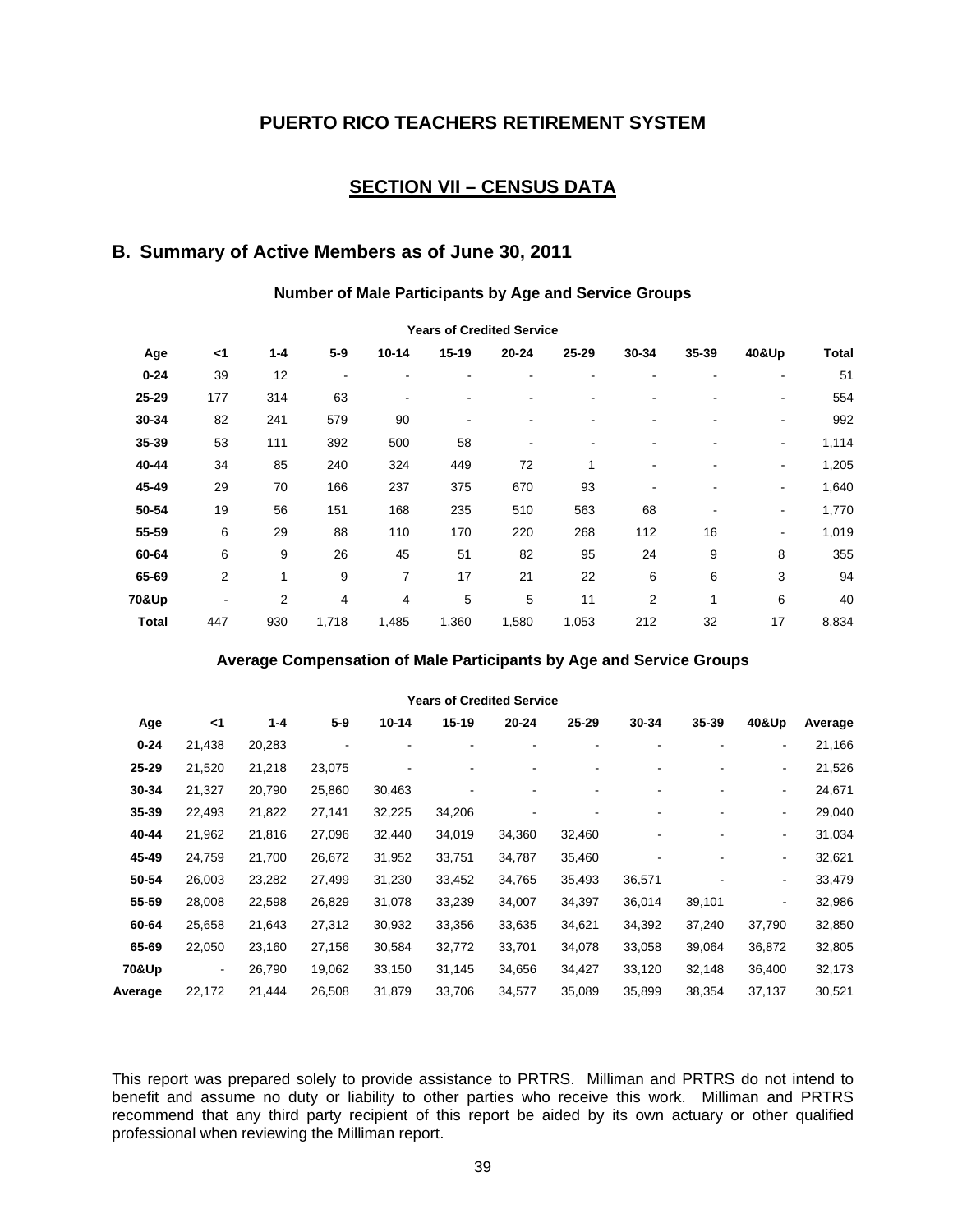## **SECTION VII – CENSUS DATA**

# **B. Summary of Active Members as of June 30, 2011**

#### **Number of Female Participants by Age and Service Groups**

| <b>I edis OI Greulleu Sei Vice</b> |       |         |       |           |                          |           |       |                          |       |       |        |  |
|------------------------------------|-------|---------|-------|-----------|--------------------------|-----------|-------|--------------------------|-------|-------|--------|--|
| Age                                | $<$ 1 | $1 - 4$ | $5-9$ | $10 - 14$ | $15-19$                  | $20 - 24$ | 25-29 | 30-34                    | 35-39 | 40&Up | Total  |  |
| $0 - 24$                           | 207   | 67      |       |           | -                        |           |       |                          |       |       | 274    |  |
| 25-29                              | 656   | 1,350   | 312   |           |                          |           |       |                          |       | ۰     | 2,318  |  |
| 30-34                              | 334   | 931     | 2,060 | 391       | $\overline{\phantom{0}}$ |           |       | ۰                        |       | ٠     | 3,716  |  |
| 35-39                              | 206   | 542     | 1,406 | 1,922     | 174                      |           |       |                          |       | ۰     | 4,250  |  |
| 40-44                              | 131   | 389     | 949   | 1,466     | 1,725                    | 321       |       | $\overline{\phantom{a}}$ |       | ۰     | 4,982  |  |
| 45-49                              | 98    | 278     | 765   | 1,125     | 1,554                    | 2,845     | 446   | 4                        |       | ۰     | 7,115  |  |
| 50-54                              | 57    | 153     | 476   | 696       | 938                      | 1,721     | 2,126 | 415                      | 1     | ۰     | 6,583  |  |
| 55-59                              | 21    | 68      | 246   | 429       | 570                      | 832       | 890   | 494                      | 54    | 1     | 3,605  |  |
| 60-64                              | 5     | 24      | 77    | 140       | 248                      | 314       | 304   | 86                       | 44    | 23    | 1,265  |  |
| 65-69                              | 2     | 6       | 19    | 46        | 47                       | 82        | 87    | 23                       | 10    | 29    | 351    |  |
| 70&Up                              | 3     |         | 3     | 13        | 12                       | 16        | 24    | 13                       | 6     | 18    | 109    |  |
| <b>Total</b>                       | 1,720 | 3,809   | 6,313 | 6,228     | 5,268                    | 6,131     | 3,878 | 1,035                    | 115   | 71    | 34,568 |  |

#### **Years of Credited Service**

#### **Average Compensation of Female Participants by Age and Service Groups**

|          | <b>Years of Credited Service</b> |         |         |        |        |        |        |        |        |                          |         |  |  |
|----------|----------------------------------|---------|---------|--------|--------|--------|--------|--------|--------|--------------------------|---------|--|--|
| Age      | <1                               | $1 - 4$ | $5 - 9$ | 10-14  | 15-19  | 20-24  | 25-29  | 30-34  | 35-39  | 40&Up                    | Average |  |  |
| $0 - 24$ | 21,212                           | 20,933  | ۰       | ۰      |        |        |        |        |        | $\blacksquare$           | 21,144  |  |  |
| 25-29    | 21,585                           | 21,304  | 22,772  |        |        |        |        |        |        | $\blacksquare$           | 21,581  |  |  |
| 30-34    | 21,676                           | 21,425  | 25,618  | 31,250 |        |        |        |        |        | $\overline{\phantom{a}}$ | 24,806  |  |  |
| 35-39    | 22,015                           | 21,525  | 26,365  | 32,057 | 33,642 |        |        |        |        | $\blacksquare$           | 28,409  |  |  |
| 40-44    | 21,996                           | 21,849  | 26,454  | 32,029 | 33,835 | 35,112 | 32,460 |        | -      | $\overline{\phantom{a}}$ | 30,732  |  |  |
| 45-49    | 21,891                           | 22,209  | 26,936  | 31,789 | 33,450 | 34,593 | 35,562 | 32,595 |        | $\blacksquare$           | 32,478  |  |  |
| 50-54    | 22,251                           | 22,230  | 26,696  | 31,538 | 33,427 | 34,535 | 35,095 | 35,886 | 32,460 | $\blacksquare$           | 33,367  |  |  |
| 55-59    | 28,310                           | 21,983  | 26,996  | 31,468 | 33,252 | 34,251 | 35,084 | 35,693 | 37,906 | 32,760                   | 33,458  |  |  |
| 60-64    | 22,608                           | 23,131  | 26,518  | 31,078 | 32,809 | 33,859 | 34,612 | 36,173 | 37,749 | 39,304                   | 33,223  |  |  |
| 65-69    | 35,064                           | 20,720  | 27,465  | 31,100 | 32,514 | 34,327 | 34,574 | 37,003 | 38,998 | 37,095                   | 33,660  |  |  |
| 70&Up    | 21,000                           | 22,500  | 29,652  | 31,565 | 32,960 | 33,895 | 33,585 | 35,178 | 38,200 | 40,305                   | 34,318  |  |  |
| Average  | 21,780                           | 21,541  | 26,083  | 31,823 | 33,517 | 34,514 | 35,087 | 35,821 | 37,909 | 38,563                   | 30,397  |  |  |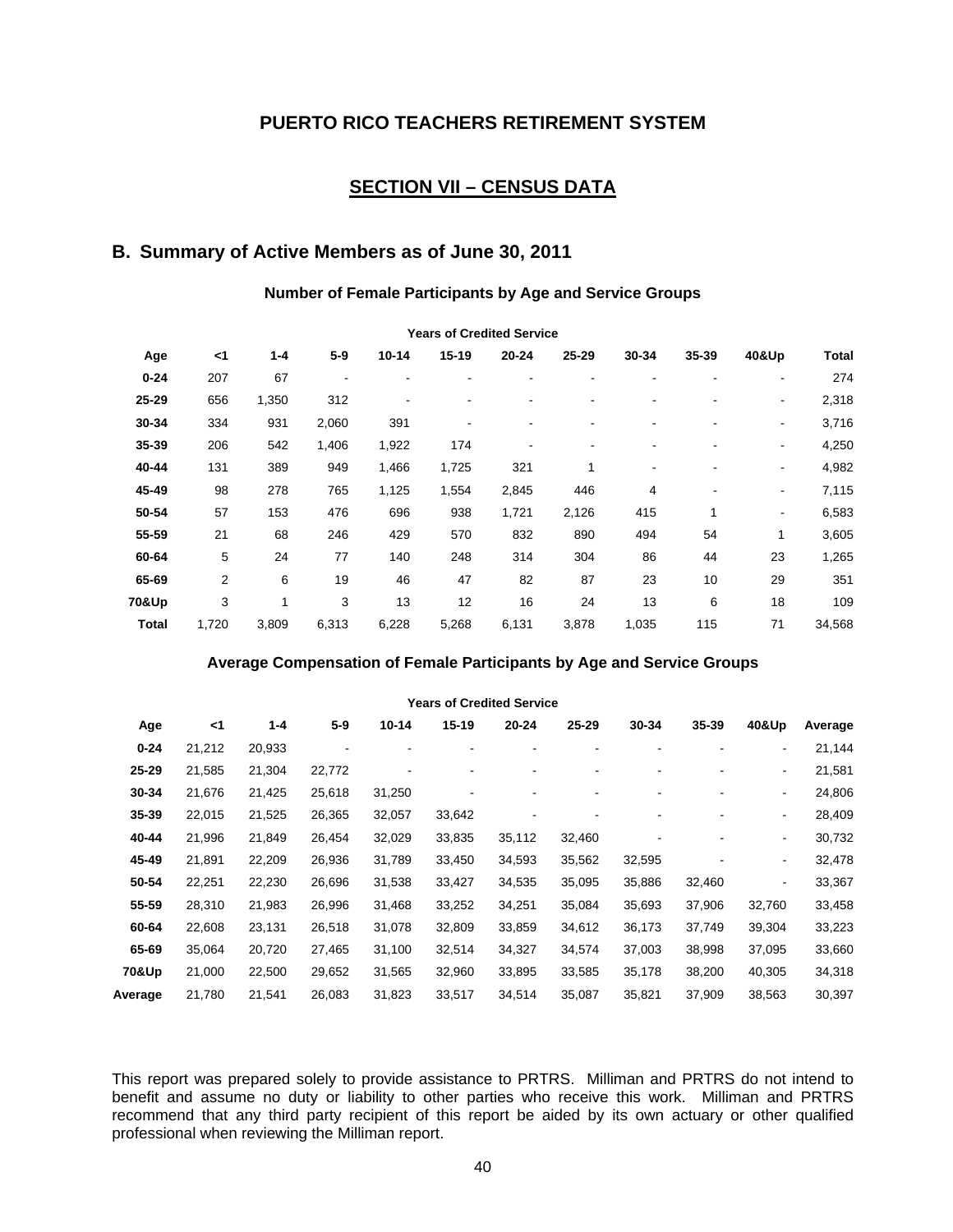## **SECTION VII – CENSUS DATA**

# **B. Summary of Active Members as of June 30, 2011**

#### **Number of All Active Participants by Age and Service Groups**

|              | <b>Teals Of Greated Service</b> |       |       |           |           |       |       |       |                          |       |        |  |  |
|--------------|---------------------------------|-------|-------|-----------|-----------|-------|-------|-------|--------------------------|-------|--------|--|--|
| Age          | $<$ 1                           | 1-4   | $5-9$ | $10 - 14$ | $15 - 19$ | 20-24 | 25-29 | 30-34 | 35-39                    | 40&Up | Total  |  |  |
| $0 - 24$     | 246                             | 79    |       |           | -         |       |       | ۰     |                          |       | 325    |  |  |
| 25-29        | 833                             | 1,664 | 375   |           |           |       |       |       |                          | ۰     | 2,872  |  |  |
| 30-34        | 416                             | 1,172 | 2,639 | 481       | ۰         |       |       |       |                          | ٠     | 4,708  |  |  |
| 35-39        | 259                             | 653   | 1,798 | 2,422     | 232       |       |       |       |                          | ۰     | 5,364  |  |  |
| 40-44        | 165                             | 474   | 1,189 | 1,790     | 2,174     | 393   | 2     | ۰     |                          | ۰     | 6,187  |  |  |
| 45-49        | 127                             | 348   | 931   | 1,362     | 1,929     | 3,515 | 539   | 4     | $\overline{\phantom{a}}$ | ۰     | 8,755  |  |  |
| 50-54        | 76                              | 209   | 627   | 864       | 1,173     | 2,231 | 2,689 | 483   | 1                        | ٠     | 8,353  |  |  |
| 55-59        | 27                              | 97    | 334   | 539       | 740       | 1,052 | 1,158 | 606   | 70                       | 1     | 4,624  |  |  |
| 60-64        | 11                              | 33    | 103   | 185       | 299       | 396   | 399   | 110   | 53                       | 31    | 1,620  |  |  |
| 65-69        | 4                               | 7     | 28    | 53        | 64        | 103   | 109   | 29    | 16                       | 32    | 445    |  |  |
| 70&Up        | 3                               | 3     | 7     | 17        | 17        | 21    | 35    | 15    | 7                        | 24    | 149    |  |  |
| <b>Total</b> | 2,167                           | 4,739 | 8,031 | 7,713     | 6,628     | 7,711 | 4,931 | 1,247 | 147                      | 88    | 43,402 |  |  |

#### **Years of Credited Service**

#### **Average Compensation of All Active Participants by Age and Service Groups**

| <b>Years of Credited Service</b> |        |         |         |        |        |        |        |        |        |                          |         |
|----------------------------------|--------|---------|---------|--------|--------|--------|--------|--------|--------|--------------------------|---------|
| Age                              | <1     | $1 - 4$ | $5 - 9$ | 10-14  | 15-19  | 20-24  | 25-29  | 30-34  | 35-39  | 40&Up                    | Average |
| $0 - 24$                         | 21,248 | 20,834  | ٠       |        | ۰      |        |        |        |        | $\overline{\phantom{0}}$ | 21,147  |
| 25-29                            | 21,571 | 21,288  | 22,823  |        |        |        |        |        |        | $\blacksquare$           | 21,571  |
| 30-34                            | 21,607 | 21,295  | 25,671  | 31,103 |        |        |        |        | -      | $\blacksquare$           | 24,778  |
| 35-39                            | 22,113 | 21,575  | 26,534  | 32,091 | 33,783 |        |        |        |        | $\blacksquare$           | 28,540  |
| 40-44                            | 21,989 | 21,843  | 26,584  | 32,103 | 33,873 | 34,974 | 32,460 |        | ۰      | $\blacksquare$           | 30,791  |
| 45-49                            | 22,546 | 22,107  | 26,889  | 31,817 | 33,508 | 34,630 | 35,544 | 32,595 |        | $\overline{\phantom{a}}$ | 32,504  |
| 50-54                            | 23,189 | 22,512  | 26,889  | 31,478 | 33,432 | 34,587 | 35,178 | 35,982 | 32,460 | $\blacksquare$           | 33,390  |
| 55-59                            | 28,243 | 22,167  | 26,952  | 31,389 | 33,249 | 34,200 | 34,925 | 35,752 | 38,179 | 32,760                   | 33,354  |
| 60-64                            | 24,272 | 22,725  | 26,719  | 31,043 | 32,902 | 33,813 | 34,614 | 35,785 | 37,662 | 38,913                   | 33,142  |
| 65-69                            | 28,557 | 21,069  | 27,365  | 31,031 | 32,582 | 34,200 | 34,474 | 36,186 | 39,022 | 37,074                   | 33,479  |
| 70&Up                            | 21,000 | 25,360  | 23,601  | 31,938 | 32,426 | 34,076 | 33,850 | 34,904 | 37,335 | 39,328                   | 33,742  |
| Average                          | 21,861 | 21,522  | 26,174  | 31,833 | 33,556 | 34,527 | 35,087 | 35,834 | 38,005 | 38,288                   | 30,423  |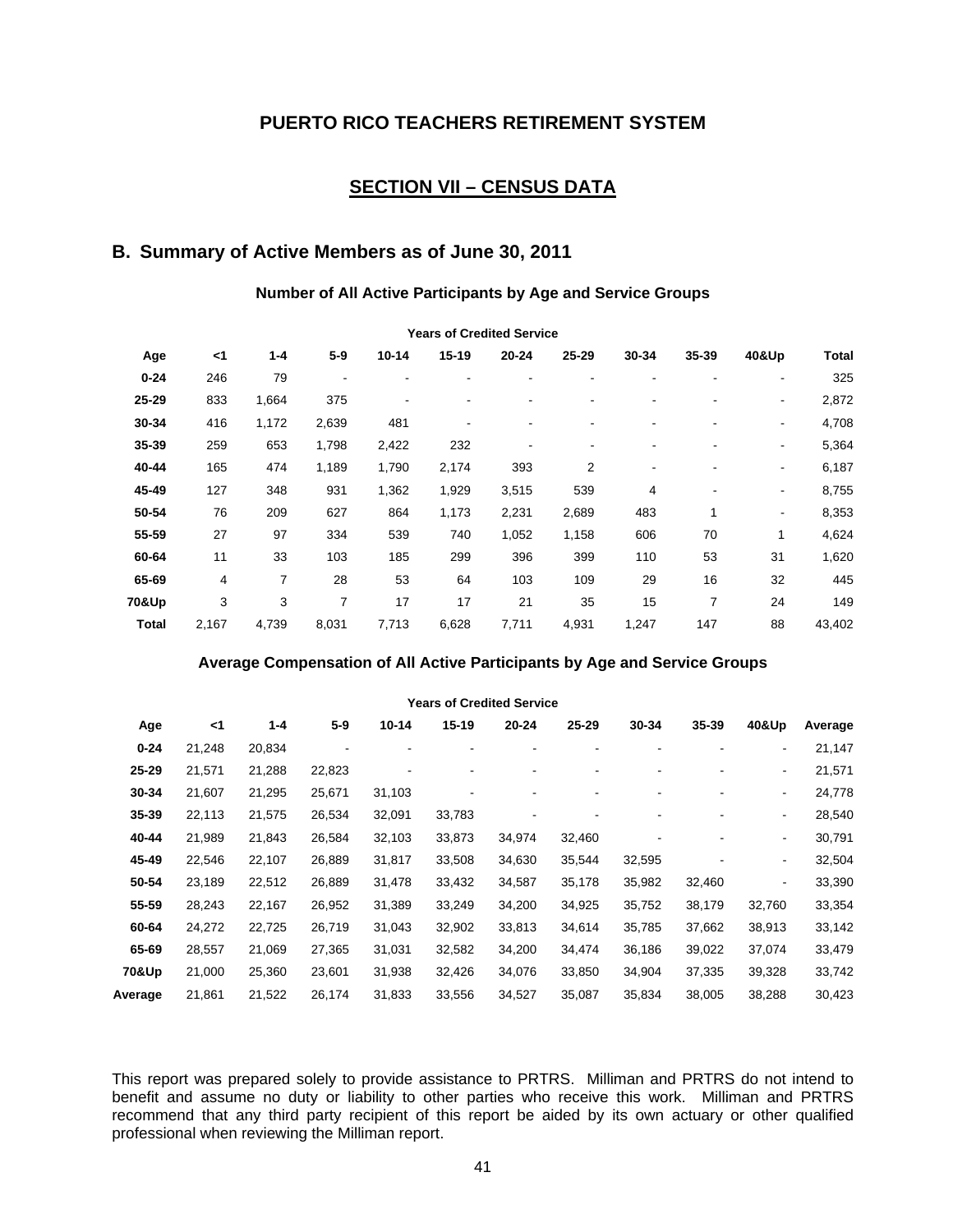### **SECTION VII – CENSUS DATA**

## **C. Summary of Terminated Vested Members as of June 30, 2011**

|            | Male  |                                        |       | Female                                 |       | Total                                  |
|------------|-------|----------------------------------------|-------|----------------------------------------|-------|----------------------------------------|
|            |       | Average Annual<br><b>Pension Basic</b> |       | Average Annual<br><b>Pension Basic</b> |       | Average Annual<br><b>Pension Basic</b> |
| <u>Age</u> | Count | <b>System Benefit</b>                  | Count | <b>System Benefit</b>                  | Count | <b>System Benefit</b>                  |
| Under 35   | 0     | 0                                      | 5     | 5,263                                  | 5     | 5,263                                  |
| 35-39      | 6     | 6,110                                  | 32    | 6,553                                  | 38    | 6,483                                  |
| 40-44      | 26    | 6,894                                  | 98    | 7,067                                  | 124   | 7,031                                  |
| 45-49      | 45    | 8,633                                  | 143   | 8,373                                  | 188   | 8,435                                  |
| 50-54      | 60    | 9,701                                  | 111   | 9,900                                  | 171   | 9,830                                  |
| 55-59      | 43    | 10,335                                 | 110   | 10,081                                 | 153   | 10,152                                 |
| 60-64      | 17    | 9,866                                  | 44    | 11,087                                 | 61    | 10,747                                 |
| 65 & Over  | 11    | 7,349                                  | 17    | 11,741                                 | 28    | 10,016                                 |
| All Ages   | 208   | 9.036                                  | 560   | 8,966                                  | 768   | 8,985                                  |

The Average Annual Pension amounts above are as of June 30, 2011. The \$400 minimum monthly benefit is not reflected.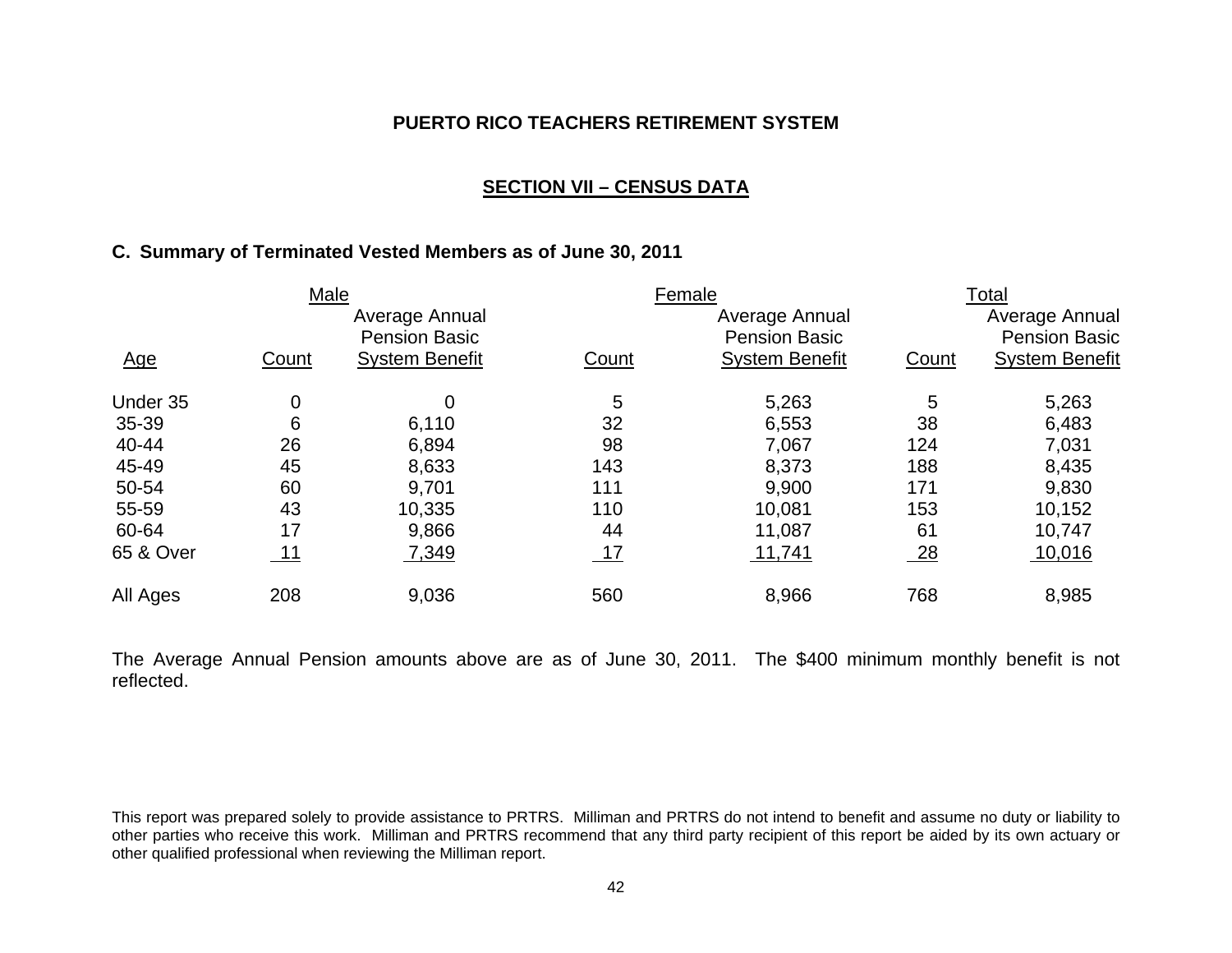#### **SECTION VII – CENSUS DATA**

#### **D. Summary of Retirees as of June 30, 2011**

|            | Males                         |                |                |                               | Females        |                |                               | Total          |                |  |
|------------|-------------------------------|----------------|----------------|-------------------------------|----------------|----------------|-------------------------------|----------------|----------------|--|
|            | <b>Average Annual Pension</b> |                |                | <b>Average Annual Pension</b> |                |                | <b>Average Annual Pension</b> |                |                |  |
|            |                               | <b>Basic</b>   |                |                               | <b>Basic</b>   |                |                               | <b>Basic</b>   |                |  |
|            |                               | System         | Total          |                               | System         | Total          |                               | System         | Total          |  |
| <u>Age</u> | Count                         | <b>Benefit</b> | <b>Benefit</b> | Count                         | <b>Benefit</b> | <b>Benefit</b> | <u>Count</u>                  | <b>Benefit</b> | <b>Benefit</b> |  |
| Under 45   | 2                             | 20,869         | 20,869         | 11                            | 14,747         | 14,750         | 13                            | 15,689         | 15,692         |  |
| 45-49      | 4                             | 24,436         | 24,436         | 13                            | 16,549         | 16,652         | 17                            | 18,404         | 18,483         |  |
| 50-54      | 95                            | 25,506         | 25,525         | 417                           | 23,877         | 23,902         | 512                           | 24,179         | 24,203         |  |
| 55-59      | 956                           | 24,227         | 24,239         | 4,212                         | 23,428         | 23,449         | 5,168                         | 23,576         | 23,595         |  |
| 60-64      | 1,453                         | 19,829         | 20,156         | 5,476                         | 18,968         | 19,363         | 6,929                         | 19,148         | 19,530         |  |
| 65-69      | 1,315                         | 16,944         | 17,698         | 4,174                         | 15,821         | 16,582         | 5,489                         | 16,090         | 16,850         |  |
| 70-74      | 982                           | 14,259         | 15,433         | 3,212                         | 12,694         | 13,913         | 4,194                         | 13,061         | 14,269         |  |
| 75-79      | 915                           | 11,002         | 12,742         | 2,565                         | 10,549         | 12,139         | 3,480                         | 10,668         | 12,297         |  |
| 80-84      | 634                           | 9,700          | 11,609         | 1,853                         | 9,078          | 10,785         | 2,487                         | 9,237          | 10,995         |  |
| 85-89      | 290                           | 9,160          | 10,851         | 1,188                         | 8,446          | 10,023         | 1,478                         | 8,586          | 10,186         |  |
| 90-94      | 85                            | 8,306          | 9,680          | 421                           | 7,901          | 9,314          | 506                           | 7,969          | 9,375          |  |
| 95-99      | 16                            | 7,470          | 8,485          | 110                           | 7,395          | 8,698          | 126                           | 7,405          | 8,671          |  |
| 100 & Over | 3                             | 7,005          | 8,541          | 29                            | 7,696          | 8,880          | <u>32</u>                     | 7,631          | 8,849          |  |
| All Ages   | 6,750                         | 16,376         | 17,274         | 23,681                        | 15,961         | 16,774         | 30,431                        | 16,053         | 16,885         |  |

The Average Annual Pension amounts above are as of June 30, 2011. In addition, 858 retirees are currently paying annual additional contributions of \$2,577,475 (via a reduced monthly benefit which is not reflected above). The 38 Law 70 retirees have monthly employer contributions as of June 30, 2011 totaling \$11,003 and the amounts above do not reflect the deferral of the Basic System Benefit for these retirees.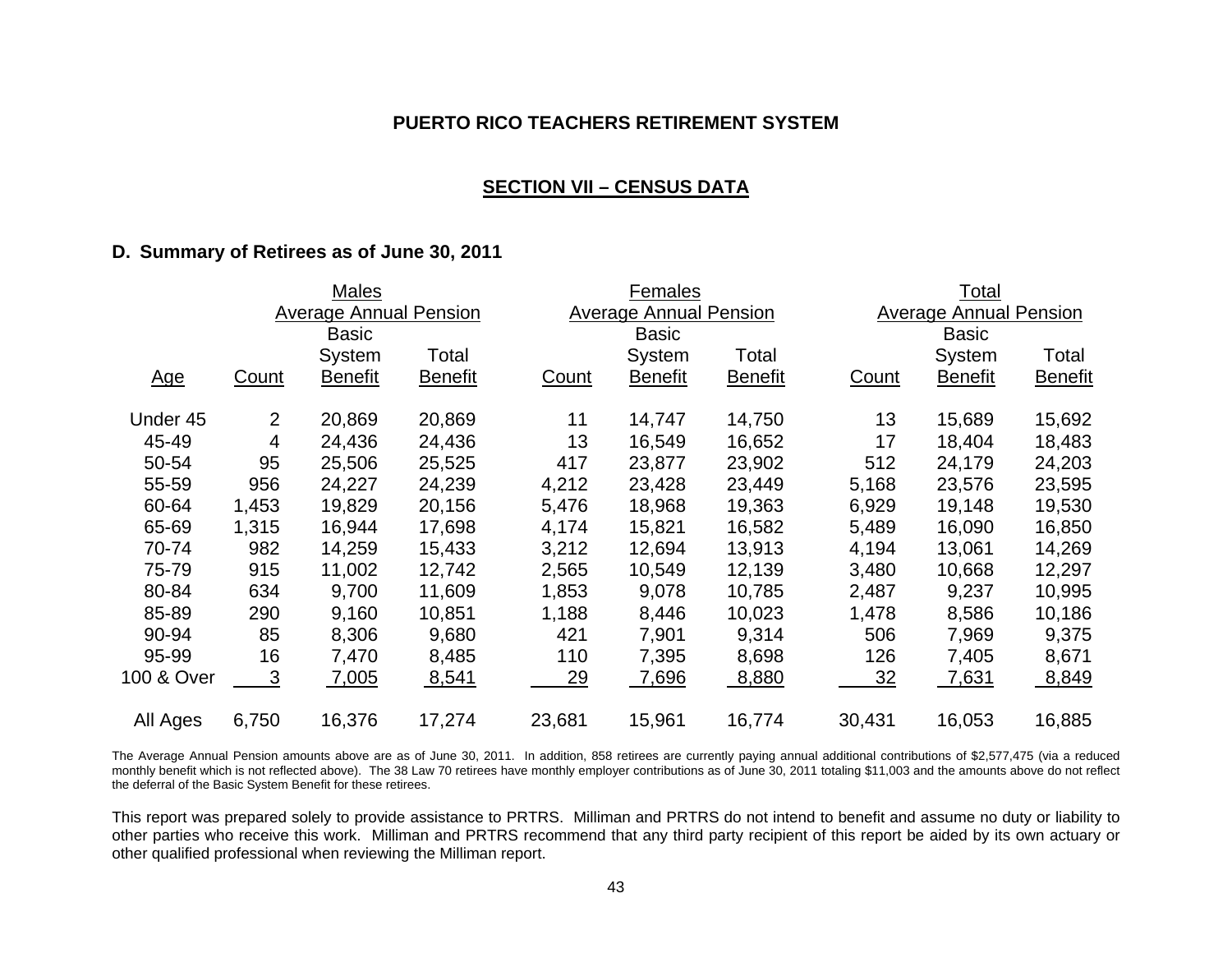### **SECTION VII – CENSUS DATA**

## **E. Summary of Disabled Members as of June 30, 2011**

|            |                | <b>Males</b>                  |                |                | <b>Females</b>                |                |              | <u>Total</u>                  |                |
|------------|----------------|-------------------------------|----------------|----------------|-------------------------------|----------------|--------------|-------------------------------|----------------|
|            |                | <b>Average Annual Pension</b> |                |                | <b>Average Annual Pension</b> |                |              | <b>Average Annual Pension</b> |                |
|            |                | <b>Basic</b>                  |                |                | <b>Basic</b>                  |                |              | <b>Basic</b>                  |                |
|            |                | System                        | Total          |                | System                        | Total          |              | System                        | Total          |
| <u>Age</u> | <b>Count</b>   | <b>Benefit</b>                | <b>Benefit</b> | <b>Count</b>   | <b>Benefit</b>                | <b>Benefit</b> | <b>Count</b> | <b>Benefit</b>                | <b>Benefit</b> |
| Under 40   |                | 4,800                         | 4,800          | 8              | 4,690                         | 5,040          | 9            | 4,702                         | 5,013          |
| 40-44      | 5              | 6,049                         | 6,586          | 16             | 5,947                         | 6,386          | 21           | 5,971                         | 6,433          |
| 45-49      | 17             | 7,122                         | 7,399          | 53             | 7,430                         | 7,590          | 70           | 7,355                         | 7,544          |
| 50-54      | 34             | 6,884                         | 7,268          | 135            | 7,483                         | 7,903          | 169          | 7,363                         | 7,775          |
| 55-59      | 56             | 6,852                         | 7,405          | 252            | 6,926                         | 7,499          | 308          | 6,913                         | 7,482          |
| 60-64      | 60             | 5,537                         | 6,356          | 252            | 5,686                         | 6,483          | 312          | 5,658                         | 6,459          |
| 65-69      | 46             | 4,851                         | 5,819          | 230            | 4,768                         | 5,735          | 276          | 4,782                         | 5,749          |
| 70-74      | 28             | 5,041                         | 6,076          | 242            | 4,537                         | 5,536          | 270          | 4,589                         | 5,592          |
| 75-79      | 37             | 4,402                         | 5,335          | 222            | 4,377                         | 5,355          | 259          | 4,380                         | 5,352          |
| 80-84      | 42             | 4,328                         | 5,346          | 184            | 4,291                         | 5,288          | 226          | 4,298                         | 5,298          |
| 85-89      | 15             | 4,484                         | 5,398          | 102            | 4,485                         | 5,448          | 117          | 4,485                         | 5,441          |
| 90-94      | 6              | 4,347                         | 5,306          | 34             | 4,379                         | 5,327          | 40           | 4,375                         | 5,324          |
| 95-99      | $\overline{2}$ | 4,725                         | 5,736          | 13             | 4,159                         | 5,165          | 15           | 4,234                         | 5,241          |
| 100 & Over |                | 11,883                        | <u>11,883</u>  | $\overline{2}$ | 4,585                         | 5,701          | <u>3</u>     | <u>7,017</u>                  | 7,762          |
| All Ages   | 350            | 5,514                         | 6,293          | 1,745          | 5,353                         | 6,173          | 2,095        | 5,380                         | 6,193          |

The Average Annual Pension amounts above are as of June 30, 2011.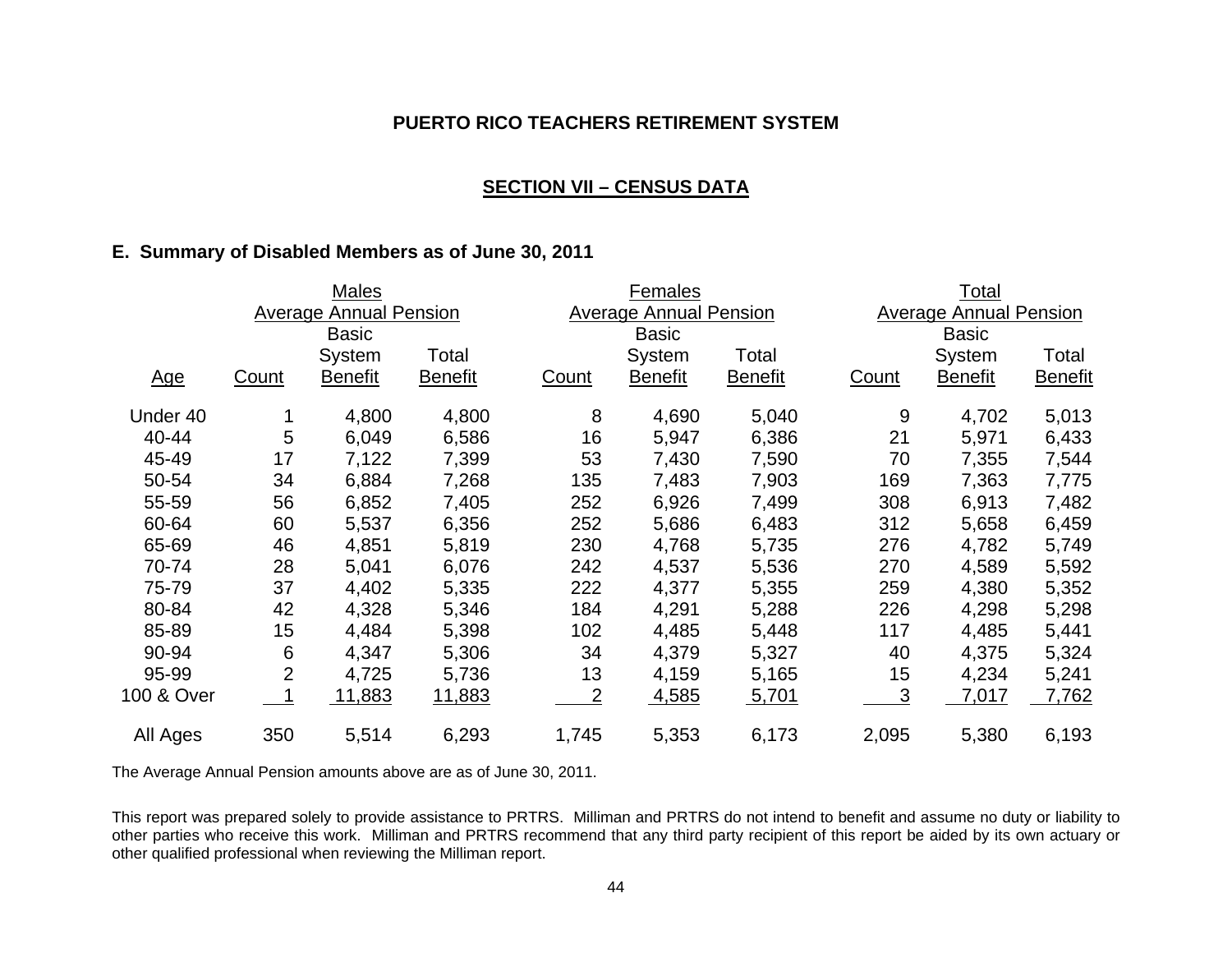## **SECTION VII – CENSUS DATA**

### **F. Summary of Beneficiaries as of June 30, 2011**

|            |              | <b>Males</b>                  |                |              | <b>Females</b>                |                |            | Total                         |                |
|------------|--------------|-------------------------------|----------------|--------------|-------------------------------|----------------|------------|-------------------------------|----------------|
|            |              | <b>Average Annual Pension</b> |                |              | <b>Average Annual Pension</b> |                |            | <b>Average Annual Pension</b> |                |
|            |              | <b>Basic</b>                  |                |              | <b>Basic</b>                  |                |            | <b>Basic</b>                  |                |
|            |              | System                        | Total          |              | System                        | Total          |            | System                        | Total          |
| <u>Age</u> | <b>Count</b> | <b>Benefit</b>                | <b>Benefit</b> | <b>Count</b> | <b>Benefit</b>                | <b>Benefit</b> | Count      | <b>Benefit</b>                | <b>Benefit</b> |
| Under 30   | 33           | 4,884                         | 5,140          | 47           | 4,683                         | 4,902          | 80         | 4,766                         | 5,000          |
| 30-34      | 3            | 1,717                         | 1,808          |              | 6,455                         | 6,794          | 4          | 2,902                         | 3,054          |
| 35-39      | 4            | 3,931                         | 4,118          | 3            | 3,244                         | 3,524          | 7          | 3,637                         | 3,864          |
| 40-44      | 9            | 3,879                         | 4,136          | 21           | 3,461                         | 3,618          | 30         | 3,586                         | 3,773          |
| 45-49      | 15           | 3,991                         | 4,286          | 28           | 4,219                         | 4,411          | 43         | 4,140                         | 4,367          |
| 50-54      | 32           | 4,286                         | 4,519          | 33           | 4,766                         | 5,050          | 65         | 4,530                         | 4,789          |
| 55-59      | 51           | 4,768                         | 4,988          | 70           | 5,919                         | 6,249          | 121        | 5,434                         | 5,717          |
| 60-64      | 89           | 5,573                         | 5,845          | 137          | 5,835                         | 6,097          | 226        | 5,732                         | 5,998          |
| 65-69      | 113          | 5,130                         | 5,390          | 189          | 5,402                         | 5,675          | 302        | 5,301                         | 5,568          |
| 70-74      | 178          | 4,956                         | 5,205          | 283          | 4,989                         | 5,255          | 461        | 4,976                         | 5,236          |
| 75-79      | 173          | 4,180                         | 4,437          | 314          | 4,425                         | 4,706          | 487        | 4,338                         | 4,610          |
| 80-84      | 197          | 4,107                         | 4,375          | 280          | 4,025                         | 4,278          | 477        | 4,059                         | 4,318          |
| 85-89      | 152          | 3,929                         | 4,171          | 191          | 3,868                         | 4,071          | 343        | 3,895                         | 4,116          |
| 90 & Over  | 90           | 3,609                         | 3,852          | <u>_99</u>   | <u>3,505</u>                  | 3,682          | <u>189</u> | 3,554                         | 3,673          |
| All Ages   | 1,139        | 4,450                         | 4,704          | 1,696        | 4,619                         | 4,873          | 2,835      | 4,551                         | 4,805          |

The Average Annual Pension amounts above are as of June 30, 2011.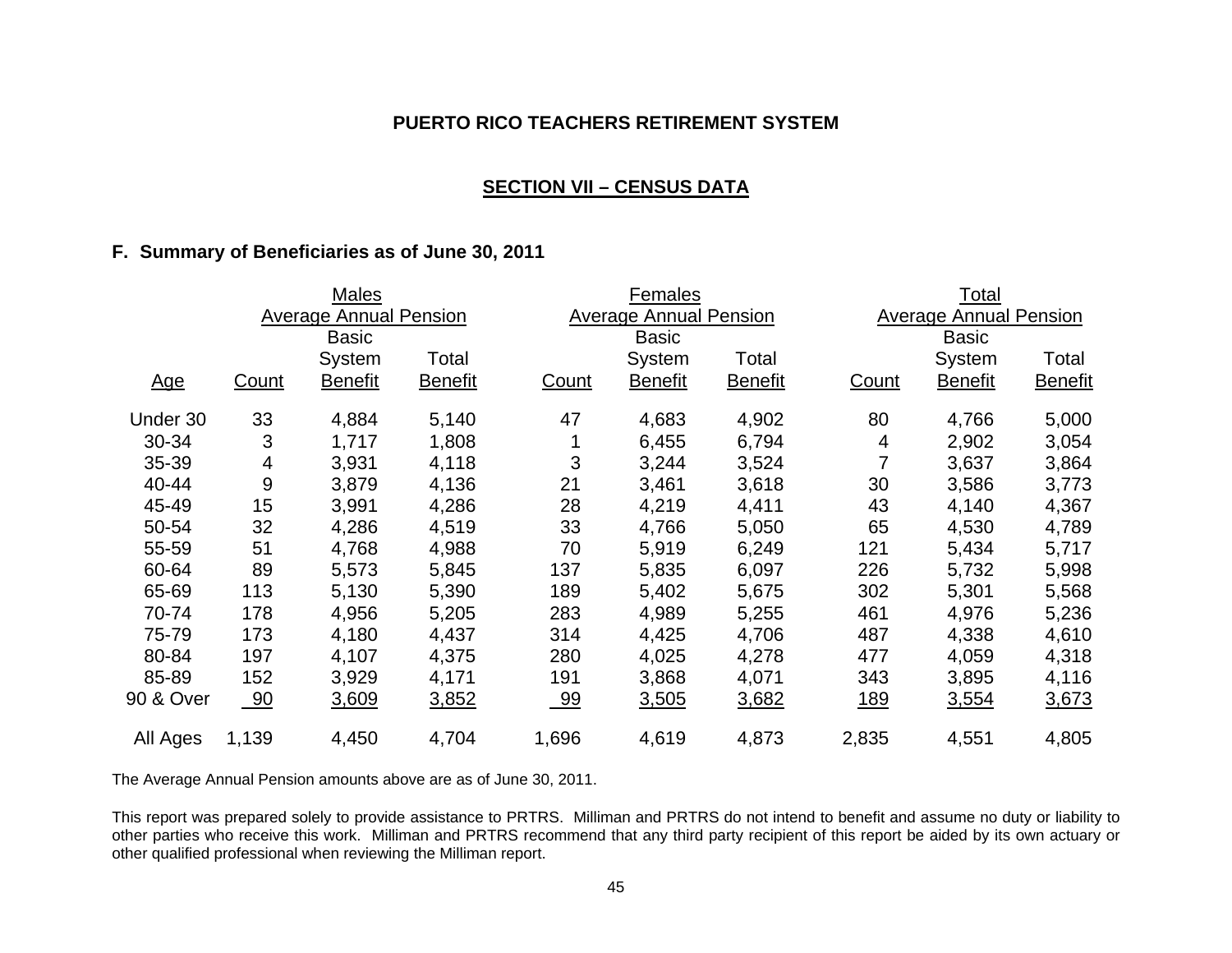# **SECTION VIII – SUMMARY OF PRINCIPAL PLAN PROVISIONS AS OF JUNE 30, 2011**

This summary of plan provisions is intended only to describe the essential features of the plan for valuation purposes. All eligibility requirements and benefit amounts shall be determined in strict accordance with the plan document itself.

#### 1. Type of Plan

The System is a contributory, defined benefit plan.

## 2. Effective Date

 The Plan was established in 1951. Act 91 of March 29, 2004 superseded Act 218 of May 6, 1951. The plan was last amended under Act 38, approved April 24, 2007.

3. Eligibility for Membership

 Members of the Teacher's Retirement System of Puerto Rico include teachers hired by the Department of Education, retired teachers, licensed teachers working in private schools or other educational organizations who elect to become members, employees of the System hired before March 29, 2004 who elected to become members, and employees of the System hired on or after March 29, 2004 (Act 91, Section 15).

#### 4. Definitions

- a. Fiscal Year: A Fiscal Year is a 12-month period beginning on July 1 and ending on June 30.
- b. Fund: The Teacher's Annuities and Pensions Fund of Puerto Rico (Act 91, Section 2).
- c. General Fund: The General Expenses Budget of the Government of the Commonwealth of Puerto Rico.
- d. Creditable Service: A year of service for each fiscal year a teacher or an employee is a Member of the Retirement System and required contributions were made (Act 91, Section 27) plus purchased service, if any (Act 91, Sections 21 and 22).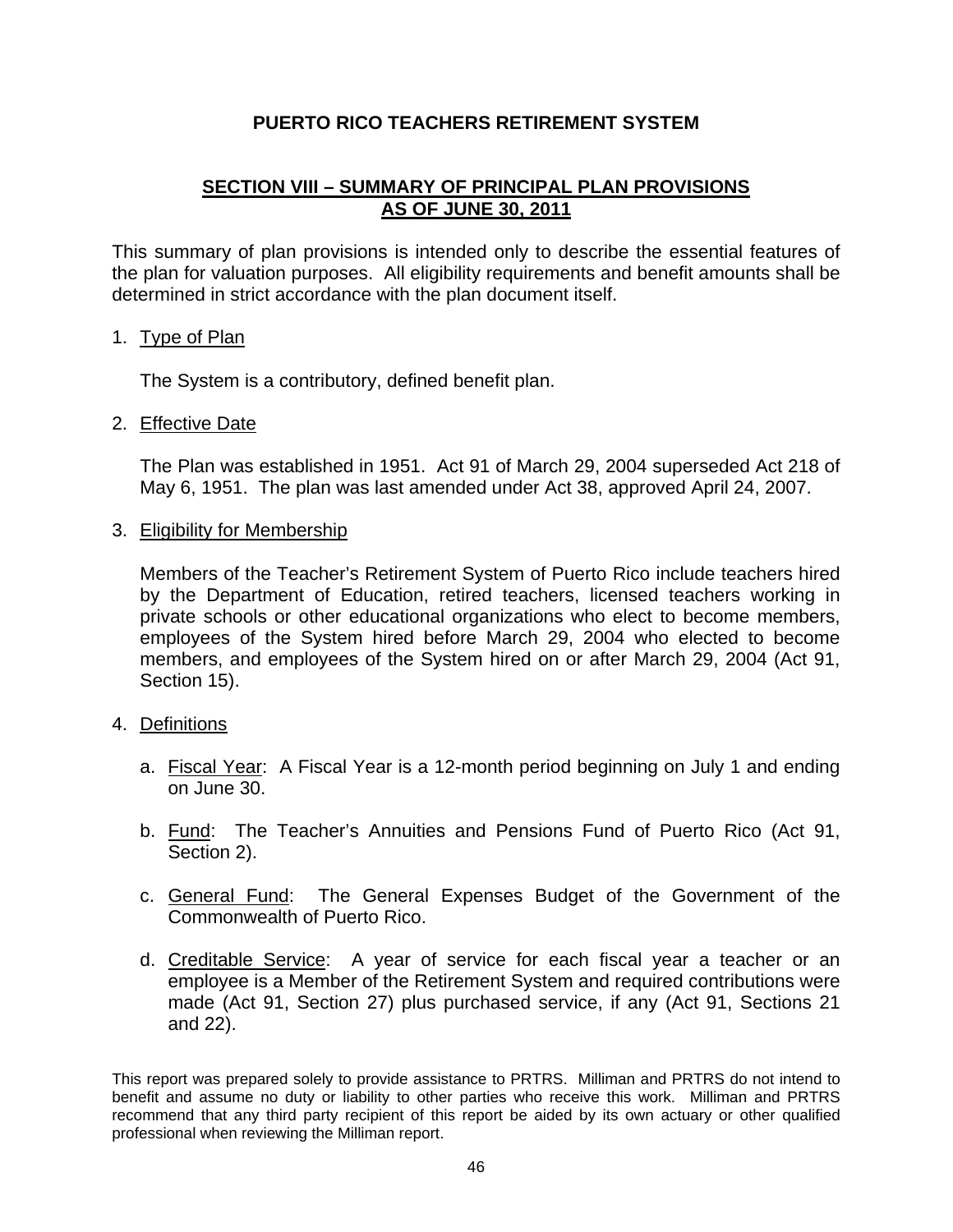# **SECTION VIII – SUMMARY OF PRINCIPAL PLAN PROVISIONS AS OF JUNE 30, 2011**

- e. Compensation: The gross cash compensation, excluding bonuses and overtime, upon which contributions by a Member to the Fund are based (Act 91, Section 2).
- f. Average Compensation: The average of the 36 highest months of compensation that the participant has received for Creditable Service (Act 91, Section 2).
- g. Average Non-occupational Disability Compensation: The average of the 60 highest months of compensation that the participant has received. (Act 91, Sections 29 and 31).
- h. Average Occupational Disability Compensation: The average of the 60 highest months of compensation that the participant has received. If less than 60 months of creditable service, the average of the monthly compensation that the participant has received. (Act 91, Section 29).
- i. Fees or Contributions: The amount deducted from the compensation of a Member or directly paid to the System (Act 91, Section 2).
- j. Accumulated Fees or Contributions: The sum of all amounts deducted from the compensation of a Member or directly paid to the System without interest (Act 91, Section 2).
- 5. Retirement Benefits
	- a. Retirement because of age

Eligibility: Age 60 with 10 years of Creditable Service (Act 91, Section 28).

 Benefit: Members who retire because of age shall be entitled to a lifetime monthly income equal to 1.8% of Average Compensation multiplied by years of Creditable Service (Act 91, Section 40). In no event will the benefit determined be less than the Minimum Benefit.

Additional Contributions required: None.

This report was prepared solely to provide assistance to PRTRS. Milliman and PRTRS do not intend to benefit and assume no duty or liability to other parties who receive this work. Milliman and PRTRS recommend that any third party recipient of this report be aided by its own actuary or other qualified professional when reviewing the Milliman report.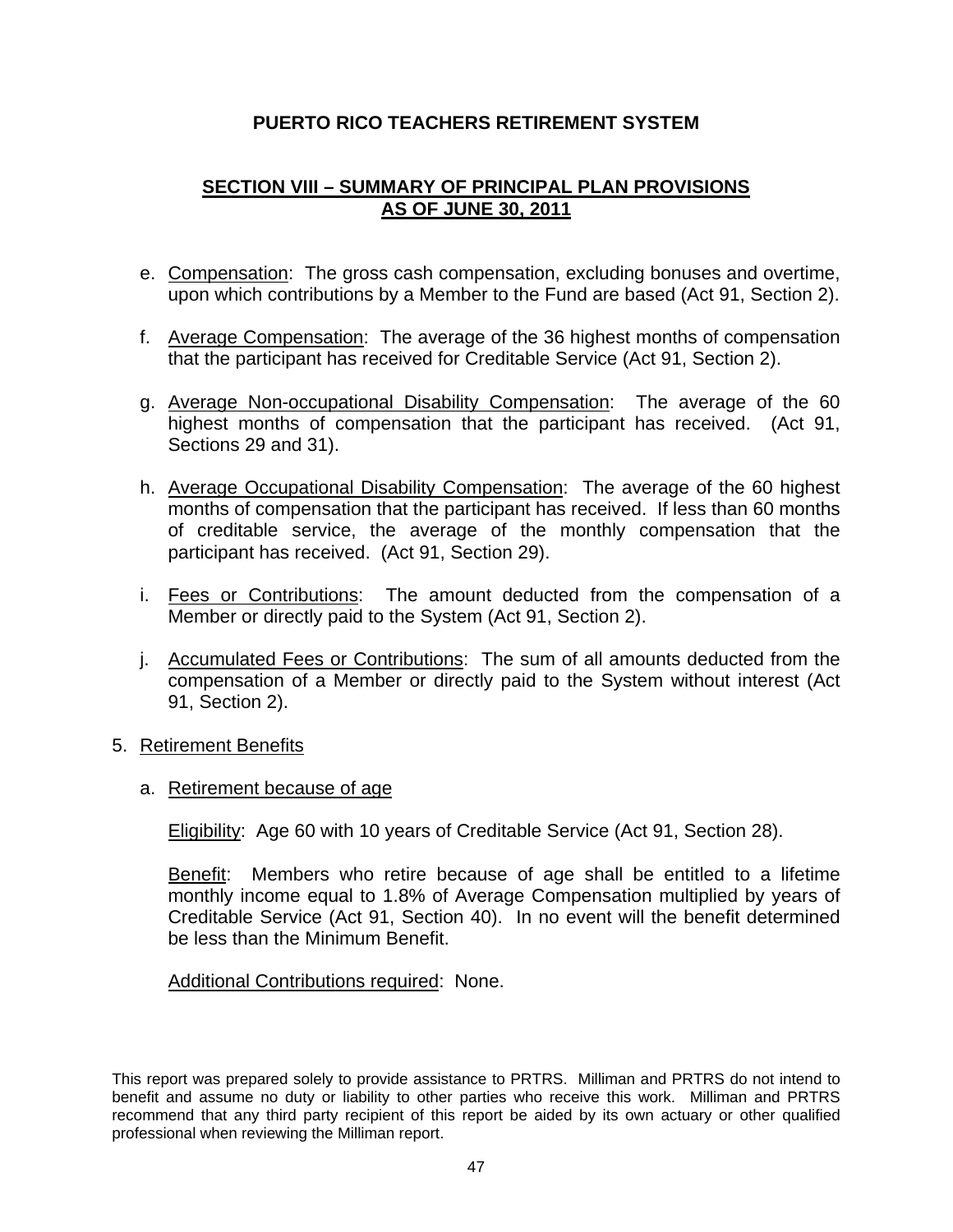# **SECTION VIII – SUMMARY OF PRINCIPAL PLAN PROVISIONS AS OF JUNE 30, 2011**

## b. Retirement because of age and years of service

Eligibility: Age 47 with 25 years of Creditable Service (Act 91, Section 40).

Benefit: Members who retire because of age and years of service shall be entitled to a lifetime monthly income based on age and years of Creditable Service as shown below (Act 91, Section 40). In no event will the benefit determined below be less than the Minimum Benefit.

| <b>Attained Age</b>    | Years of<br><b>Creditable Service</b> | Lifetime Monthly Income                                                          |
|------------------------|---------------------------------------|----------------------------------------------------------------------------------|
| 55                     | 30                                    | 75% of Average Compensation                                                      |
| 50                     | 30                                    | 75% of Average Compensation                                                      |
| Under 50               | 30                                    | 65% of Average Compensation                                                      |
| 50                     | 25 but less than 30                   | 1.8% of Average Compensation multiplied by<br>years of Creditable Service        |
| 47 but less<br>than 50 | 25 but less than 30                   | 95% of 1.8% of Average Compensation<br>multiplied by years of Creditable Service |

 Additional Contributions required: If a member retires at age 55 or older with at least 30 years of Creditable Service, no additional contributions are required. Members who have not attained age 55 and 30 years of Creditable Service at retirement must contribute to the Fund 9% of the Average Compensation on a monthly basis for a minimum period of 5 years after retiring because of age and years of service (Act 91, Section 40). Current administrative practice requires contributions until attainment of both age 55 and the date when 30 years of Creditable Service would have been completed if employment had continued.

#### 6. Termination Benefits

#### a. Lump Sum Withdrawal

Eligibility: A Member is eligible upon termination of service.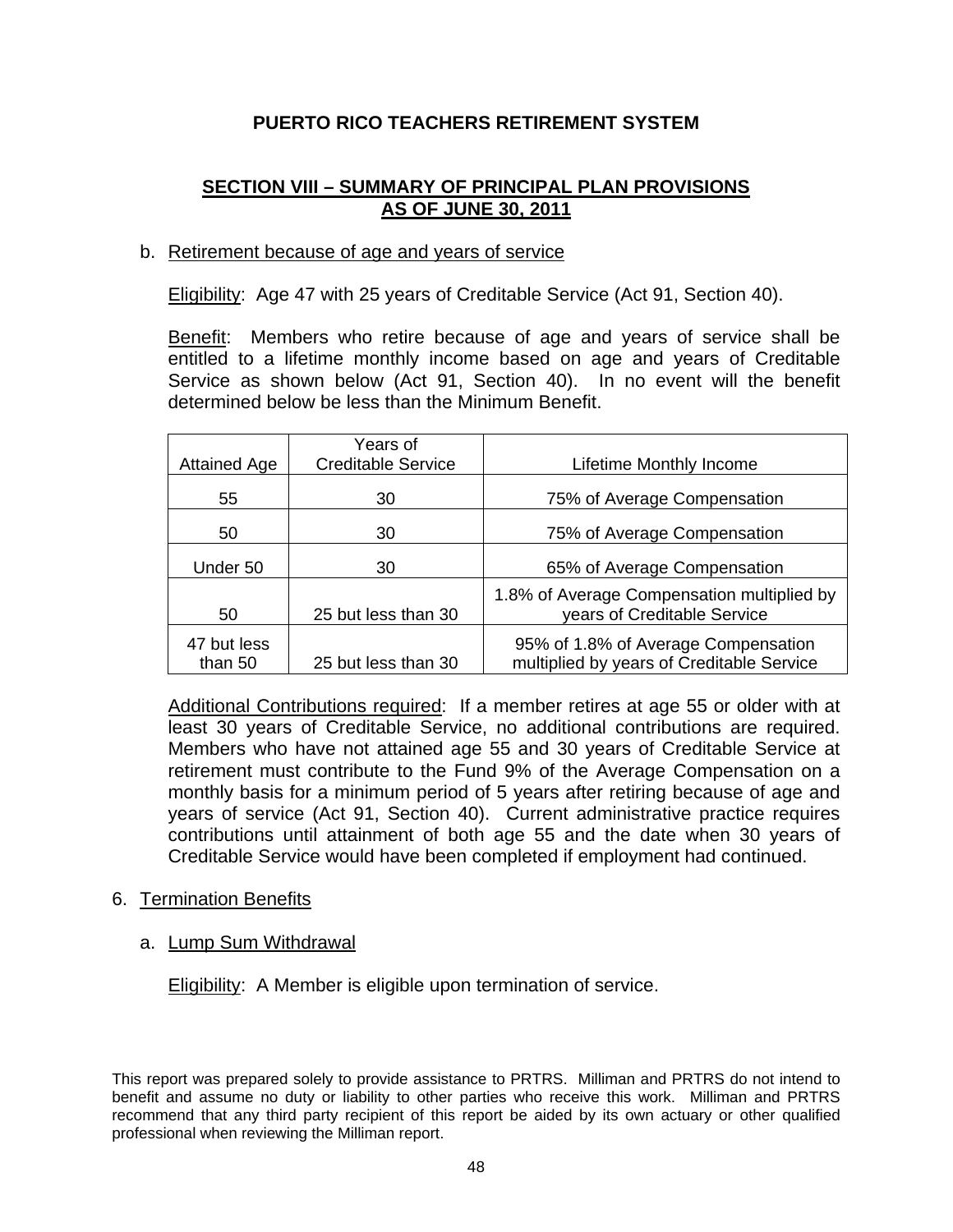# **SECTION VIII – SUMMARY OF PRINCIPAL PLAN PROVISIONS AS OF JUNE 30, 2011**

Benefit: The benefit equals a refund of Accumulated Fees, plus interest accumulated at 2.0% per annum for a period no longer than 6 months following separation of service (Act 91, Section 19).

#### b. Deferred Retirement

 Eligibility: A Member is eligible upon termination of service prior to age 60 and after 10 years of Creditable Service, provided the member has not taken a lump sum withdrawal.

Benefit: The benefit, commencing at age 60, is equal to 1.8% of Average Compensation multiplied by years of Creditable Service at date of termination (Act 91, Section 40). In no event will the benefit determined be less than the Minimum Benefit.

#### 7. Death Benefits

#### a. Pre-retirement Death Benefit

Eligibility: Any current non-retired member is eligible.

Benefit: The benefit is as follows:

- (i) While in active service, the benefit equals a refund of Accumulated Fees, plus interest accumulated at 2.0% per annum until the date of death; plus an amount equal to one year of Compensation in effect at the time of death (Act 91, Section 34).
- (ii) While not in active service, the benefit equals a refund of Accumulated Fees, plus interest accumulated at 2.0% per annum up to separation of service (Act 91, Sections 2 and 33).

#### b. Post-retirement Death Benefit

Eligibility: Any retiree or disabled member receiving a monthly benefit.

Benefit: The benefit is as follows: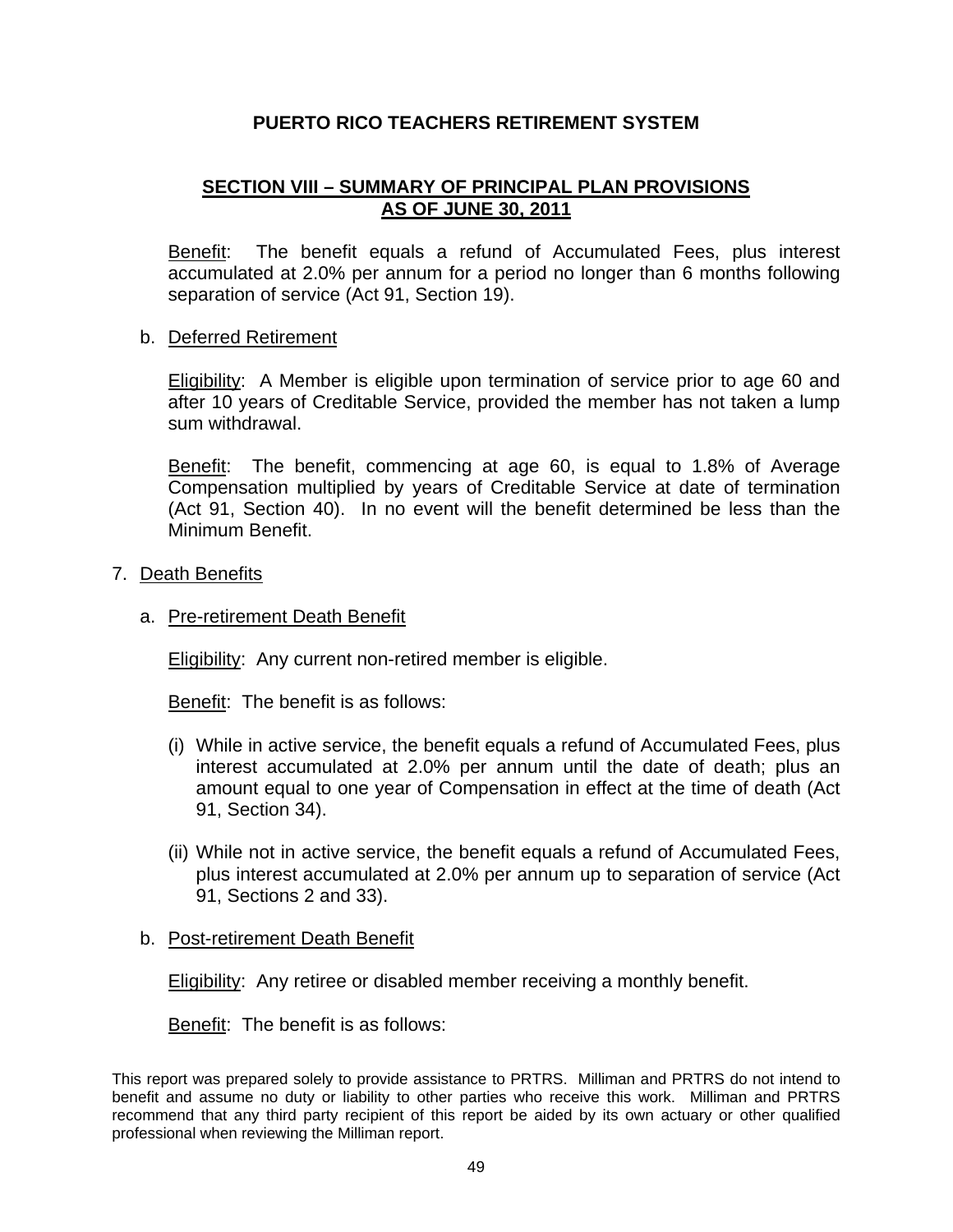# **SECTION VIII – SUMMARY OF PRINCIPAL PLAN PROVISIONS AS OF JUNE 30, 2011**

- (i) For those married at the time of death, the lifetime annual income to a widow or widower is equal to 50% of the Retirement Benefit at time of death, payable for life (Act 91, Section 35).
- (ii) For those with children at the time of death, the total lifetime annual income to all children is equal to 50% of the Retirement Benefit at time of death. The benefit is payable while the children are under age 6 or are currently enrolled in a regular public or private school or college program until the age of 22, and it is payable for life while they are disabled (Act 91, Section 35).
- (iii) The benefit, when there is no relation as stated above, is equal to the remaining balance of Accumulated Fees with interest (interest is determined as of the date of retirement if retired directly from active service or as of separation of service otherwise) after the deduction of lifetime annual income paid and is payable to a beneficiary or to the Member's estate. In no case shall the benefit be less than \$1,000. The General Fund pays the difference, up to \$500, between (1) the Accumulated Fees with interest less the lifetime annual income paid and (2) \$1,000. The System pays for the rest. (Act 91, Section 35 and Act 272)
- 8. Disability Benefits
	- a. Non-occupational Disability

 Eligibility: All members are eligible for Non-occupational Disability upon 5 years of Creditable Service and the occurrence of disability (Act 91, Section 31).

 Benefit: 1.8% of Average Non-occupational Disability Compensation multiplied by years of Creditable Service (Act 91, Section 29). In no event will the benefit determined be less than the Minimum Benefit.

b. Occupational Disability

Eligibility: All members disabled while in the course and as a consequence of their work. (Act 91, Section 31).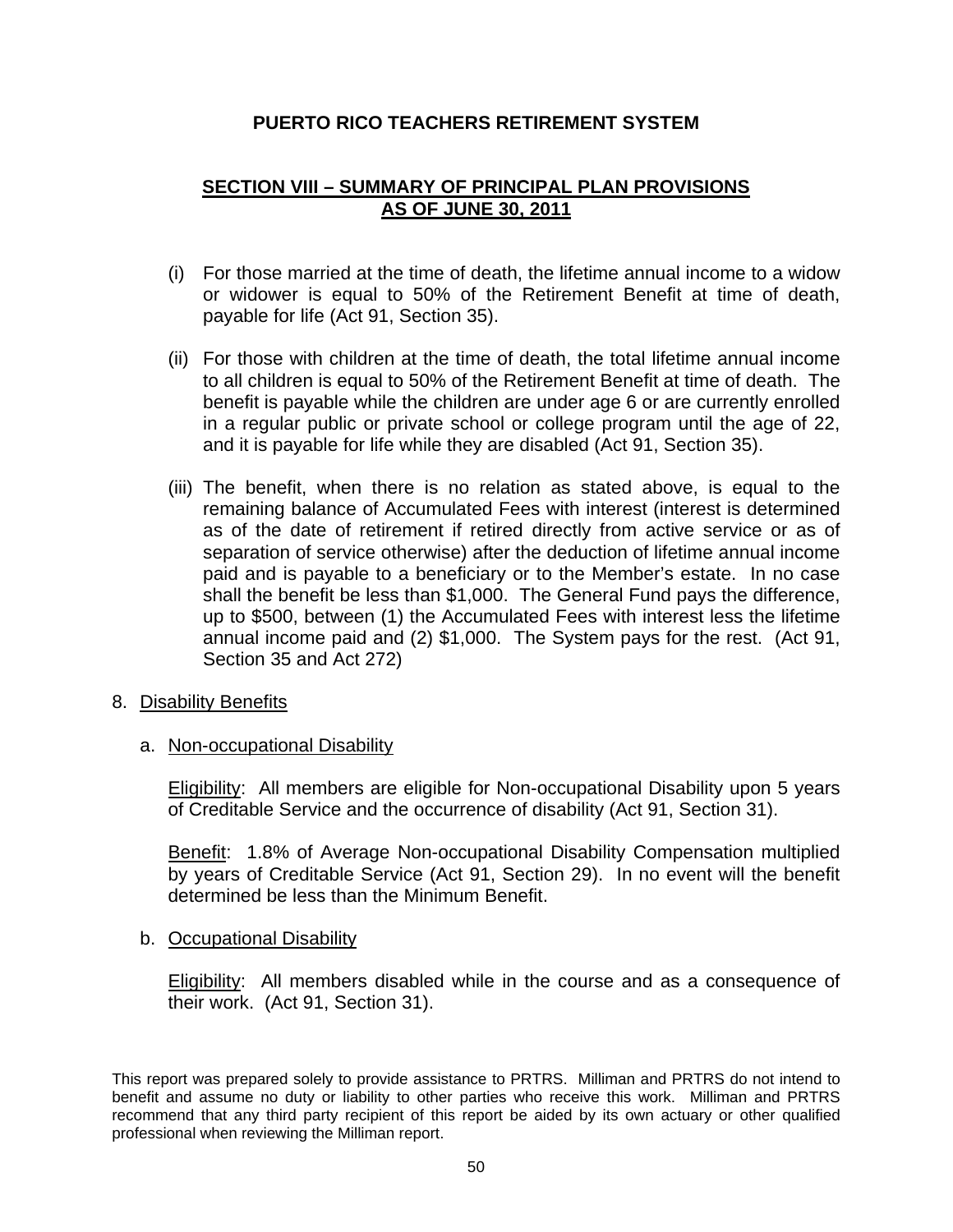# **SECTION VIII – SUMMARY OF PRINCIPAL PLAN PROVISIONS AS OF JUNE 30, 2011**

 Benefit: 1.8% of Average Occupational Disability Compensation multiplied by years of Creditable Service (Act 91, Section 29). In no event will the benefit determined be less than the Minimum Benefit.

## 9. Minimum Benefits

- a. Past Ad hoc Increases: The legislature, from time to time, increases pensions for certain retirees as described in Act 124 approved on June 8, 1973 and Act 47 approved on June 1, 1984. The benefits are paid 50% by the General Fund and 50% by the System.
- b. Current Minimum Benefit: The minimum monthly lifetime income for members who retire or become disabled is \$400 per month effective July 1, 2007 (\$300 per month up to June 30, 2007). The General Fund will pay for the \$100 per month increase in the minimum benefit (Act 91, Section 25 and Act 38 of 2007, Section 3).
- 10. Cost-of-Living Adjustments (COLA) to Pension Benefits: The legislature, from time to time, increases pensions by 3% for retired and disabled members. Beneficiaries are not entitled to COLAs granted after the retiree's death. The first increase was granted by Act 62 of 1992. Subsequent 3% increases have been granted every third year since 1992, with the latest 3% increase established on April 24, 2007 and effective July 1, 2007 (retroactive to January 1, 2007) for retired and disabled members that were receiving a monthly benefit on or before January 1, 2004 (Act 38). In addition, effective July 1, 2008, any retired or disabled member that was receiving a monthly annuity on or before January 1, 2004 less than \$1,250 per month received an increase of up to 3% without exceeding the limit of \$1,250 per month (Act 38). All COLAs are paid by the General Fund (various Acts).
- 11. Medical Insurance Plan Contribution: A payment of up to \$100 per month to the eligible medical insurance plan selected by the retiree, disabled member, or beneficiary. The amount is prorated if there are multiple beneficiaries. This benefit is paid by the General Fund (Act 483).

This report was prepared solely to provide assistance to PRTRS. Milliman and PRTRS do not intend to benefit and assume no duty or liability to other parties who receive this work. Milliman and PRTRS recommend that any third party recipient of this report be aided by its own actuary or other qualified professional when reviewing the Milliman report.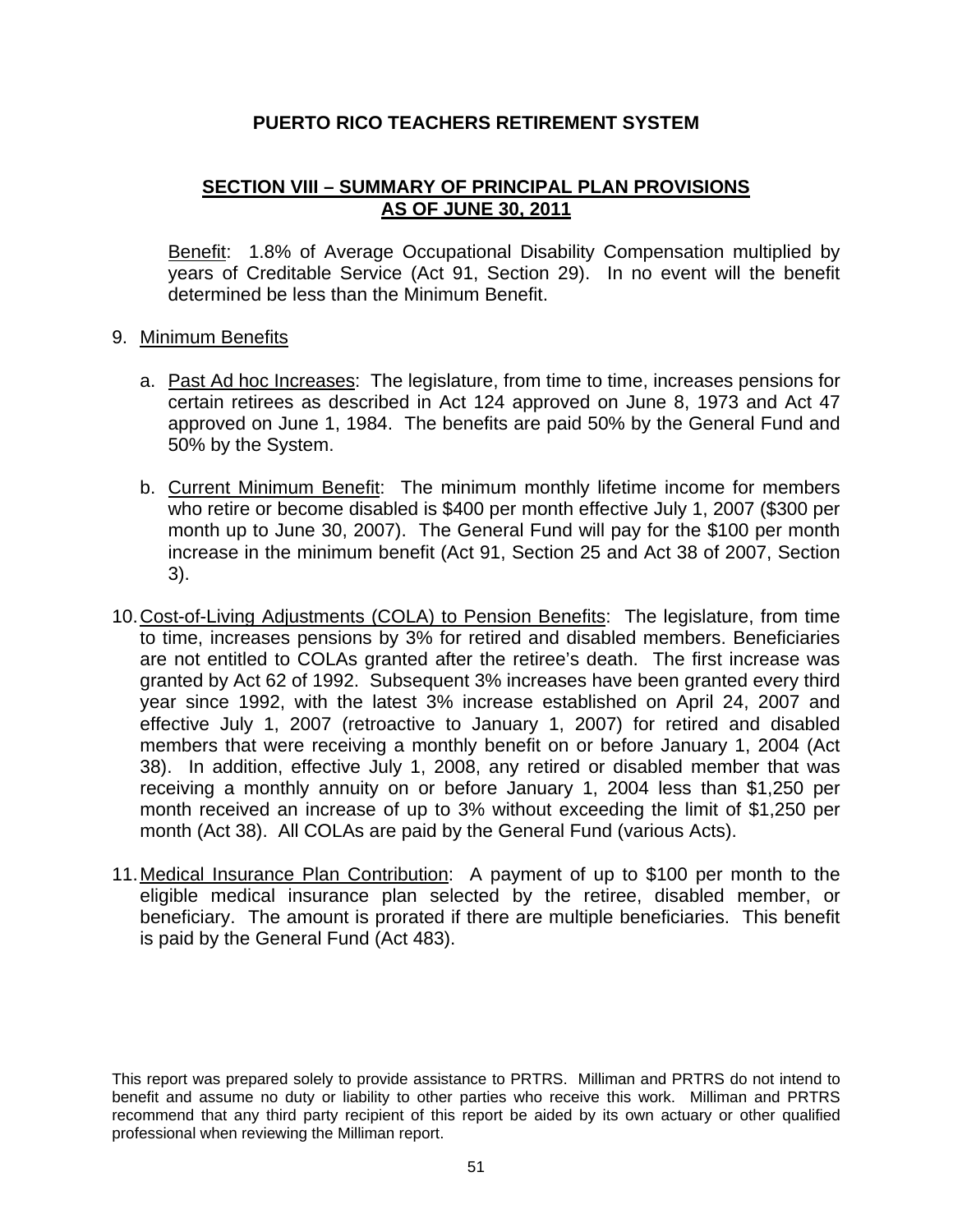# **SECTION VIII – SUMMARY OF PRINCIPAL PLAN PROVISIONS AS OF JUNE 30, 2011**

## 12. Special "Bonus" Benefits:

- a. Christmas Bonus: An annual bonus of \$600 for each retiree and disabled member paid in December. The System pays \$150 per retiree and disabled member and the balance is paid by the General Fund (Act 144).
- b. Summer Bonus: An annual bonus of \$100 for each retiree, beneficiary, and disabled member paid in July. The amount is prorated if there are multiple beneficiaries. This benefit is paid by the General Fund (Act 38 in 2001).
- c. Medication Bonus: An annual bonus of \$100 for each retiree, beneficiary, and disabled member to cover health costs paid in July. Evidence of coverage is not required. The amount is prorated if there are multiple beneficiaries. This benefit is paid by the General Fund (Act 162).

#### 13. Forms of Payment

The basic pension benefits described in the above sections are payable in the form of a cash refund annuity. Optional benefits are provided upon a member's death to the surviving beneficiaries as described in 7.b.

#### 14. Contributions

 Member Contributions: Contributions by Members are 9% of Compensation (Act 91, Section 16). Before January 27, 2000, member contributions were 7% of Compensation.

 Employer Contributions: Contributions by the Commonwealth of Puerto Rico and private school employers, as applicable, are 9.5% of Compensation for the fiscal year beginning July 1, 2011. For the next four fiscal years effective July 1, employer contributions will increase annually by 1%. For the next five fiscal years, employer contributions will increase annually by 1.25%, reaching an employer contribution rate of 19.75% effective July 1, 2020. (Act 91, Section 47 as amended by Law 114 of 2010) Prior to July 1, 2011, employer contributions were 8.5% of Compensation.

This report was prepared solely to provide assistance to PRTRS. Milliman and PRTRS do not intend to benefit and assume no duty or liability to other parties who receive this work. Milliman and PRTRS recommend that any third party recipient of this report be aided by its own actuary or other qualified professional when reviewing the Milliman report.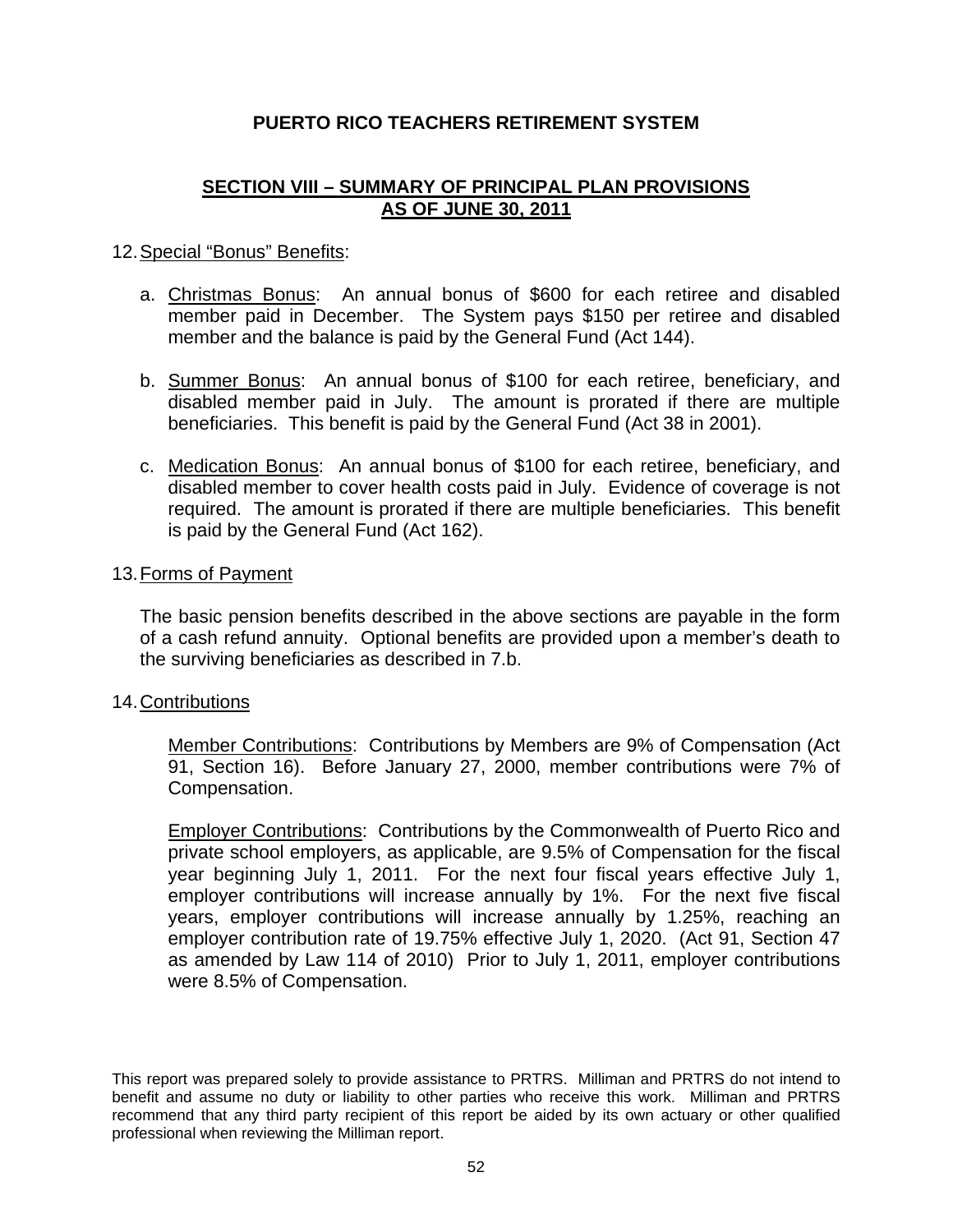# **SECTION VIII – SUMMARY OF PRINCIPAL PLAN PROVISIONS AS OF JUNE 30, 2011**

- 15. Service Purchase: Active members with eligible service from prior employment may elect to purchase service in PRTRS. The cost of the purchase is calculated by applying the PRTRS statutory member and employer contribution rates to the member's salary during the years of service at the former employer. The amount due to member contributions is accumulated at 2% per year until the time of service purchase. If the service purchase is a time purchase and not an intergovernmental service transfer, the amount due to employer contributions is accumulated at 2% per year until the time of service purchase. Any amount not covered by asset transfers from the member's prior pension fund is payable by the member (Act 91, Sections 20, 21, 22, and 23).
- 16. Law 70 Retirement Incentive: During the 2010-2011 fiscal year, Law 70 provided for an early retirement incentive. Active members who had at least 15 years of service, but less than 30 years of service, were able to retire immediately with an enhanced benefit ranging from 37.5% to 50% of salary. This enhanced benefit is paid by the General Fund until the member reaches the later of age 55 or the date the member would have completed 30 years of service had the member continued working. The System will pay the benefit after this time period. While the General Fund is paying the pension benefit to the member or any surviving beneficiary, the General Fund will also pay a contribution equal to 8.5% of final salary to the System. Members who retired under this incentive are not eligible to receive the Medical Insurance Plan Contribution.
- 17. Changes in Plan Provisions since Prior Valuation

 Employer contributions were increased as provided under Law 114 (see item 14 above). In addition, an early retirement incentive occurred as provided under Law 70 (see item 16 above).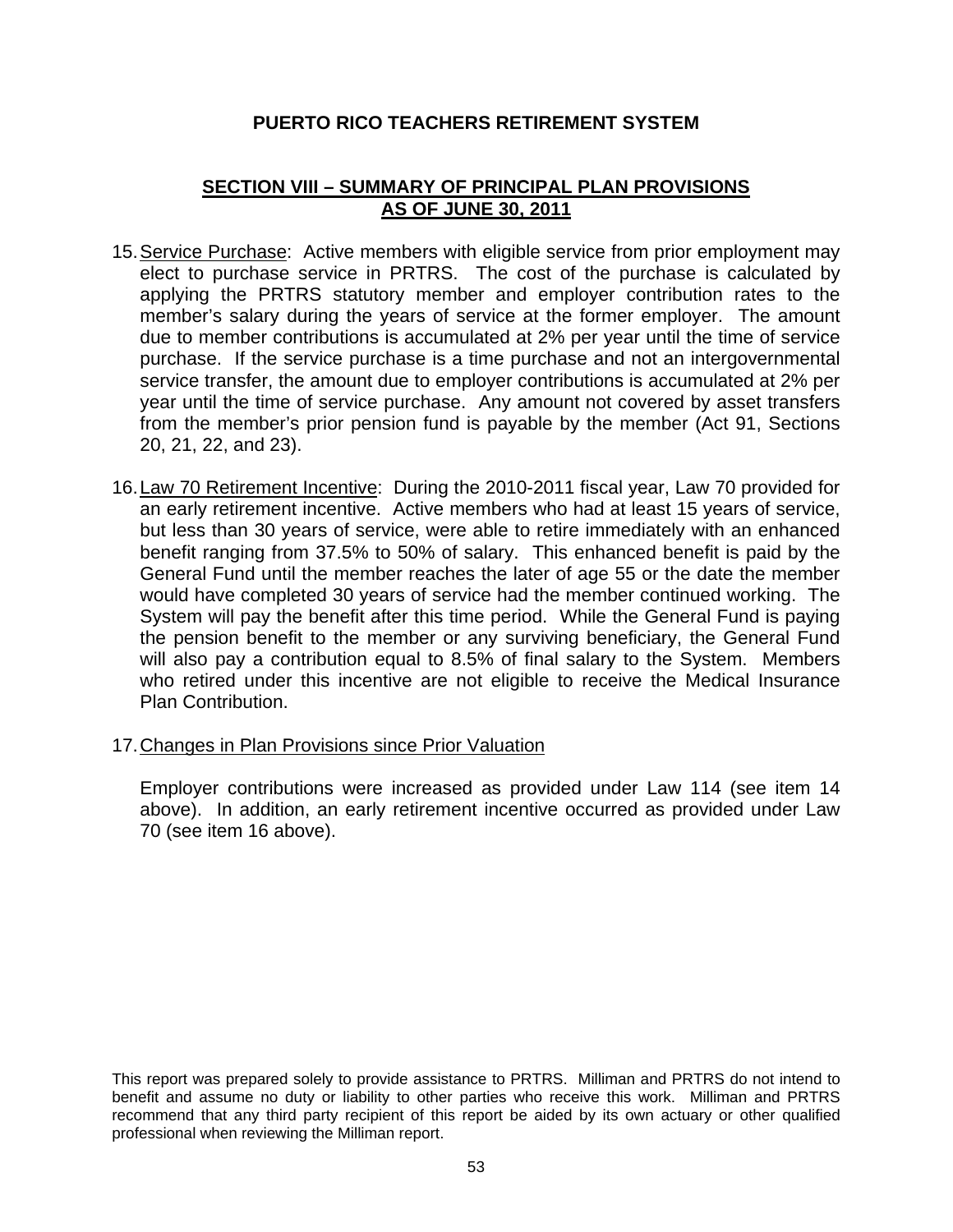## **SECTION IX – SUMMARY OF ACTUARIAL ASSUMPTIONS AS OF JUNE 30, 2011**

Interest: 6.40% per annum, net of investment expenses, for GASB 25 and 27. (8.00% prior to June 30, 2011) 4.00% per annum for GASB 45.

Compensation Increases: Compensation increases vary by years of creditable service as shown below. The rates below include the assumption for general wage inflation of 3.5%.

| <b>Years of Creditable Service</b> | <b>Annual Rate</b> |
|------------------------------------|--------------------|
| 0-5                                | 5.70%              |
| 6                                  | 5.50               |
| 7                                  | 5.30               |
| 8                                  | 5.10               |
| 9                                  | 4.90               |
| 10                                 | 4.80               |
| 11                                 | 4.70               |
| 12                                 | 4.60               |
| 13                                 | 4.50               |
| 14                                 | 4.30               |
| 15                                 | 4.20               |
| 16                                 | 4.10               |
| $17 - 19$                          | 4.00               |
| 20                                 | 3.90               |
| 21                                 | 3.80               |
| 22                                 | 3.75               |
| 23                                 | 3.70               |
| 24-27                              | 3.65               |
| 28                                 | 3.60               |
| 29 & Over                          | 3.50               |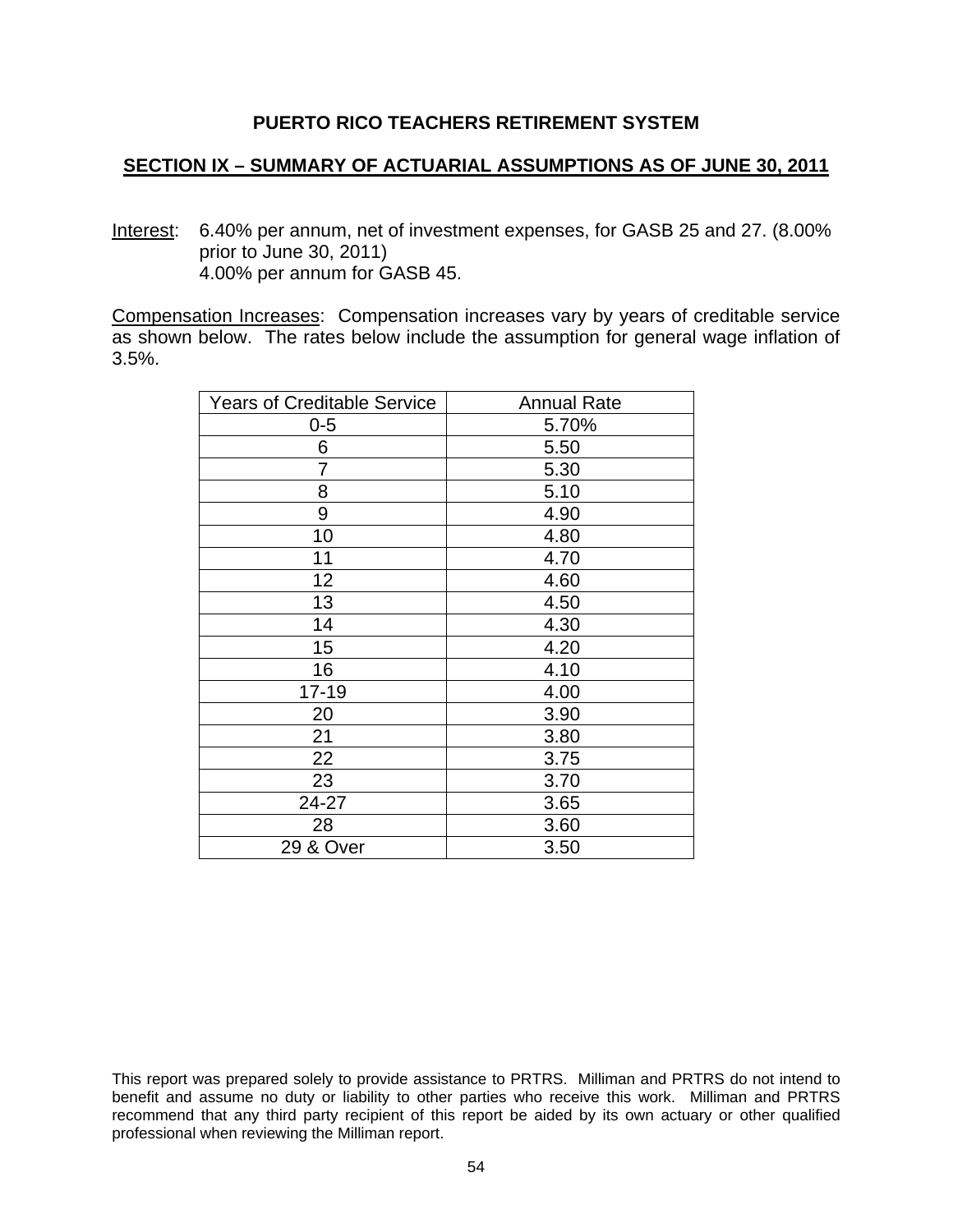## **SECTION IX – SUMMARY OF ACTUARIAL ASSUMPTIONS AS OF JUNE 30, 2011**

Termination: Withdrawal rates vary by gender and years of creditable service. The withdrawal rates are shown below.

| <b>Years of Creditable</b><br>Service | Male   | Female |
|---------------------------------------|--------|--------|
|                                       | 12.00% | 15.00% |
|                                       | 9.00   | 8.00   |
| 2                                     | 6.00   | 5.00   |
| 3                                     | 3.00   | 3.00   |
| 4                                     | 3.00   | 2.75   |
| 5                                     | 2.50   | 2.50   |
| 6                                     | 2.50   | 2.25   |
| 7                                     | 2.00   | 2.00   |
| 8                                     | 1.50   | 1.50   |
| 9                                     | 1.00   | 0.50   |
| 10+                                   | 0.10   | 0.05   |

Retirement: Rates of retirement vary by age and years of creditable service. The rates shown below apply when an active member is eligible for retirement (e.g. age 47 with at least 25 years of creditable service or age 60 with at least 10 years of creditable service).

| Age   | Less than 30 years of<br><b>Creditable Service</b> | 30 or more years of<br><b>Creditable Service</b> |
|-------|----------------------------------------------------|--------------------------------------------------|
| 47-49 | 0.5%                                               | 20.0                                             |
| 50-54 | 2.0                                                | 25.0                                             |
| 55-59 | 5.0                                                | 30.0                                             |
| 60-61 | 10.0                                               | 25.0                                             |
| 62-64 | 12.0                                               | 25.0                                             |
| 65-79 | 15.0                                               | 25.0                                             |
| 80    | 100.0                                              | 100.0                                            |

Current terminated vested members were assumed to retire (i) at age 55, or attained age if later, if the member had at least 30 years of service or (ii) at age 60, or attained age if later, otherwise.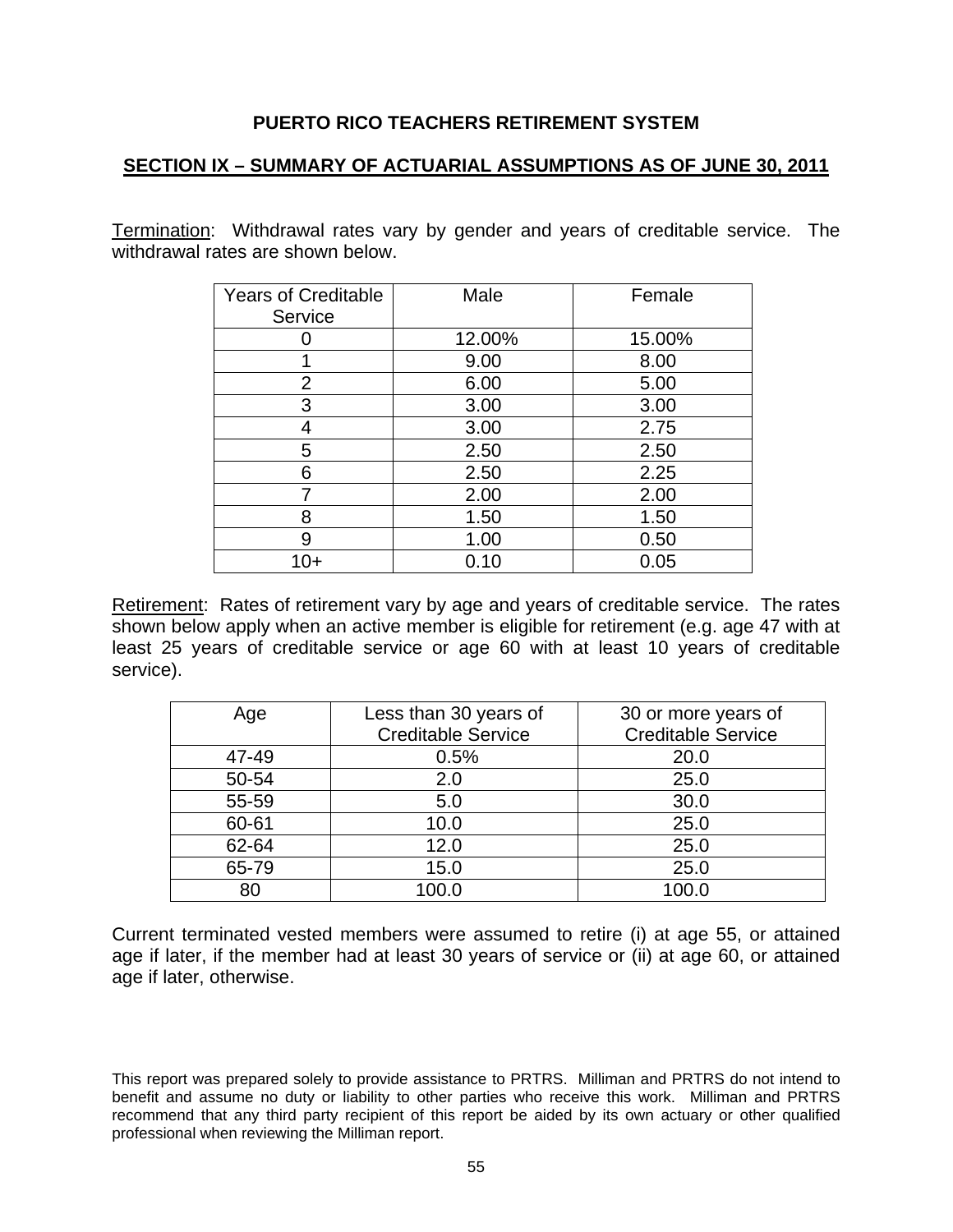# **SECTION IX – SUMMARY OF ACTUARIAL ASSUMPTIONS AS OF JUNE 30, 2011**

Service Purchases: Members over age 50 who are not eligible for retirement are assumed to elect to purchase enough service to retire immediately at the rates shown in the table below.

| Age   | <b>Annual Rate</b> |
|-------|--------------------|
| 50-54 | 0.5%               |
| 55-59 | 1.0                |
| 60-64 |                    |
| 65-79 |                    |

In addition, 50% of active members retiring prior to attaining 30 years of creditable service are assumed to purchase enough years of service upon retirement to attain 30 years of creditable service.

Disability: Unisex rates which vary by age and years of creditable service are assumed. Illustrative rates are shown below.

| Age                  | Less than 5 years of      | 5 or more years of        |
|----------------------|---------------------------|---------------------------|
|                      | <b>Creditable Service</b> | <b>Creditable Service</b> |
| 25                   | 0.008%                    | 0.013%                    |
| 30                   | 0.008                     | 0.013                     |
| 35                   | 0.008                     | 0.013                     |
| 40                   | 0.009                     | 0.014                     |
| 45                   | 0.020                     | 0.031                     |
| 50                   | 0.068                     | 0.105                     |
| 55                   | 0.133                     | 0.204                     |
| <b>60 &amp; Over</b> | 0.000                     | 0.000                     |

Members who become disabled after at least 30 years of service are assumed to receive the retirement for age and years of service benefit instead of the disability benefit.

Pre-retirement Mortality: RP-2000 Employee Mortality Rates for males and females, projected on a generational basis using Scale AA. As a generational table, it reflects mortality improvements both before and after the measurement date.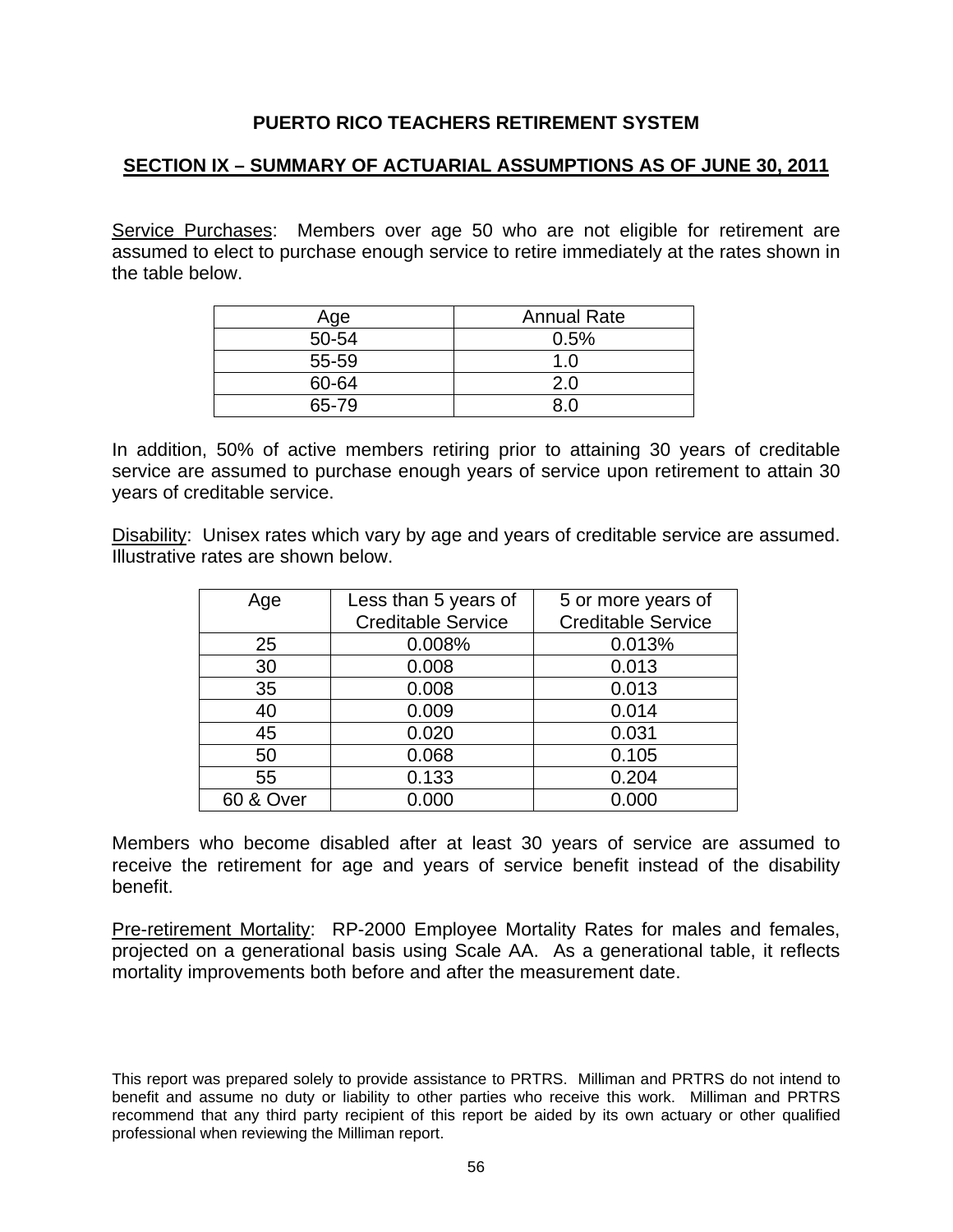# **SECTION IX – SUMMARY OF ACTUARIAL ASSUMPTIONS AS OF JUNE 30, 2011**

Post-retirement Healthy Mortality: Rates which vary by gender are assumed for healthy retirees and beneficiaries based on a study of plan's experience from 2004 to 2007. The rates are projected on a generational basis starting in 2005 using Scale AA. As a generational table, it reflects mortality improvements both before and after the measurement date. Illustrative rates are shown below.

| Age | Males | Females |
|-----|-------|---------|
| 50  | 0.23% | 0.19%   |
| 55  | 0.40  | 0.31    |
| 60  | 0.71  | 0.56    |
| 65  | 1.10  | 0.81    |
| 70  | 1.69  | 1.17    |
| 75  | 2.94  | 1.93    |
| 80  | 5.20  | 3.36    |
| 85  | 9.16  | 5.77    |
| 90  | 15.61 | 9.90    |
| 95  | 23.04 | 15.86   |
| 100 | 30.16 | 23.55   |

Post-retirement Disabled Mortality: Rates which vary by gender are assumed for disabled retirees based on a study of plan's experience from 2004 to 2007. No provision was made for future mortality improvement for disabled retirees. Illustrative rates are shown below.

| Age | <b>Males</b> | Females |
|-----|--------------|---------|
| 40  | 1.74%        | 0.77%   |
| 45  | 1.74         | 0.77    |
| 50  | 2.23         | 1.19    |
| 55  | 2.73         | 1.70    |
| 60  | 3.23         | 2.24    |
| 65  | 3.86         | 2.88    |
| 70  | 4.81         | 3.87    |
| 75  | 6.31         | 5.37    |
| 80  | 8.41         | 7.43    |
| 85  | 10.89        | 10.30   |
| 90  | 14.10        | 14.39   |
| 95  | 20.57        | 19.99   |
| 100 | 26.50        | 24.40   |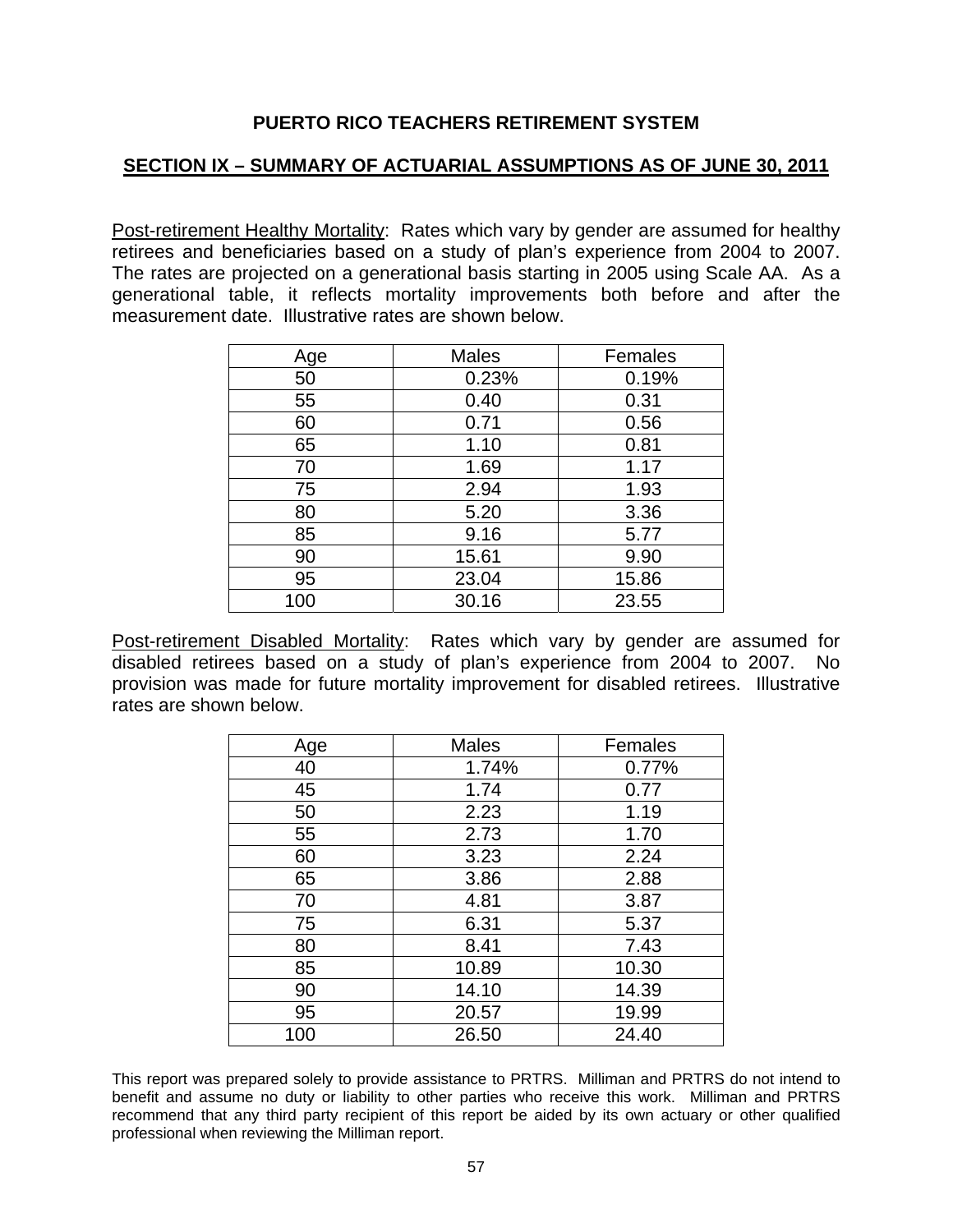# **SECTION IX – SUMMARY OF ACTUARIAL ASSUMPTIONS AS OF JUNE 30, 2011**

Marriage: 65% of current active and terminated members are assumed to be married at retirement with males 3 years older than females.

Form of Payment: Future retired members are assumed to receive a joint and 50% survivor annuity if married and a modified cash refund (approximated by a single life annuity with 3 years certain) if not married.

Spousal information was not provided for current retired and disabled members. A 65% marriage assumption was applied to all current retirees and disabled members retroactively to the date of retirement or disability. The spouse's date of birth was imputed based on an assumed age difference of 3 years with males older than females. A 3-year certain period, retroactive to date of retirement or disability, is applied to approximate the cost of a modified cash refund for retirees without a surviving spouse.

No future dependent children were assumed to become beneficiaries.

Members who terminate employment with at least 10 years of service are assumed to elect to receive a deferred pension benefit in lieu of a refund of contributions.

Medical Insurance Plan Contribution: 85% of future and current retirees and disableds and 10% of future and current beneficiaries were assumed to receive a monthly medical insurance continuation benefit of \$100 per month.

Administrative Expenses: Average of past two year's expense is added to the normal cost. For 2011, this amount is \$30,177,000.

Special Data Adjustments: The following adjustments were made to the census data received from the System.

The entry age for active members was assumed to be the age as of June 30, 2011 less the provided years of creditable service.

If not provided by the System, benefits for new and continuing retired and terminated vested participants were estimated based on the years of credited service and earnings history available from prior valuations.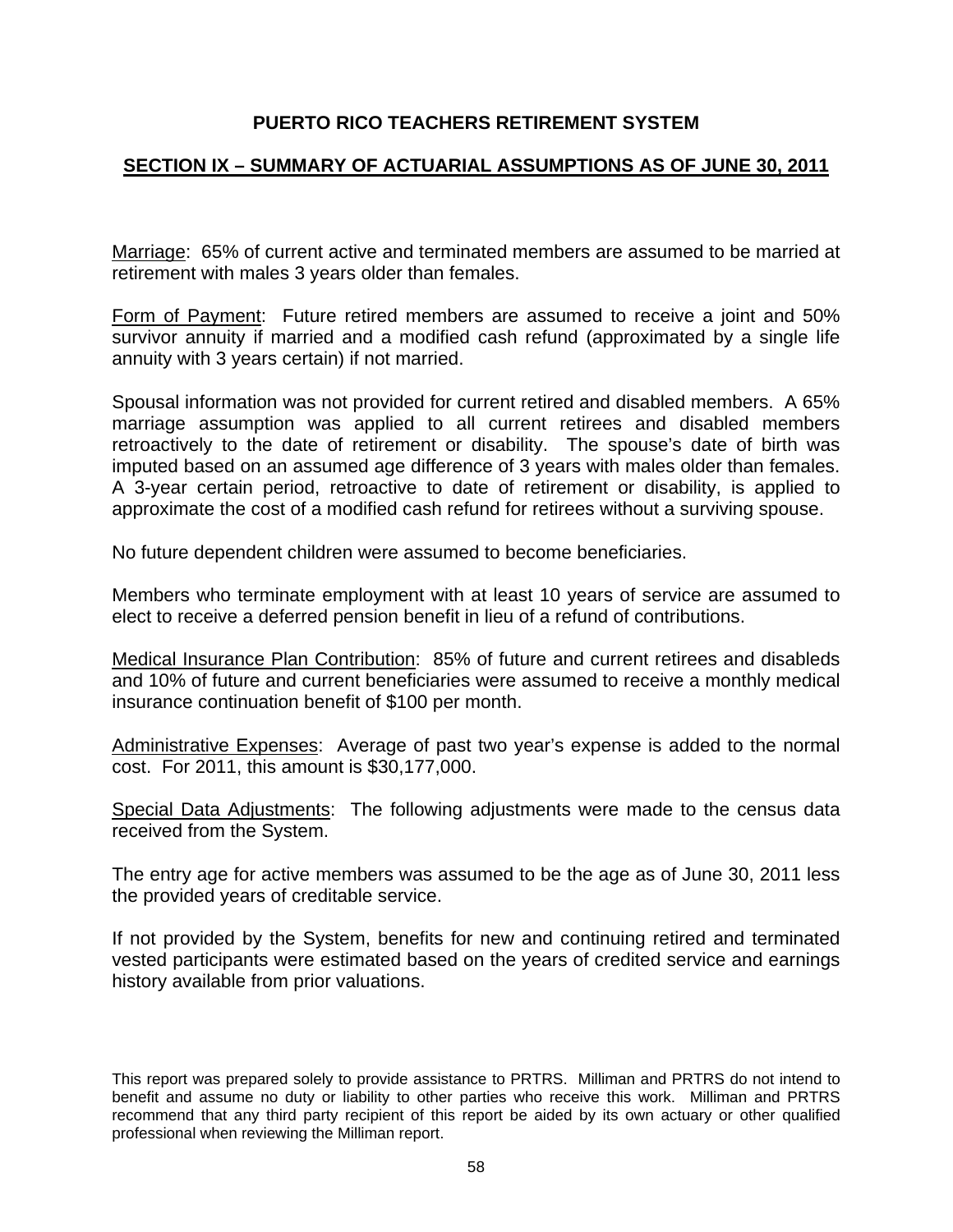## **SECTION IX – SUMMARY OF ACTUARIAL ASSUMPTIONS AS OF JUNE 30, 2011**

Refer to the Form of Payment assumption above for a description of spousal data imputation for current retired and disabled members.

If not provided by the System, the portion of the annual benefit payable to current beneficiaries attributable to past COLA adjustments was assumed to be 5% (and thus paid by the General Fund of the Commonwealth of Puerto Rico instead of the System).

Benefits for current beneficiaries who are under age 22 as of the valuation date were assumed to cease at age 22. Benefits for current beneficiaries who are age 22 or older as of the valuation data were assumed to be payable for life. In addition, the current level of benefit was assumed to remain constant.

Benefits not valued: The minimum post-retirement death benefit of \$1,000 for retirees without surviving beneficiaries is not explicitly valued. The additional liability associated with this benefit is expected to be de minimus.

Changes in actuarial assumptions since the prior valuation: The interest rate assumption for GASB 25 & 27 was decreased from 8.0% to 6.4%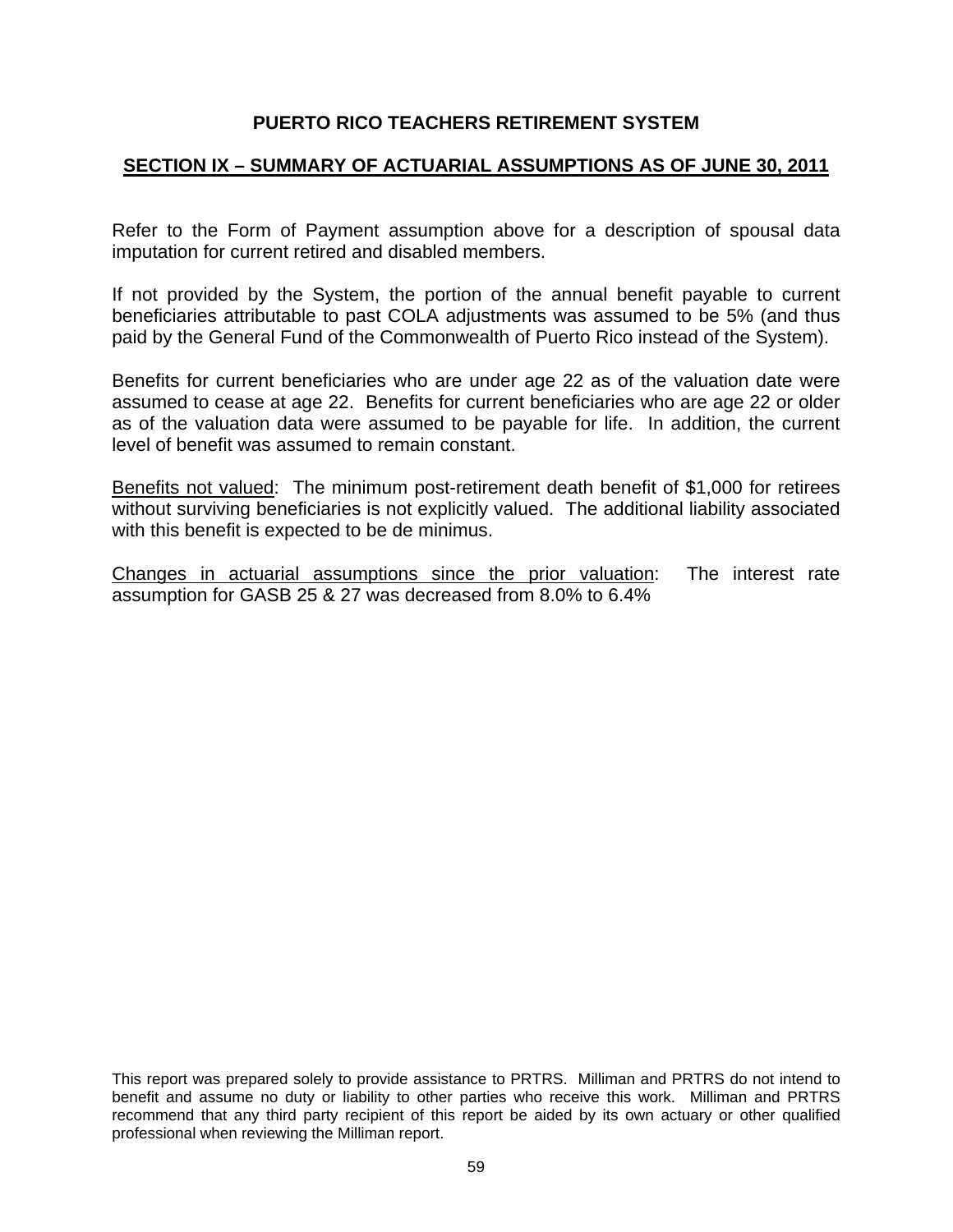# **SECTION X – SUMMARY OF ACTUARIAL METHODS AS OF JUNE 30, 2011**

The ultimate cost of a pension plan is the excess of actual benefits and administrative expenses paid over actual net investment return on plan assets during the plan's existence until the last payment has been made to the last participant. The plan's "actuarial cost method" determines the expected incidence of actuarial costs by allocating portions of the ultimate cost to each plan year. The cost method is thus a budgeting tool to help to ensure that the plan will be adequately and systematically funded and accounted for. There are several commonly-used cost methods which differ in how much of the ultimate cost is assigned to each prior and future year. Therefore, the pattern of annual contributions and accounting expense varies with the choice of cost method. Annual contributions and accounting expense are also affected by the "asset valuation method" (as well as the plan provisions, actuarial assumptions, and actual plan demographic and investment experience each year).

#### Actuarial Cost Method

The plan's actuarial cost method is the entry age normal method. Under this method, a projected benefit is determined at each active participant's assumed retirement age assuming future compensation increases. The plan's normal cost is the sum of each active participant's annual cost for the current year of service determined such that, if it were calculated as a level percentage of his compensation each year, it would accumulate at the valuation interest rate over his total prior and future years of service to his assumed retirement date into an amount sufficient to fund his projected benefit. The plan's accrued liability is the sum of (a) the accumulation of each active participant's normal costs attributable to all prior years of service plus (b) the present value of each inactive participant's future benefits.

For the medical insurance plan contribution and the special bonus benefits administered by PRTRS and paid by the General Fund of the Commonwealth of Puerto Rico, the actuarial cost method is also the entry age normal method but the normal cost is determined as a level dollar amount instead of a level percentage of compensation. Under this variation, the normal cost is the sum of each active participant's annual cost for the current year of service determined such that, if it were calculated as a level amount each year, it would accumulate at the valuation interest rate over his total prior and future years of service to his assumed retirement date into an amount sufficient to fund his projected benefit.

This report was prepared solely to provide assistance to PRTRS. Milliman and PRTRS do not intend to benefit and assume no duty or liability to other parties who receive this work. Milliman and PRTRS recommend that any third party recipient of this report be aided by its own actuary or other qualified professional when reviewing the Milliman report.